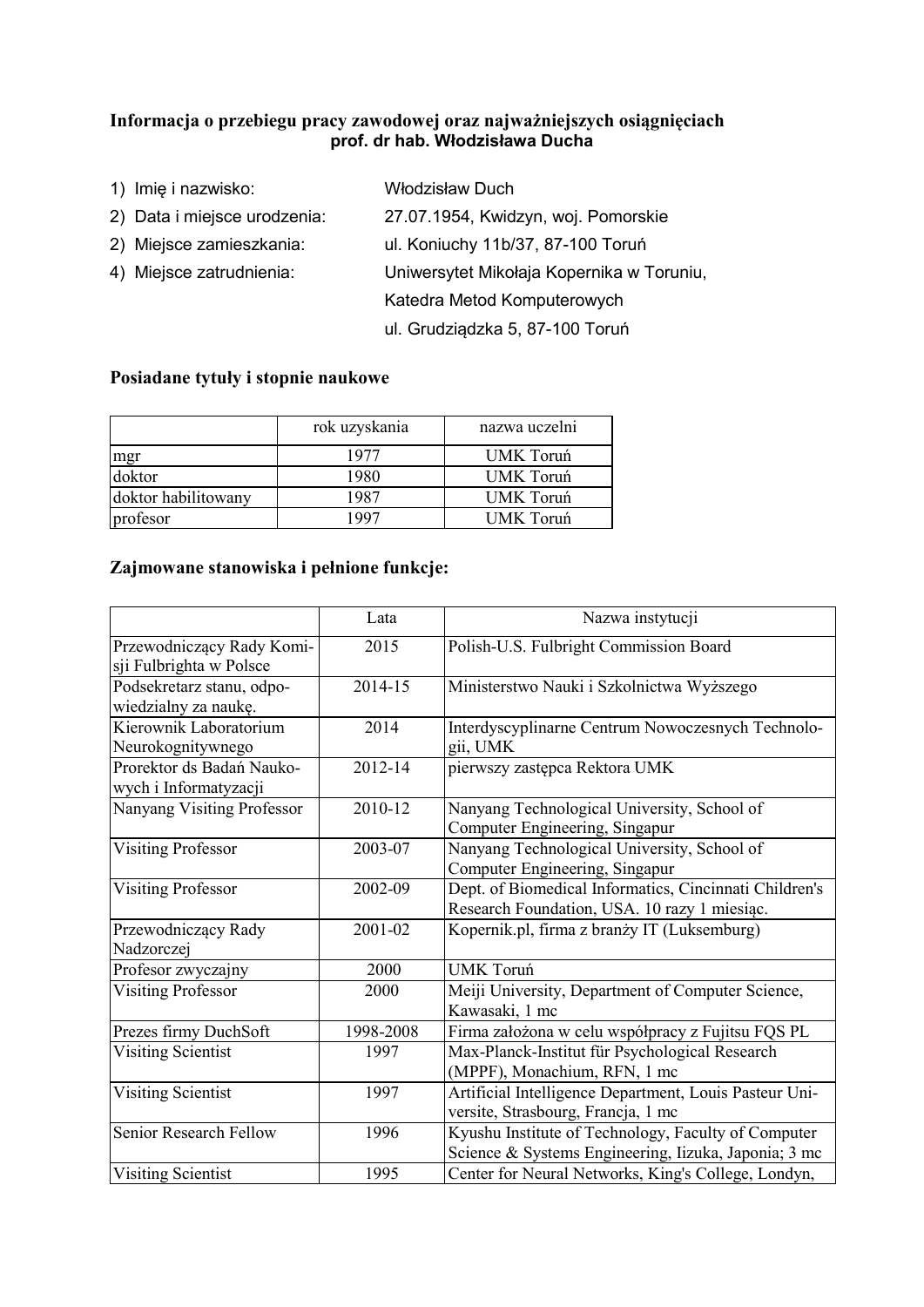|                               |           | UK, 3 mc                                            |
|-------------------------------|-----------|-----------------------------------------------------|
| <b>Senior Research Fellow</b> | 1994      | Rikkyo University, Tokio, Japonia, 3 mc             |
| kierownik Katedry Metod       | 1991-2014 | Katedra Metod Komputerowych, UMK Toruń              |
| Komputerowych                 |           |                                                     |
| <b>Visiting Professor</b>     | 1991-92   | University of Alberta, Edmonton, Kanada, 1 mc/rok   |
| profesor nadzwyczajny         | 1990      | Zakład Informatyki Stosowanej, UMK Toruń            |
| <b>Visiting Professor</b>     | 1990      | Quantum Theory Project, University of Florida,      |
|                               |           | Gainesville, Florida, USA; 6 tyg.                   |
| Pełnomocnik rektora ds in-    | 1988-2001 | <b>UMK</b>                                          |
| formatyzacji                  |           |                                                     |
| Docent                        | 1988-1990 | Zakład Informatyki Stosowanej, Wydział              |
|                               |           | Mat-Fiz-Chem, UMK, Toruń                            |
| Visiting scientist            | 1987-2001 | Max-Planck-Institut für Astrophysik (MPA), Garching |
|                               |           | k. Monachium, RFN                                   |
| stypendysta Fundacji          | 1985-86   | Max-Planck-Institut für Astrophysik (MPA)           |
| Humboldta                     |           |                                                     |
| kierownik Zakładu Informa-    | 1988-1991 | Instytut Fizyki, UMK                                |
| tyki Stosowanej               |           |                                                     |
| Visiting professor            | 1988      | University of Southern California, Los Angeles      |
| Adiunkt                       | 1984-1988 | Instytut Fizyki, UMK, Toruń                         |
| st. asystent                  | 1982-1984 | Instytut Fizyki, UMK, Toruń                         |
| postdoctoral fellow           | 1980-82   | University of Southern California, Los Angeles      |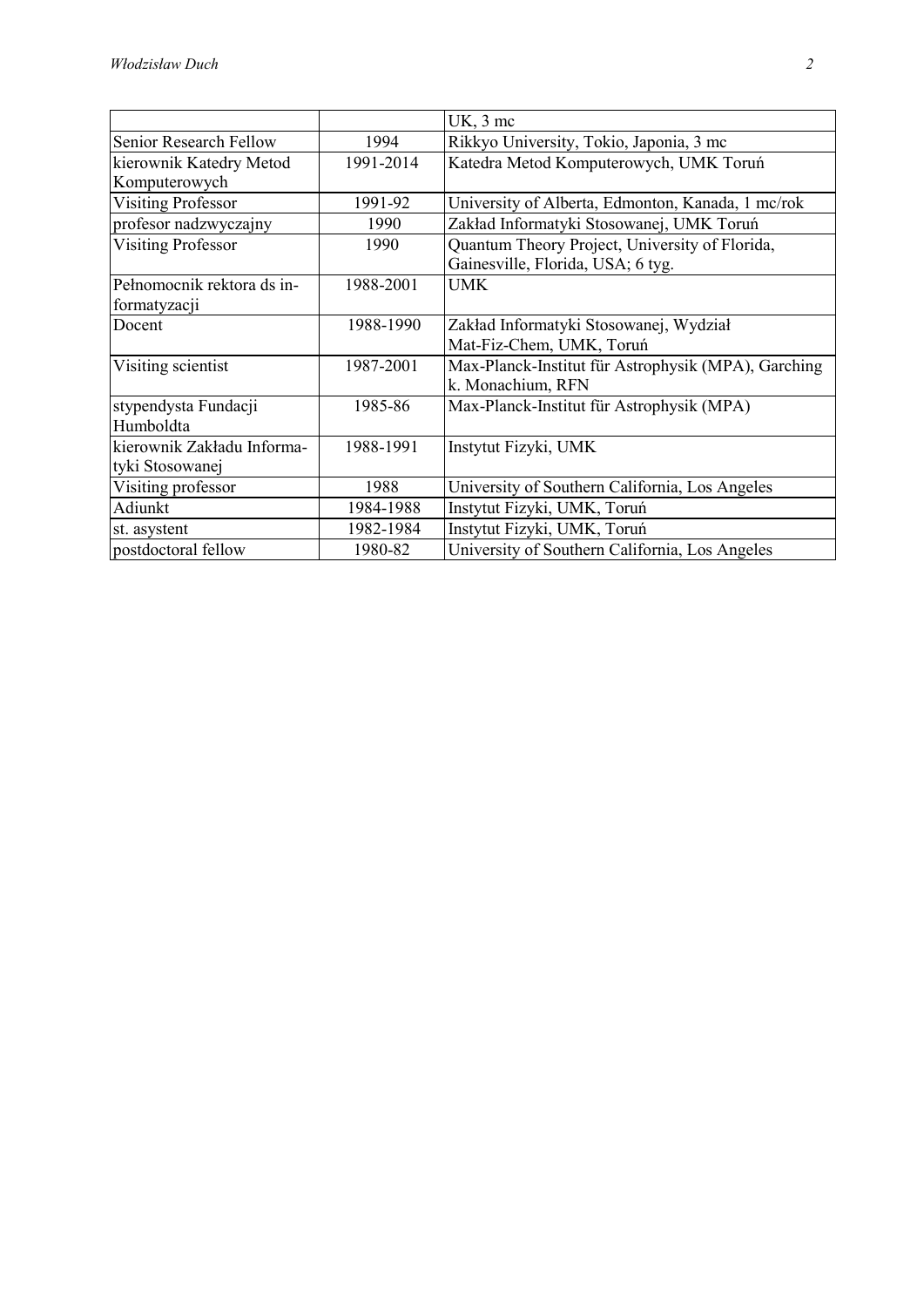# *Najważniejsze osiągnięcia naukowe:*

## Główne granty międzynarodowe:

- 2012 SINTELNET, EU FET Coordination Project in Social Intelligence, koordynator po stronie polskiej.
- 2012 Confluence of humans and computers, EU FP7 FET Proactive Consultation Panel.
- 2010 CHIST-ERA Consortium, EU FET Project consultant.
- 2009-2012 2nd European Network for the Advancement of Artificial Cognitive Systems, Interaction and Robotics, FP7 EU Networks Project.
- 2008-2012 COST Action BM0605 "Consciousness: A Transdisciplinary, Integrated Approach", EU COST Project, uczestnik.
- 2008-2012 COST Action BM0601 NeuroMath "Advanced Methods For The Estimation Of Human Brain Activity And Connectivity", EU COST Project.
- 2008-2010 Argumentation as cognitive process, UMK Rutgers University.
- 2012 SINTELNET, EU FET Coordination Project in Social Intelligence.
- 2012 Confluence of humans and computers, EU FP7 FET Proactive Consultation Panel.
- 2010 CHIST-ERA Consortium, EU FET Project consultant.
- 2009-2012 2nd European Network for the Advancement of Artificial Cognitive Systems, Interaction and Robotics, FP7 EU Networks Project.
- 2008-2012 COST Action BM0605 "Consciousness: A Transdisciplinary, Integrated Approach", EU COST Project.
- 2008-2012 COST Action BM0601 NeuroMath "Advanced Methods For The Estimation of Human Brain Activity and Connectivity", EU COST Project.
- 2008-2010 Argumentation as cognitive process, UMK Rutgers University.
- 2006-08-11-14 EUCog 1, 2, 3 European Network for the Advancement of Artificial Cognitive Systems, Interaction and Robotic, FP7 coordination action.
- 2005-2007 COST Action B27 Group, "Electric neuronal oscillations and cognition (ENOC)", EU COST Project.
- 2005 Beyond the Horizon, EU FP7 FET Proactive Consultation Panel.
- 2005-2007 COST Action B27 Group, "Electric neuronal oscillations and cognition (ENOC)", EU COST Project.
- 2005 Beyond the Horizon, EU FP7 FET Proactive Consultation Panel.
- 1998 IBMBF-KBN POL-040-98, principal investigator on Polish side (IBMBF, Internationale Büro (IB) das Bundesministerium für Bildung und Forschung).
- 1995-2000, Intelligent software for chemistry, European Union COST project. W. Duch, główny wykonawca, 7 grup badawczych.
- 1996 Kyushu Institute of Technology, Heiwa Nakajima Foundation Research Award, 3 mc.
- 1995 Development of electron correlation methods based on intermediate hamiltonians (główny wykonawca po stornie polskiej, prof. J-P. Malrieu po stronie FRancji). Cooperation scientifique entre la France et la Pologne, KBN/Le ministre Francais des affaires etrangeres, No. 114
- 1995 European Union COST project "Intelligent software for chemistry", W. Duch, first coinvestigator, Max-Planck-Institut für Astrophysik (Garching b. Munchen, prof. Diercksen, principal investigator), Belfast (Ireland), Bratyslawa (Slovakia), Groningen (Holland), Leeds (UK), Espoo (Finland).
- 1994 Rikkyo University, Tokyo, Research Award, 3 mc.
- 1992-1995 CEC TEMPUS Office, "Computer Based Education", całkowity budżet 785.000 ECU, koordynator programu.Nicolaus Copernicus University (main beneficiary), University of Cambridge and University of Leeds (UK), Paul Sabatiér University and Universite de Champagne in Reims (France), Max-Planck-Institut für Astrophysik and the Technical University of Munich (RFN).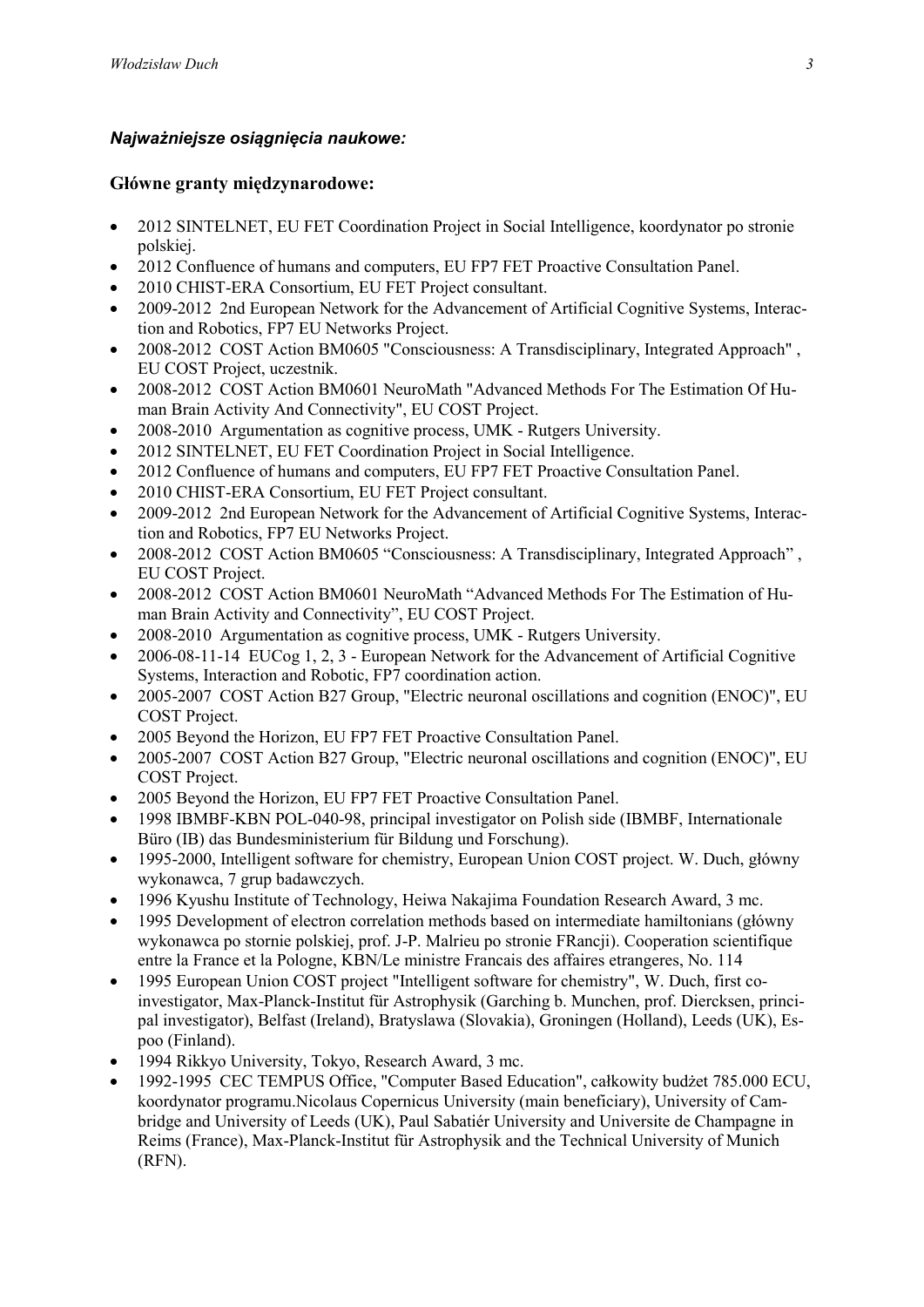1986-1987 Alexander von Humboldt Stiftung, RFN; "Application of symmetric group methods in quantum chemistry", 18 mc, plus grant (20.000 DM) na sprzęt i książki.

# Główne granty krajowe:

- 2017-2021, W poszukiwaniu źródeł aktywności poznawczej mózgu. NCN Symfonia, Konsorcjum UMK (A. Cichocki, W. Duch, część neuroinformatyczna), Inst. Biologii Doświadczalnej im. M. Nenckiego PAN (E. Kublik), Inst. Fizjologii i Patologii Słuchu (T. Wolak), 4.8 mln zł.
- 2016-2019, BrainHeart. The influence of HRV-biofeedback training on dynamics of attentional processes and divergent thinking, NCN Preludium, grant dr Ewa Ratajczak.
- 2013-2019, Rozwój słuchu fonematycznego i pamięci roboczej u niemowląt i dzieci (NeuroPer-Kog). NCN Symfonia, kierownik, konsorcjum z UAM, Inst. Fizjologii i Patologii Słuchu, Warszawska Akademia Medyczna, 3.3 mln zł. Rozwój technologii neurokognytywnych.
- 2010-2012, Spektrum Autyzmu: Zintegrowana Teoria. MNiSW, kierownik, 290.000 zł. Dynamika sieci neuronowych podstawą rozumienia zaburzeń rozwojowych.
- 2010-2013, Uniwersalne algorytmy meta-uczenia w Inteligencji obliczeniowej. MNiSW, główny wykonawca, kierownik dr hab. N. Jankowski,
- 2010-2012, Reguły prototypowe z zastosowaniami do eksploracji danych. MNiSW, główny wykonawca, kierownik dr M. Blachnik.
- 2010-2012, Heterarchical methods of information search supported by lexical networks. MNiSW, wykonawca, kierownik dr J. Szymanski
- 2005-2007, Selekcja informacji. KBN, kierownik.
- 2005-2007, Meta-uczenie. KBN, główny wykonawca
- 2000-2002, Teoria i zastosowania metod Inteligencji obliczeniowej. KBN, kierownik.
- 2000-2001, Application of similarity based methods to analysis of medical images. KBN, PhD grant for Karol Grudziński, no. 8 T11E 042 19
- 2000-2001, Application of the neurofuzzy FSM system to analysis of experimental data. KBN, PhD grant for Rafał Adamczak, no. 8 T11F 019 19
- 1999-2001, Similarity-based reasoning systems with applications in science and medicine. BMBF-KBN (bilateralna umowa Polsko – Niemiecka), kierownik ze strony polskiej.
- 1998-1999, *Systemy uczące się w zastosowaniu do analizy danych medycznych i psychometrycznych,* KBN, kierownik.
- 1998-2000, grant Fundacji Batorego "Szkolenie w zakresie wykorzystania INTERNETU w praktyce medycznej", kierownik.
- 1998, grant promotorski KBN: Sieci ontogeniczne badania nad kontrolą złożoności sieci neuronowych, kierownik.
- 1998-2000, Med-Uni project, Stefan Batory Foundation, grant director
- 1998-1999, Sieci ontogeniczne badania nad kontrolą złożoności sieci neuronowych, KBN, PhD grant for Norbert Jankowski, 19 750 zł.
- 1994-1997, grant KBN, Teoria i zastosowania systemów neurorozmytych, kierownik, 133.000 zł.
- 1991-1993, KBN (State Committee for Scientific Research), "Development of configuration interaction method", principal investigator.
- 1989-1990, Resortowy Program Badawczo-Rozwojowy RRI.14: "Budowa systemów oprogramowania profesjonalnego dla potrzeb nauki i dydaktyki: symulacje komputerowe w fizyce" (computer simulations in physics; software development); local coordinator of the program supervising about 10 investigators.
- 1988-1991, Resortowy Program Badawczo-Rozwojowy RRI.14: "Informatyzacja procesów dydaktycznych i naukowo badawczych w szkołach wyższych", local coordinator of large program, planning and creation of 6 computer laboratories at the Nicolaus Copernicus University.
- 1999-2001, Similarity-based reasoning systems with applications in science and medicine.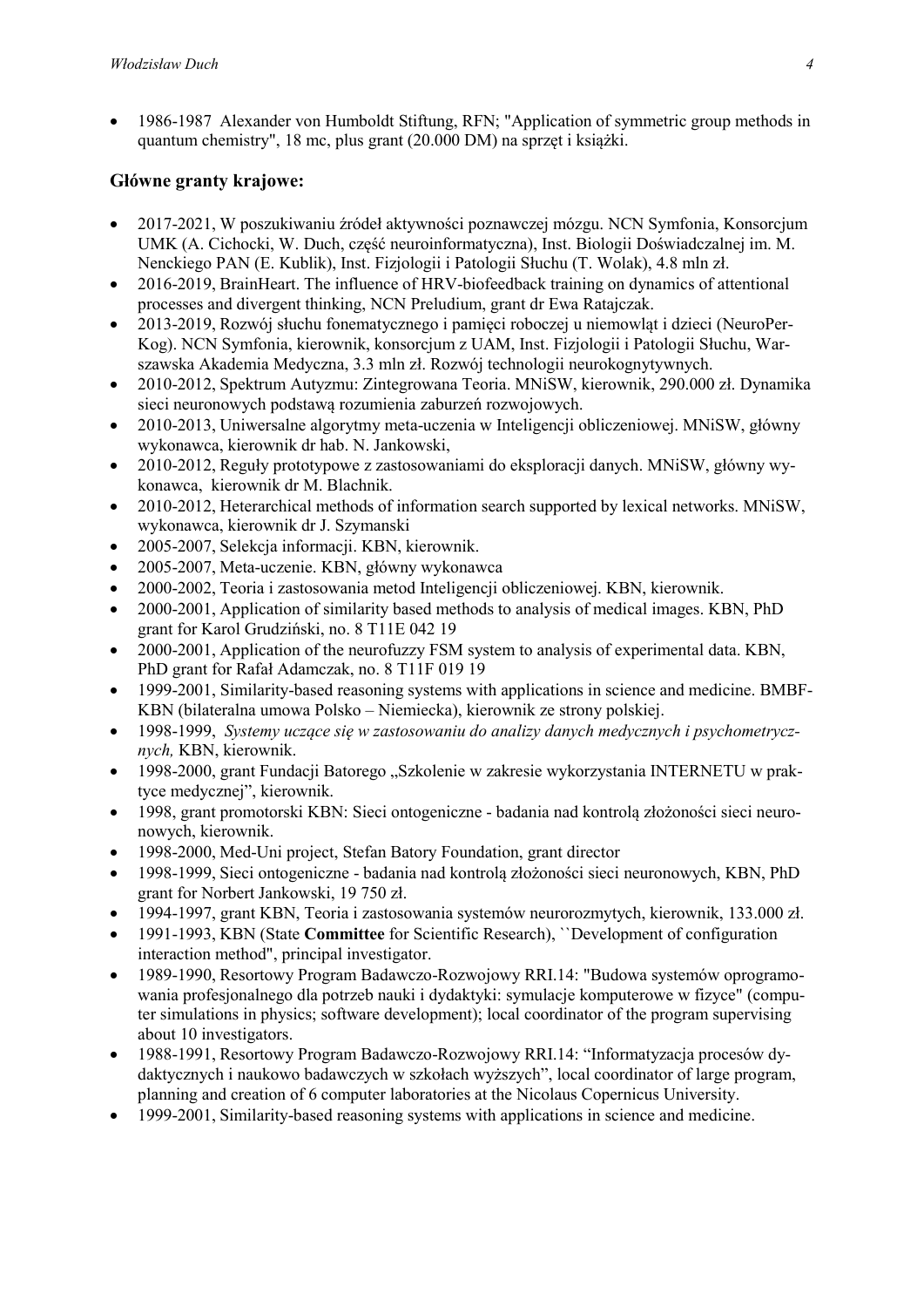# Wybór do komitetów redakcyjnych czasopism:

- 1. Computer Physics Communications (Elsevier, North Holland), Special Editor (1994-2007)
- 2. IEEE Transactions on Neural Networks, books and media editor, wybrany w 2000, 2002, 2004, 2006 i 2008 roku.
- 3. International Journal of Transpersonal Studies, editor 2001-2015
- 4. Journal of Mind and Behavior, assessing editor, od 2002
- 5. Neural Information Processing Letters and Reviews, 2003-08
- 6. Behavioral and Brain Sciences, BBS associate, 2003-2010
- 7. Machine Graphics and Vision, 2003-2010
- 8. International Journal of Computational Intelligence, editor (2004-2006)
- 9. International Journal of Signal Processing, editor (2004-2006)
- 10. International Journal of Neural Systems (IJNS), World Scientific, Editorial Advisory Board 2005- 2010
- 11. Nonlinear Biomedical Physics, Open Access journal (BioMed Central, London), od 2006, w 2012 zmieniono na European Physical Journal (EPJ) Nonlinear Biomedical Physics.
- 12. International Journal of Information Technology and Intelligent Computing, editor, 2006-2008
- 13. Cognitive Neurodynamics (Springer), od 2006, teraz 2019-2021 term
- 14. Journal of Artificial General Intelligence (JAGI), od 2008
- 15. Handbook of Natural Computing: Theory, Experiments, and Applications, Springer, advisory board, od 2008
- 16. Journal of Artificial Intelligence and Soft Computing Research, od 2009
- 17. Natural Intelligence: the INNS Magazine, 2011-12
- 18. Cognitive Computation (Springer), since 2012
- 19. Theoria et Historia Scientiarum, since 2014
- 20. Scientia et Fides, Scientific Council, since 2015
- 21. Behaviormetrika (Springer), advisory board, since 2017
- 22. Annals of Computer Science and Information Systems, Polish Information Processing Society (2018)

#### Czasopisma polskie:

- 1. Kognitywistyka i Media w Edukacji, sekretarz, 1998-2010
- 2. Avant. Trends in Interdisciplinary Studies, przew. Rady Naukowej, od 2011
- 3. Studia z Kognitywistyki i Filozofii Umysłu, UAM, od 2015

## Wybór do zarządów międzynarodowych towarzystw naukowych.

- 1. European Institute of Innovation & Technology, EIT Health, high level expert group Think Tank członek 7-osobowej grupy ekspertów (2017).
- 2. European Neural Network Society; Prezydent 2006-2008, powtórnie 2009-2011; Prezydent-elect 2005; członek executive Committee 2001-2004; członek ENNS od 1993.
- 3. International Neural Network Society; członek INNS Board of Governors, 2003; wybrany do College of Fellows (2013).
- 4. IEEE Computational Intelligence Society, CIS Technical Committee member since 2003; Neural Networks Pioneer Award sub-Committee (2012).
- 5. IEEE Neural Network Society (previously NN Council), od 1997, w tym członek Neural Network Society Technical Committee.
- 6. IEEE Towards Human-like Intelligence, Computational Intelligence Society Task Force, vicepresident (od 2012).
- 7. International Association for Information and Management Sciences (IMS), vice-president 2010- 2013 - organizacja założona przez Tsinghua University (Chiny), Chinese Univeristy of Hong Kong, Waseda University (Japonia), KAIST (Korea).
- 8. International Brain Research Foundation, członek International Advisory Board.
- 9. Brain-Mind Institute, USA, Komitet Programowy (since 2011)
- 10. Lifeboat Foundation, członek Scientific Advisory Board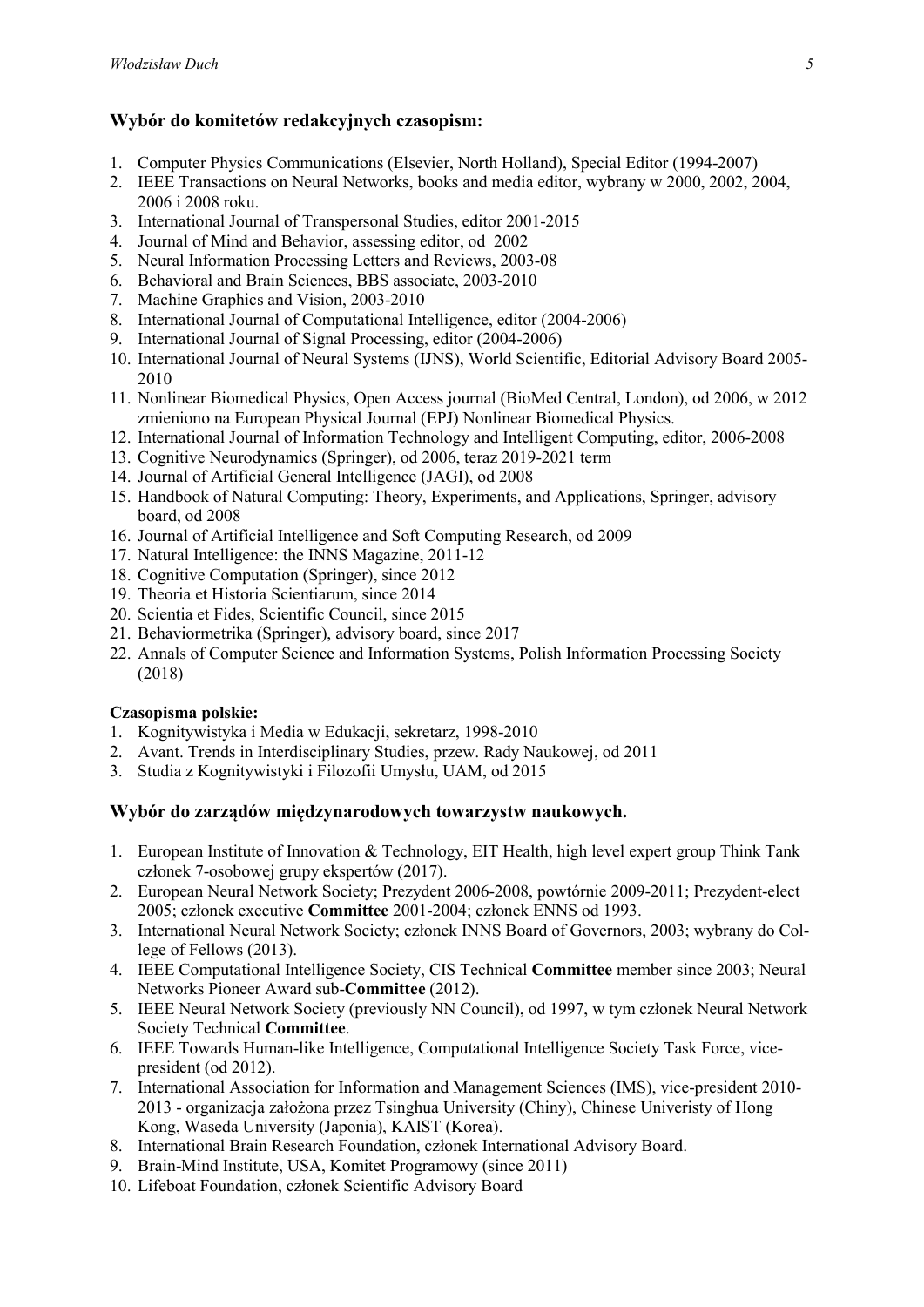- 11. Open Systems and Information Dynamics Society (poprzednio "Polish-Japanese-Italian Society"; członek zarządu, 1992-1995 i 1999-2003.
- 12. Sapiens Lab, Washington, USA, członek International Advisory Board 2018.
- 13. SRM Deemed University, Chennai, India, członek International Advisory Board, 2004-2012.
- 14. INEB-Instituto de Engenharia Biomédica, Porto, Portugal, external advisory council, 2008-13.
- 15. Scientific Committee of the Institute for Child Development in Gdańsk (2018).

## Wybór do komitetów Polskiej Akademii Nauk

- 1. Sekcja Nauk Obliczeniowych Komitetu Informatyki PAN, członek-założyciel (1997), wiceprezydent (2001-2005), członek zarządu 2009-2010.
- 2. Sekcja Automatyki, Robotyki, Sieci Neuronowych i Logiki Rozmytej, Komitetu Informatyki PAN (2000).
- 3. Komitet Neurobiologii PAN, członek 2007-2010; 2011-15; 2015-19 (23 kadencje)

## Wybór do zarządów krajowych towarzystw naukowych.

- 1. Rada Naukowa, Interdyscyplinarnego Centrum Modelowania Matematycznego i Komputerowego Uniwersytetu Warszawskiego (ICM, 2017).
- 2. Polskie Towarzystwo Sieci Neuronowych; członek założyciel i członek zarządu, 1995.
- 3. Polskie Towarzystwo Kognitywistyczne; członek założyciel i członek zarządu, 2002-2004.
- 4. Polskie Stowarzyszenie Sztucznej Inteligencji, członek założyciel, 2010.
- 5. Rada Koordynująca Polskiego Porozumienia na Rzecz Rozwoju sztucznej Inteligencji (PP-RAI), członek 2018
- 6. Polskie Towarzystwo Fizyczne; członek 1977, sekretarz oddziału Toruńskiego, 1989-91; członek zarządu 1988-1992.
- 7. Polskie Towarzystwo Transpersonalne; członek założyciel, 1993.
- 8. Societas Humboldiana Polonorum, członek 1993, przewodniczący oddziału Toruńskiego 2016- 2018.
- 9. ABM Space Education, Chief Creative Officer (2011).
- 10. Klub Profesora UMK, od 2001, wice-prezydent 2012-16.

## Członkostwo pozostałych towarzystw naukowych.

- 1. Association for Computing Machinery (ACM) członek 1990.
- 2. European Physical Society, członek od 1984.
- 3. IEEE Senior Member od 2002, członek od 1997.
- 4. IEEE Signal Processing Society, członek 2015.
- 5. Sekcja Chemii Kwantowej Polskiego Towarzystwa Chemicznego, 1980-1990.

Rzeczoznawca MEN w zakresie edukacji informatycznej, wybór na druga kadencję 1998-2001.

## *Konferencje i szkoły naukowe*

## Wybór i udział w komitetach międzynarodowych konferencji:

- 1. First Polish conference on neural networks and applications. Kule, Poland, April 1994 (member of the scientific Committee). Contribution: *Towards Artificial Minds* (invited talk, plenary session chairman, session chairman)
- 2. ESANN'95, 3rd European Symposium on Artificial Neural Networks. Brussels, Belgium, 19- 21.04.1995 (member of the scientific Committee, session chairman).
- 3. EANN'95, Engineering Applications of Neural Networks. Helsinki, Finland, 21-28.08.1995 (member of the scientific Committee, (session chairman). Contribution: *Feature Space Mapping: a neurofuzzy network for system identification.*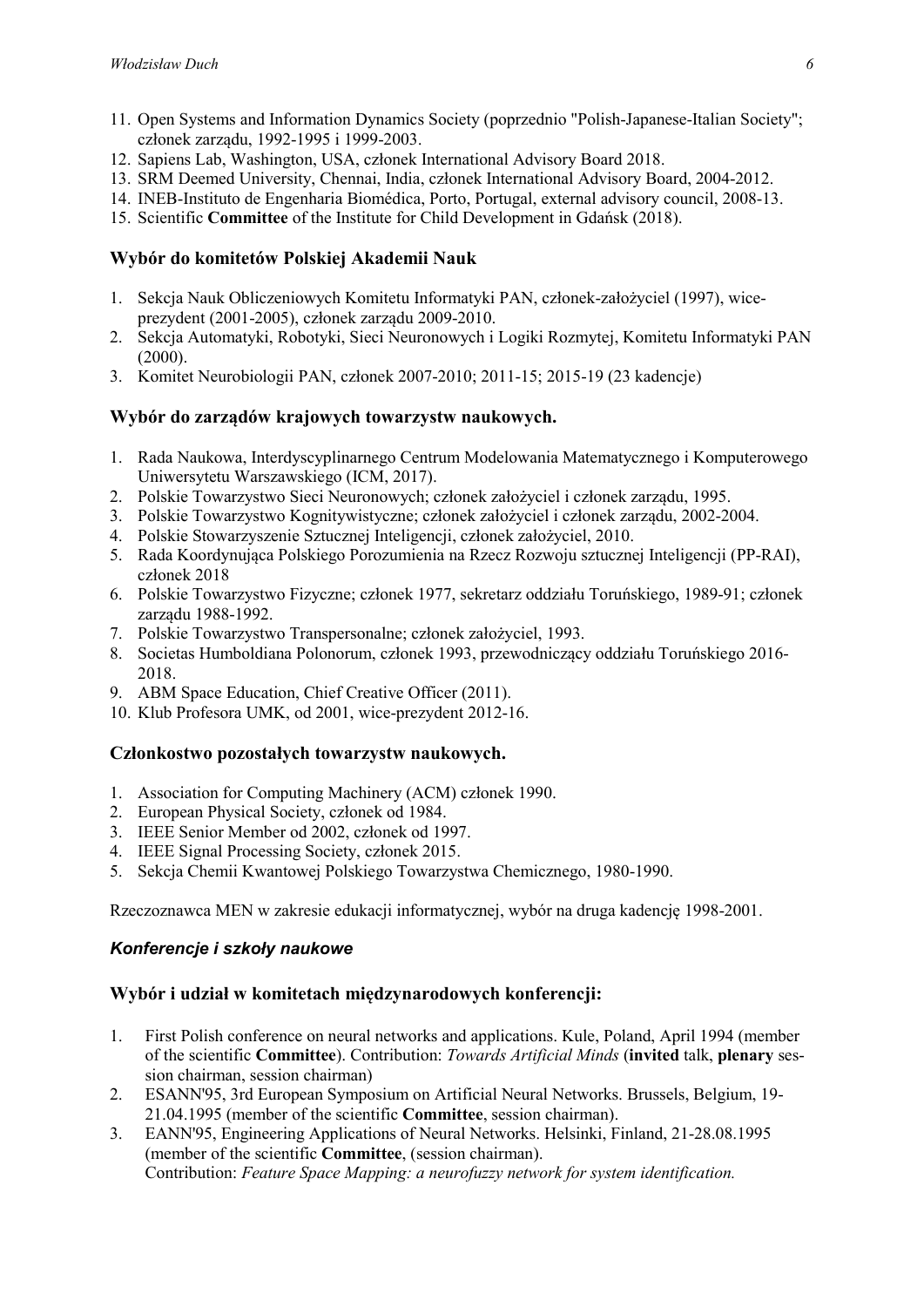- 4. Phare-Tessa-Tempus workshop "Computer-aided education" Nicolaus Copernicus University, 21-25.8.1995 (co-organizer).
- 5. ESANN'96, 4th European Symposium on Artificial Neural Networks. Bruges, Belgium, 19- 21.04.1996 (member of the scientific Committee, session chairman). Contribution: *Multidimensional scaling and Kohonen's self-organizing maps* (with A. Naud)
- 6. "Neural networks and their applications", Orle Gniazdo, kwiecien 1996, (member of the scientific Committee, session chairman)

Contributions: *On simplifying brain functions* Contribution: *Feature Space Mapping network for classification* (with R. Adamczak) Contribution: *Duch W, Naud A, Multidimensional scaling and Kohonen's self-organizing maps* (with A. Naud)

- Contribution: *On optimal network processing functions* (with N. Jankowski)
- 7. EANN'96, Engineering Applications of Neural Networks. London, UK, 21-28.08.1996 (member of the scientific Committee, session chairman). Contribution: *Improved memory-based classification.*
- 8. Physics Computing'96, Kraków 9/1996 (member of the scientific Committee, organization of neural computing session). Contribution: *Simplexes, Multi-Dimensional Scaling and Self-Organized Mapping*
- 9. Colloquia in Artificial Intelligence, Łódz, 19-21.12.1996 (member of the scientific Committee) Contribution: *Extraction of logical rules from neural networks* (with R. Adamczak and K. Grabczewski).
- 10. 5th European Symposium on Artificial Neural Networks (ESANN'97), Bruges, Belgium, 1997. Contribution: *Extraction of crisp logical rules using constrained backpropagation networks* (member of the scientific committte, paper with R. Adamczak, K. Grabczewski, Masumi Ishikawa and Hiroki Ueda)
- 11. Engineering Applications of Neural Networks (EANN'97), 16-18 June 1997, Stockholm Contribution: *Logical rules for classification of medical data using ontogenic neural algorithm* (member of the scientific **Committee**, paper with R. Adamczak and K. Grabczewski)
- 12. International Conference on Neural Information Processing (ICONIP'97), Dunedin, New Zealand, November 24-28, 1997 (member of the scientific Committee, organizer of special session "From neural networks to logical rules") . Contribution (invited): *Constraint MLP and density estimation for extraction of crisp logical rules from data.*
- 13. Engineering Applications of Neural Networks (EANN'97), 10-12 June 1998, Gibraltar Contribution: *Medical diagnosis support using neural and machine learning methods* (member of the scientific Committee, paper with R. Adamczak, K. Grabczewski, N. Jankowski N and G. Żal)
- 14. International Conference on Computational Intelligence for Modelling Control and Automation (CIMCA'99), Vienna, February 1999 (member of the scientific Committee) Contribution: Distance-based Multilayer Perceptrons (with Adamczak R, Diercksen GHF).
- 15. 4th Polish Neural Network Society Conference, Zakopane, Poland, 18-22.05.1999 (member of the scientific Committee) Contribution: Alternatives to gradient-based neural training and optimization, Searching for optimal MLP (with K. Grabczewski), The weighted k-NN method with selection of features and its neural realization (with K. Grudziński),

A general purpose separability criterion for classification systems (with K. Grąbczewski)

- 16. ESM'99, International Conference on Qualitative Information, Fuzzy Techniques, and Neural Networks in Simulation, Warsaw, 01-04 June 1999 (member of the scientific Committee)
- 17. 7th European Symposium on Artificial Neural Networks, ESANN'99, Brugge, Belgium Member of the scientific Committee
- 18. 5th Engineering Applications of Neural Networks EANN'99, Warsaw, 1999 (general chair). Contribution: Neural methods for analysis of psychometric data (with Adamczak R, Grąbczewski  $K$ ).
- 19. International Conference on Neural Information Processing (ICONIP'99), Perth, Western Australia, 16-20.11.1999 Contribution: Neural optimization of linguistic variables and membership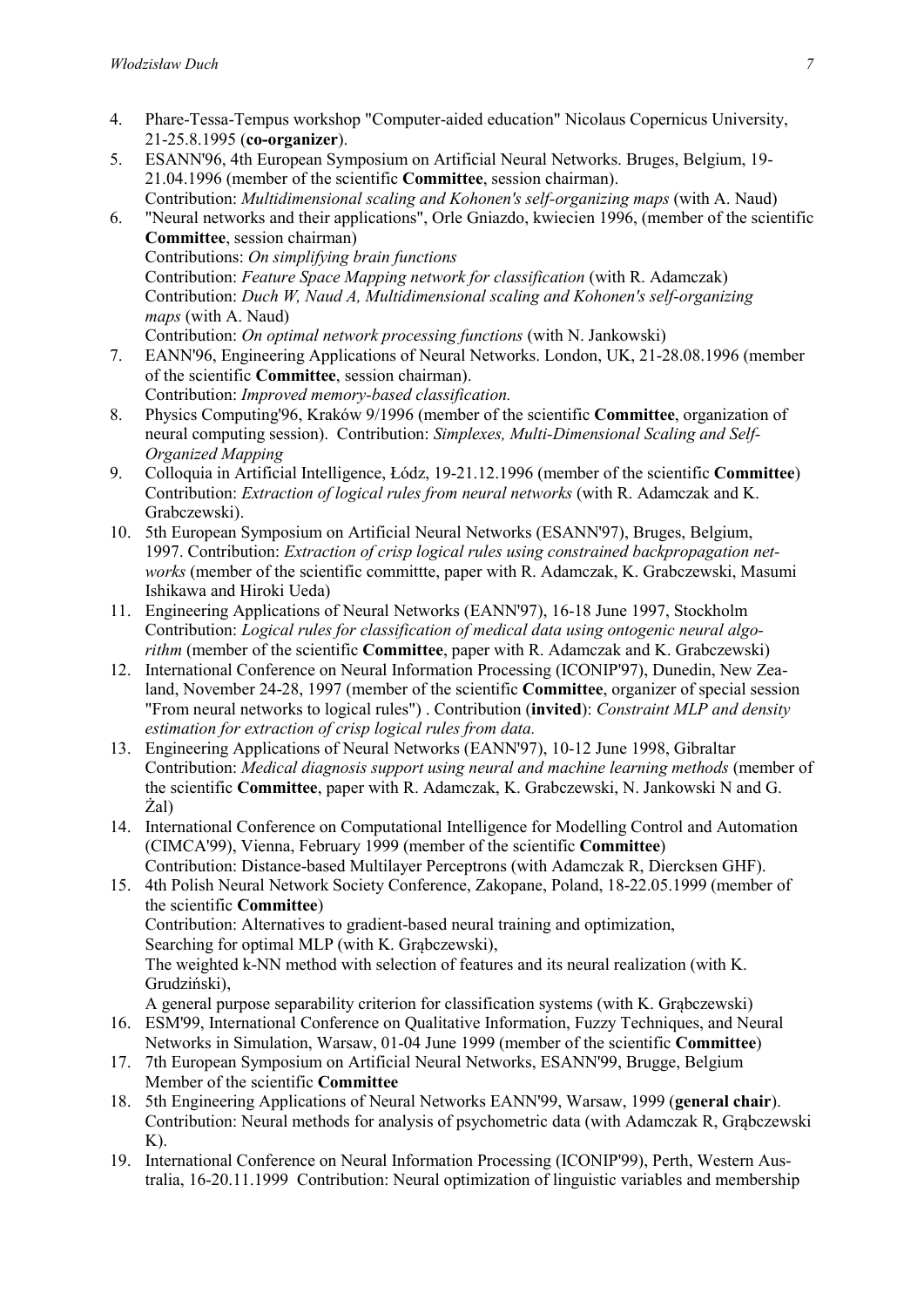functions. Member of the scientific Committee

## Tutoriale na międzynarodowych konferencjach i wykłady na szkołach naukowych:

- 20. Computer physics school, Kraków, 1994. Contribution: *Modeling adaptive systems* (invited talk) 21. European Physical Society (EPS) Computational Physics Summer School. Skalský Dvur, Czech
- Republic, 5-14.9.1995 (lecturer, plenary session chairman). Contribution: *Psychophysics.*
- 22. "Neural networks and their applications", Orle Gniazdo, kwiecien 1996, (member of the scientific Committee, session chairman). *Tutorial "Cognitive and neural brain function modeling".*
- 23. 5th Conference on Neural Networks and Soft Computing, Zakopane 5-10.06.2000 Duch W, Adamczak, R, Grąbczewski K, Grudziński K, Jankowski N, Naud A - tutorial: Extraction of knowledge from data using Computational Intelligence methods. Duch W, How does the brain work? (2 hours, special lecture)
- 24. International Joint Conference on Neural Networks, IJCNN2000, Como, Italy, 24-27.07.2000 Contribution: Jankowski N, Duch W, Taxonomy of neural transfer functions. Duch W, Adamczak, R, Grąbczewski K, Grudziński K, Jankowski N, Naud A - tutorial on understanding the data.
- 25. International Conference on Neural Information Processing ICONIP'2000, Teojon, Korea 13- 18.11.2000. Duch W, Adamczak, R, Grąbczewski K, Grudziński K, Jankowski N, Naud A - tutorial on understanding the data.
- 26. International Joint Conference on Neural Networks (IJCNN), 14-19.07.2001, Washington D.C. Contributions: tutorial "Extraction of knowledge from data using computational intelligence methods",  $(2 h)$  + paper: Prototype based rules - new way to understanding the data.
- 27. International Conference on Artificial Neural Networks (ICANN), Vienna, 21-25.08.2001 Contribution: tutorial (2h), "Extraction of Knowledge from Data using Computational Intelligence Methods", + member of the scientific Committee
- 28. World Congress of Computational Intelligence, Honolulu, member of the International Joint Conference on Neural Information Processing (IJCNN) program Committee, May 12-17, 2002. Contribution: tutorial "Computational intelligence for data mining", and paper "Heterogeneous adaptive systems".
- 29. Neural networks in supervised classification and regression school, Porto, Portugal, July 8-12, 2002 Contribution: lecturer at the school
- 30. Joint International Conference on Artificial Neural Networks (ICANN) and International Conference on Neural Information Processing (ICONIP), Istanbul, Turkey. 2003.06.23-27. Contribution: 3-hour tutorial "Computational intelligence tools for data understanding" + statistical data analysis track chair.
- 31. International Conference on Intelligent Sensing and Information Processing (ICISIP 2004), Chennai, India. 2004.01.4-7. Contribution: 4-hour tutorial.
- 32. IEEE World Congress on Computational Intelligence (WCCI 2008), Hong Kong, 2008.06.01- 06: 4-hour tutorial.
- 33. Szkola Zimowa IF PAN 2007 Pamięć: od neuronu do kliniki, referat "Jak działa mózg? Uwagi dla modelarzy".
- 34. 2008.07.07-07: Computational intelligence for data understanding. Tutorial presented at the BEST 2008 School, Warsaw, Poland.
- 35. CRYSTAL workshop, Centre of Research for Computational Sciences & Informatics in Biology, Bioindustry, Environment, Agriculture & Healthcare (CRYSTAL), University of Malaya, 2009.10.26-29: keynote talk and tutorial (4h).
- 36. IEEE World Congress on Computational Intelligence (WCCI 2010), Barcelona; 2010.07.18- 23: 4-hour tutorial (with Norbert Jankowski).
- 37. INFER EU Workshop on Meta-learning for Complex, Adaptive Prediction Systems, Wrocław 2012.04.26-26. Tutorial (with N. Jankowski, K. Grąbczewski).
- 38. 2018.06.15-23: Neuroscience: Machine Learning Meets Fundamental Theory, at Cracow School of Theoretical Physics, LVIII Course, Zakopane. 3 lectures.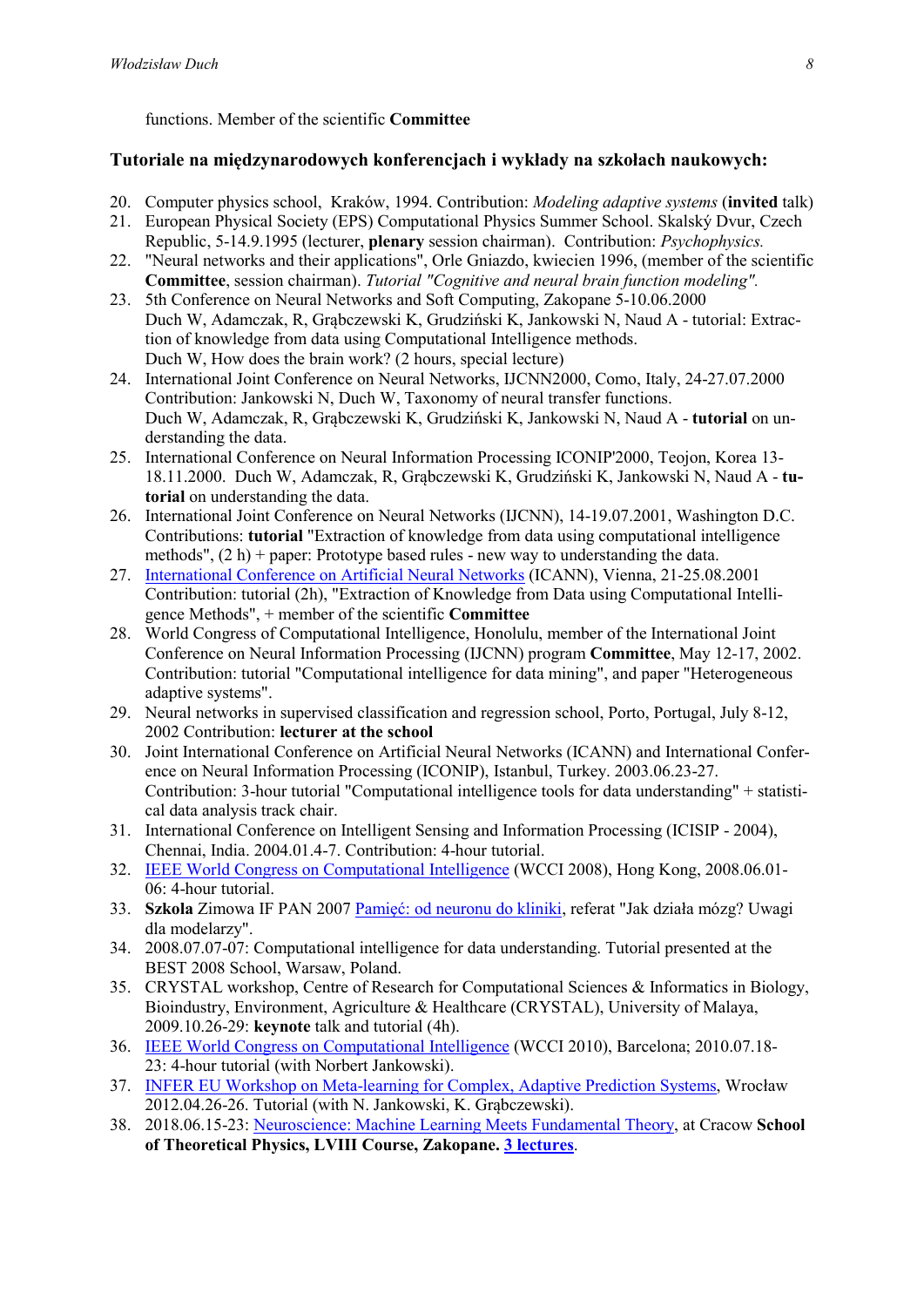# Referaty konferencyjne (tylko referaty zaproszone, plenarne, keynote)

- 1. Quantum Chemistry Symposium 1992, Katowice, Poland
- Contribution: What's new in configuration interaction methods (invited talk).
- 2. Workshop on Coupled Clusters in the Theory of Atoms and Molecules. October 1992, Warsaw, Poland Contribution: Perturbation and variation-perturbation methods for open-shell systems (invited talk).
- 3. Seminar on Bioinformatics: Psychological and neurophysiological bases of new computer technologies. November 1992, Warsaw. Contribution: *Modeling neural networks - a physicist's point of view.* (invited talk)
- 4. Do the computational sciences exist? May 1992, Kraków, Cyfronet (invited talk)
- 5. Computational sciences: what is it? December 1992, Cyfronet, Swierk near Warsaw (invited).
- 6. IX Konferencja ,,Informatyka w szkole": Metody i Środki Informatyki w Zmieniajacej się Szkole.
- September 1993, Toruń. Contribution: *Przyszłość komputerów w edukacji* (invited talk) 7. Academic Programs in Computational Science and Engineering Education, Albuquerque, New Mexico, USA 10-12.02.1994. Contribution: *Cerebrations on computational science* (invited)
- 8. Torun Unix Center Quo vadis?. 1994 Contribution: *Cerebrations on computational science* (invited talk)
- 9. Open systems and information dynamics. Torun, Poland, April 1994. Contribution: *Information theory and neural networks* (invited talk)
- 10. Academy of Consciousness. Princeton, New Jersey, USA, 24.06-10.07.1994 Contribution: *Artificial minds and the mind/body problem* (invited)
- 11. Parallel Processing Workshop, International Center for Molecular Science, Okazaki, Japan, 24- 25.11.1994 Contribution: *Towards massively parallel CI algorithms: superdirect method* (invited talk, 1 hour)
- 12. COST meeting "Intelligent software for chemistry" (invited), Bad Windsheim, Germany 1995
- 13. TRM meeting "Excited states in atoms and molecules" (invited), Bad Windsheim, Germany 1995
- 14. Open systems and information dynamics. Torun 1996 Contribution: *Dynamical systems approach to models of mind.* (invited talk)
- 15. Recent Advances in Computational Quantum Chemistry, Munich, 1996. Contribution: *Artificial intelligence support for quantum chemistry.* (invited talk)
- 16. W. Duch, 34th ICM Seminar: Statistic and Clinical Practice, 24-28 June, 1996, Warsaw Poland, Invited talk: Neural-Based Classification and Visualization Methods with Applications to Psychometry (with R. Adamczak, N. Jankowski, A. Naud, J. Gomuła and T. Kucharski).
- 17. International Conference on Fuzzy Logic and Neural Systems, Iizuka, Sept. 29-Oct. 5, 1996 Contribution: *Categorization, prototype theory and neural dynamics* (invited paper, cognitive science session, session chairman)
- 18. International Conference on Neural Networks (ICNN'97), Houston, 9-12.6.1997 Contribution: *Extraction of crisp logical rules using constrained backpropagation networks* (with R. Adamczak and K. Grabczewski, invited, special session organizer)
- 19. Workshop on Biology as a Source of Inspiration for Technology, 19-20.06.1997, Sigtuna Contribution: *Neurofuzzy system inspired by a model of mind* (invitated talk)
- 20. 4th European Transpersonal Conference, Warsaw 17-22.08.1997. Contribution: *Transpersonal theories of consciousness* (invited plenary talk), and discussion panel.
- 21. Congress of Analytical Philosophy, Munich, 16-18.08.1997 Contribution: *Platonic theory of mind - some philosophical questions* (invited talk).
- 22. XVI Ogólnopolska Konferencja Zastosowań Matematyki, Zakopane 25-29.09.1997 Contribution: *Optimalization of structures and parameters of neural networks and global minimization methods*, (invited talk, in polish)
- 23. Neural networks and their applications, Kule, 14-18.10.1997 (member of the scientific Committee, chairman of two plenary sessions)

Six contributions: *New developments in the Feature Space Mapping model* (with R.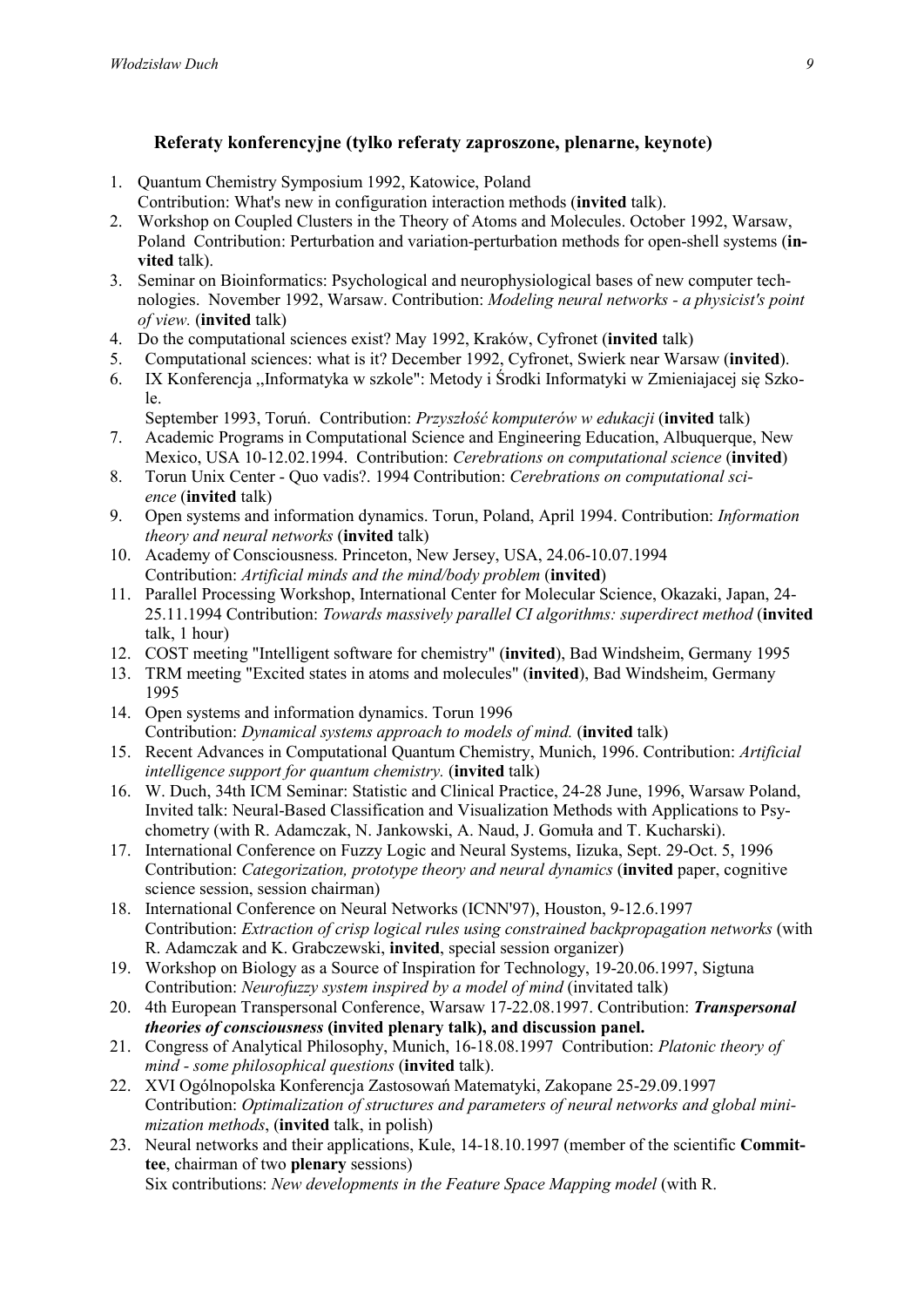Adamczak); *Initialization of adaptive parameters in density networks* (with R. Adamczak and N. Jankowski); *Initialization and optimization of multilayered perceptrons* (with R. Adamczak and N. Jankowski); *Extraction of logical rules from medical datasets* (with R. Adamczak and K. Grąbczewski); *Scaling properties of neural classifiers*; *Neural minimal distance methods*.

- 24. Intelligent Software in Computational Chemistry, The Open Moll Project, Munich 23- 26.10.1997 Contribution (invited): *Intelligent recommendation in computational chemistry: how to do it?*
- 25. The 8th Workshop on Open Systems and Information Dynamics, March 3-5, 1998, Torun, Poland (organizer of a special session "Neural networks and machine learning") Contribution: *Initialization of Adaptive Parameters in Neural Networks* (invited talk, also papers with R. Adamczak and K. Grabczewski)
- 26. 1998 IEEE World Congress on Computational Intelligence, WCCI'98, Anchorage, Alaska, 4-9 May 1998 (organizer of a special session "Machine Learning and Neural Networks") Contribution (invited): *Neural minimal distance methods*
- 27. Third International Seminar on Statistics and Clinical Practice, Warsaw, 24-25 June 1998 Contributions: *Hybrid neural-global minimization logical rule extraction method for medical diagnosis support* (invited talk, with Adamczak R, Grąbczewski K, Żal G)
- 28. American Neopragmatism. A conference honoring Hilary Putnam's philosophy, 8-11 Sept. 1998 Contribution (invited): *What constitutes a good theory of mind?*
- 29. Colloquia in Artificial Intelligence (CAI'98), Łódź, Poland, 28-30 Sept. 1998 Contributions: *A hybrid method for extraction of logical rules from data* (invited, paper with Adamczak R, Grąbczewski K, Żal G) and *A framework for similarity-based methods.* (with Grudziński K)
- 30. International Conference on Neural Information Processing (ICONIP'98), Kitakyushu, Japan, 21- 23 Oct. 1998 Contributions: special session "Selection and optimization of neural architectures", *Statistical methods for construction of neural networks.* (invited talk, with R. Adamczak)
- 31. European Transpersonal Conference, Oslo, 31.04-3.05 Contribution: Consciousness and the transpersonal (invited talk, plenary discussion panel).
- 32. 8th European Symposium on Artificial Neural Networks, ESANN'2000, Brugge, 23-26.04.2000 Member of the scientific Committee, organizer of a special session
- 33. Integracyjne mechanizmy kory mózgowej, VII Wiosenna Szkoła Neurobiologii Polskiego Towarzystwa Badań Układu Nerwowego (PTBUN), Warszawa 5.05.2000. Contribution: Consciousness and the dynamic models of the brain. (invited)
- 34. 5th Conference on Neural Networks and Soft Computing, Zakopane 5-10.06.2000 (PC member) Contributions: Naud A and Duch W, Interactive data exploration using MDS mapping. Grąbczewski K and Duch W, The separability of split value criterion. Duch W, Grudziński K and Stawski G, Symbolic features in neural networks. Adamczak R and Duch W, Neural networks for structure-activity relationship problems.
- 35. Intelligent Information Systems IX, Bystra, Poland, 12-16.06.2000 Contributions: Duch W, Grąbczewski K, Jankowski N, Adamczak R, Optimization and interpretation of rule-based classifiers. Grudziński K, Duch W, SBL-PM: A Simple Algorithm for Selection of Reference Instances for Similarity Based Methods. Duch W, How does the brain work? (2 hours, special lecture)
- 36. 6th Engineering Applications of Neural Networks, EANN 2000, Kingston upon Thames, 17- 19.07.2000 Committee member
- 37. International Symposium on Computational Intelligence, Kosice, Slovakia 30.08-01.09.2000 Committee member, plenary lecture: Computational intelligence methods and data understanding.
- 38. Colloquia in Artificial Intelligence CAI'2000 Łódź, 5-7.10.2000 Committee member
- 39. IEEE International Conference on Industrial Electronics, Control and Instrumentation 21st Century Technologies and Industrial Opportunities, Nagoya Congress Center, Nagoya, Japan 22- 28.10.2000 Technical Program Committee member in the area of Emerging Technologies
- 40. Medical Informatics and Technologies, Ustroń 8-10.11.2000 Plenary lecture: Therapeutic implications of computer models of brain activity. Committee member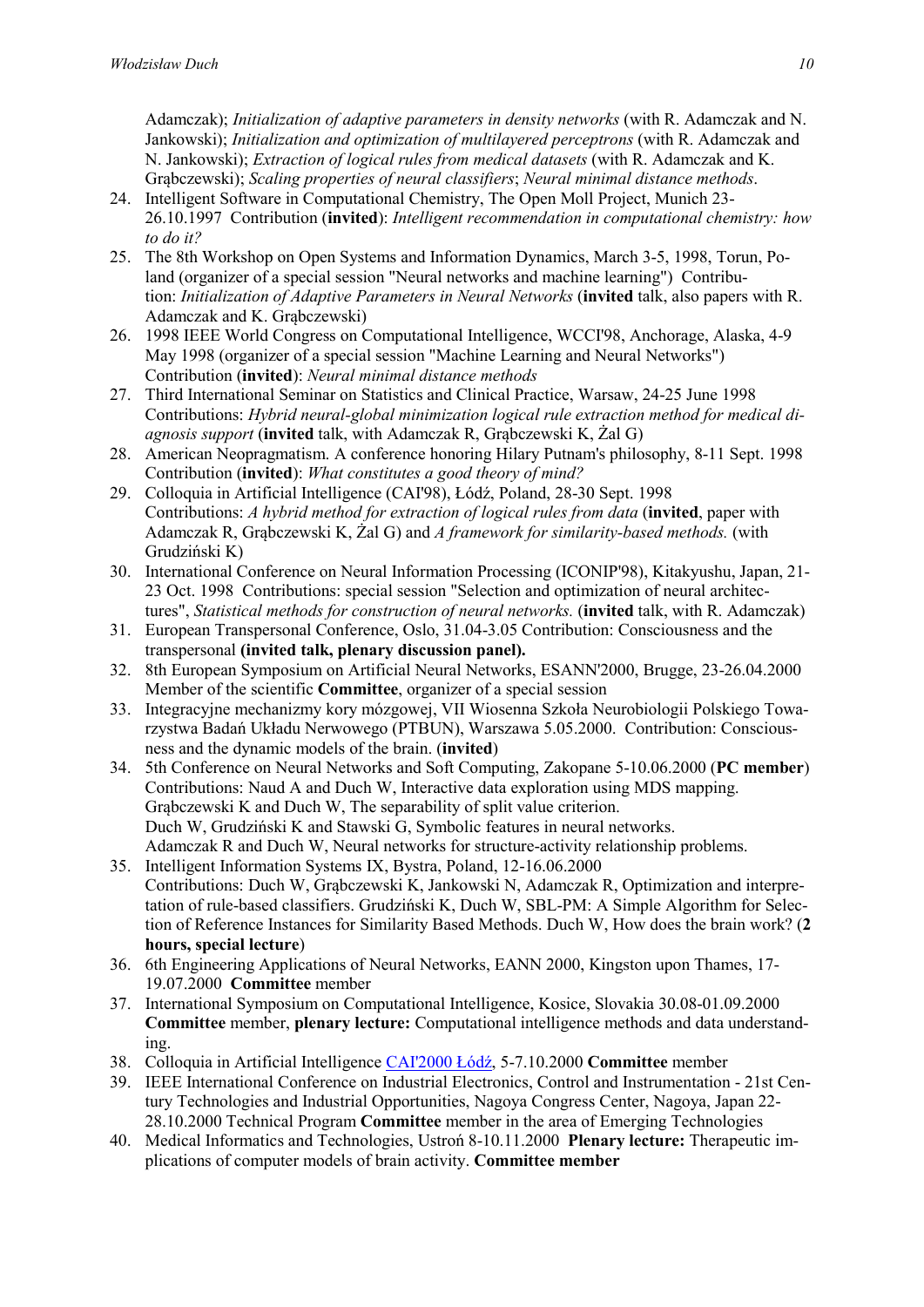- 41. 9th European Symposium on Artificial Neural Networks (ESANN), Brugge, Belgium, 25- 27.04.2001 Contribution: 3 papers, special session, scientific Committee member
- 42. 5th Congress of Societas Humboldtiana Polonorum, "Information Society", Wrocław 2001, Contribution: Future of the information society and information technology (invited).
- 43. International Conference on Computational Intelligence for Modelling, Control and Automation CIMCA'2001, 9-11.07.2001, Las Vegas. Contributions: member of the Scientific Committee
- 44. International Conference on Intelligent Agents, Web Technologies and Internet Commerce IAWTIC'2001, 9-11.07.2001, Las Vegas, USA Contributions: member of the Scientific Committee
- 45. 7th International Conference on Engineering Applications of Neural Networks (EANN), Cagliari, Italy, 16-18 July 2001. Contributions: member of the Organizing Committee.
- 46. Towards a better understanding of genomic data: computational approaches. Children's Hospital Research Foundation, Cincinnati, Ohio, 23.07.2001 Contribution: Understanding medical data (invited talk).
- 47. 5 congress of the Polish Neuroscience Society, 6-9.09.2001, Contribution: Creation of topographical maps and modeling of brain plasticity (invited talk).
- 48. Medical Information Technologies, Ustroń, 8-10.11.2001 Contribution: member of the Scientific **Committee**
- 49. International Conference on Neural Information Processing (ICONIP), Shanghai, 14-18.11.2001 Contribution: member of the Scientific Committee, + paper: Meta-learning: searching in the model space (with K. Grudziński)
- 50. April 8-10, 2002, Bayer Diagnostic Lab Symposium, Berlin. Neural networks as an aid in medical diagnostics, invited  $talk + running workshop$ .
- 51. April 22-26, 2002, Mexican International Conference on Artificial Intelligence (MICAI'2002), Yucatan, Mexico, member of the program Committee.
- 52. April 24-26.04.2002, 11th European Symposium on Artificial Neural Networks (ESANN), Brugge, Belgium. Contribution: scientific Committee member
- 53. May 12-17, 2002, World Congress of Computational Intelligence, Honolulu, member of the International Joint Conference on Neural Information Processing (IJCNN) program Committee. Contribution: "Heterogeneous adaptive systems".
- 54. June 3-5, 2002, European Simulation Multiconference organised by The Society for Computer Simulation International, Darmstadt, member of the program Committee.
- 55. June 5-7, BIT'2002 BioInformatyka Toruń, workshop Co-organizer (with W. Nowak)
- 56. June 11-15, 2002, ICNNSC'2002, Sixth International Conference on Neural Networks and Soft Computing, Zakopane, Poland. General co-chair, plenary talk + 6 papers
- 57. June 17-20, 2002, 15 International Conference on Industrial & Engineering Application of Artificial Intelligence and Expert Systems. Cairns, Australia (IEA2002AIE) Contribution: invited plenary talk
- 58. August 27-31, ICANN, Universidad Autónoma de Madrid, member of the program Committee. Contribution: paper on tree forests
- 59. September 16-17, Polskie Towarzystwo Kognitywistyczne Member of the Committee
- 60. September 18-21, Z technologią informacyjną przez wszystkie lata w szkole. Member of the Committee
- 61. September 23-24, 2002, Bio-inspired Computational Models of Learning and Memory, Lejondal castle in Stockholm, Sweden. By invitation only, talk: Attractor neural networks and concept formation in psychological spaces.
- 62. November 18-22, International Conference on Neural Information Processing (ICONIP), Singapore. Contribution: member of the program Committee, talk, 2 plenary panel discussions.
- 63. Nov. 13-15.11.2002, 3rd Symposium on Methods of Artificial Intelligence, Gliwice, Poland Contribution: member of scientific Committee.
- 64. 2003.02.12-14, International Conference on Computational Intelligence for Modelling, Control and Automation (CIMCA 2003), Vienna, Austria. Contribution: member of the program Committee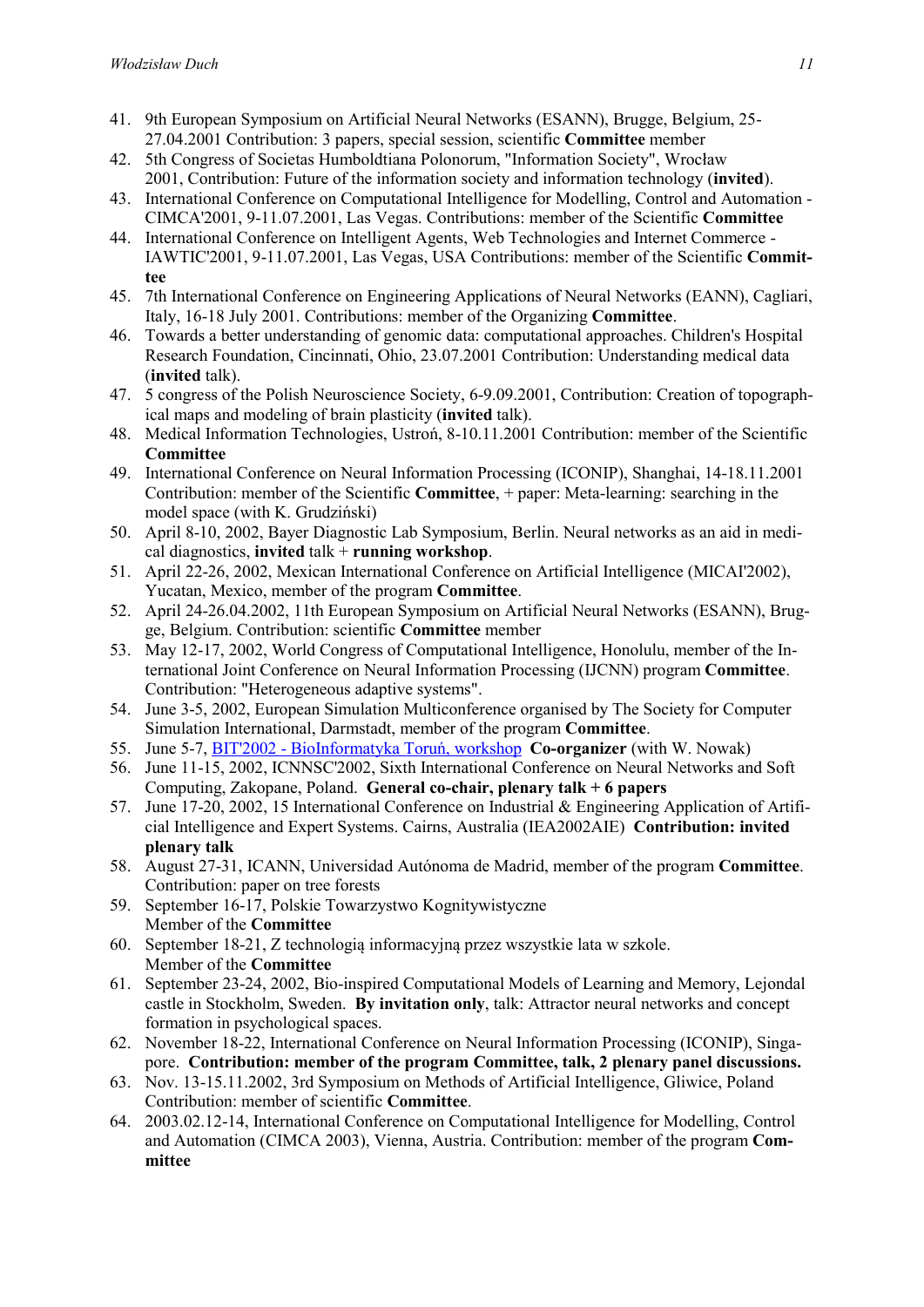- 65. 2003.03.26-28, Signals, Systems, Decision &Information Technology (SSD'2003), Sousse, Tunisia. Contribution: member of the program Committee
- 66. 2003.04.26-28, European Symposium on Artificial Neural Networks (ESANN 2003) Brugge, Belgium. Contribution: member of the program Committee
- 67. 2003.05.26-29, 4th Computer Pattern Recognition Systems (Komputerowe Systemy Rozpoznawania, KOSYR 2003), Milkow, Poland. Contribution: member of the program Committee
- 68. 2003.05.11-12, II Polish Cognitive Science Society Assembly (II Zjazd Polskiego Towarzystwa Kognitywistycznego), Torun, Poland. Contribution: member of the program Committee, short talk and panel discussion via teleconference media.
- 69. 2003.06.2-5, New Trends in Information Processing and Web Mining, Warsaw, Poland. Contribution: member of the program Committee
- 70. 2003.06.11-13, V National conference on Knowledge Engineering and Expert Systems, Wroclaw, Poland. Contribution: member of the program Committee
- 71. 2003.06.23-27, Joint International Conference on Artificial Neural Networks (ICANN) and International Conference on Neural Information Processing (ICONIP), Istanbul, Turkey. Contribution: member of the program **Committee**, statistical data analysis track chair  $+$  co-author of 5 papers.
- 72. 2003.07.02-04, The Twelvfth Turkish Symposium on Artificial Intelligence and Neural Networks (TAINN 2003), Çanakkale Onsekiz Mart University, Çanakkale. Contribution: International Program Committee member.
- 73. 2003.07.14-17, International Joint Conference on Neural Networks (IJCNN 2003), Portland, Oregon, USA Contribution: member of the Board of Governors; one paper.
- 74. 2003.09.8-10, 8th International Conference on Engineering Applications of Neural Networks (EANN), Malaga, Spain. Contributions: member of the Organizing Committee
- 75. 2003.09.17-21, South African Institute of Computer Scientists and Information Technologists Conference, Pretoria. Contribution: plenary talk "Conscious mind as a limit of brain-like computing".
- 76. 2003.09.30-1, First International Workshop on Socio-Cognitive Engineering Foundations (SCEF-2003), Inst. of Cognitive Sciences and Technologies, Rome, Italy. Contribution: member of the scientific board, discussion (virtual), short paper.
- 77. 2004.02.11-13: International Conference on Computational Intelligence (ICCI '2004), Canakkale Onsekiz Mart University, in Canakkale, Turkey, Committee member.
- 78. 2004.04.28-30, 13th European Symposium on Artificial Neural Networks (ESANN'04), Brugge, Belgium, Committee member.
- 79. 2004.05.15-16, Lublin, Forum Filozoficzne, invited talk "Swiadomosc tworów sztucznych: odwrócony argument" ("Consciousness in artificial systems: reversed argument").
- 80. 2004.05.17-20, New Trends in Intelligent Information Processing and Web Mining (IIPWM'04), Zakopane, Poland, Committee member.
- 81. 2004.05.17-20, First Warsaw International Seminar on Intelligent Systems , Warsaw, "hidden secrets of neural networks", Committee member, invited talk.
- 82. 2004.06.7-11, The 7th International Conference on Artificial Intelligence and Soft Computing (ICAISC), Zakopane, Poland, June 7-11, 2004, general co-chair, plenary talk.
- 83. 2004.07.2-3, The 4th Bioinformatics in Torun, workshop (BIT'04), Torun, Poland, co-organizer (with W. Nowak).
- 84. 2004.08.19-21: International Symposium Neural Networks (ISNN 2004), Dalian, China, member of the program Committee.
- 85. 2004.10.11-13, "Informacja Reprezentacja System Poznawczy", III Zjazd Polskiego Towarzystwa Kognitywistycznego. Plenary Talk: 3 Projects that will change the world.
- 86. 2004.11.22-25: International Conference on Neural Information Processing (ICONIP 2004), Calcutta, Chair of "Time series prediction and data analysis" track; one paper.
- 87. 2005.01.7: First NTU Cognitive Science Workshop, Nanyang Technological University, Singapore. Co-organizer, two talks: "What is Cognitive Science", and "Introducing Humanized Interfaces".
- 88. 2005.01.27-28, Gapfill, Euro-Singapore 2005, Regent Hotel, Singapore. Meta-learning and information selection (invited).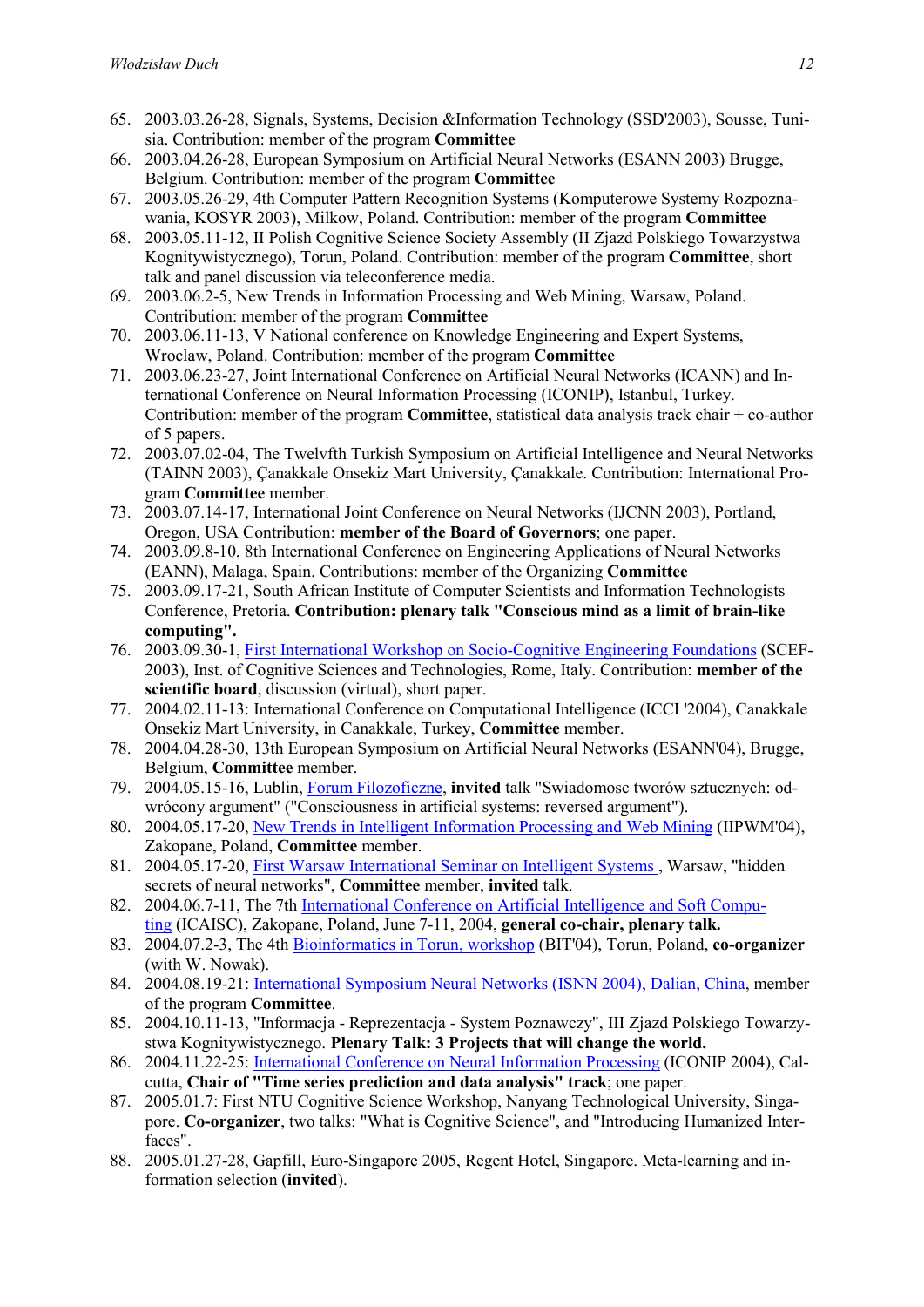- 89. 2005.03.27-31, SETIT 2005, International Conference: Sciences of Electronic Technologies Of Information and Telecommunications, Tunisia; member of the Program Committee.
- 90. 2005.03.28, CyberGames2005 workshop, NTU, Singapore; member of the Program Committee.
- 91. 2005.04.11-14: PD Forum-Conference on Computer Science'2005, Sulejów Lake, Bronislawow, Poland; member of the Program Committee, plenary talk.
- 92. 2005.04.27-29, 13th European Symposium on Artificial Neural Networks (ESANN'05), Brugge, Belgium, Committee member.
- 93. 2005.05.13-16, Bachotek workshops on NLP, information selection and metaleanring, general chair.
- 94. 2005.05.22-25, CORES, 4th Int Conf on Computer Recognition Systems, Rydzyna Castle, member of the Program Committee.
- 95. 2005.05.23-25, IV Krajowa Konferencja Kognitywistyczna, "Znak, znaczenie, kontekst w badaniach kognitywistycznych", Toruń; member of the Program Committee, dyskusja panelowa "Naturalizowanie świadomości".
- 96. 2005.05.25, Sztuka Mózg Emocje, Toruń; member of the Program Committee, referat zaproszony "Neuroestetyka".
- 97. 2005.05.30-1, International Symposium on Neural Networks, Chongqing, China; member of the Program Committee.
- 98. 2005.06.30-2, International Symposium on Neural Networks and Soft Computing in Engineering, NNSC-2005, organized by ECCOMAS, European Community for Computational Methods in Applied Sciences, Krakow, Poland; member of the Program Committee.
- 99. 2005.07.1-10, 4th conference on information and management sciences, Kunming, China 1- 10.07.05, plenary talk, member of the Committee.
- 100. 2005.08.31-3, REI'05, 9th International Conference on Research in Electrotechnology and Applied Informatics. Member of the programm Committee.
- 101. 2005.09.03, EU COST Action B27 Group, Electric neuronal oscillations and cognition (ENOC), Istanbul meeting, invited report on activities in Poland.
- 102. 2005.09.11-14, International Conference on Artificial Neural Networks (ICANN'05), Warsaw, Poland, general co-chair (with Janusz Kacprzyk) + two presentations.
- 103. 2005.09.15, workshop "Building Brains" organized in Torun (with John Taylor), talks: Largescale projects to build artificial brains: review; and Large-scale projects to build artificial brains: ABACCUS.
- 104. 2005.09.14-17: International Conference on Informatics in Control, Automation and Robotics (ICINCO), Barcelona; member of the Program Committee.
- 105. 2005.09.26-27, Cognitive Science Symposium "Building Tomorrow's Cognitive Systems", Aspiration Theatrette, Level 2M, Matrix Building, Biopolis, Singapore, plenary talk.
- 106. 2005.10.30-11.2: International Conference on Neural Information Processing (ICONIP 2005), Taipei, member of the Program Committee.
- 107. 2005.11.23-25, International Conference on Cyberworlds, Nanyang Executive Centre, Singapore; member of the Program Committee.
- 108. 2005.11.28-30, International Conference on Computational Intelligence for Modelling Control and Automation (CIMCA'05), Vienna, (member of the international program Committee)
- 109. 2005.12.5-9, XXI Autumn Meeting of Polish Information Processing Society (21 Jesienne Spotkania Polskiego Towarzystwa Informatycznego), member of the Program Committee.
- 110. 2006.01.14-15, First IEEE International Conference on Engineering of Intelligent Systems (ICEIS'2006), Islamabad, Pakistan (member of the Int. Program Committee)
- 111. 2006.04.26-28, 14th European Symposium on Artificial Neural Networks (ESANN'06), Bruges, Belgium, Committee member.
- 112. 2006.05.12-13, EU COST Action B27 Group, Electric neuronal oscillations and cognition (ENOC), Skopie meeting, invited report on activities in Poland.
- 113. 2006.05.29-31, Third International Symposium on Neural Networks, Chengdu, Sichuan, China (member of the international program Committee).
- 114. 2006.06.7-9, CIS-RAM 2006, IEEE Cybernetics and Intelligent Systems Conference, Bangkok, Thailand, member of the International Program Committee.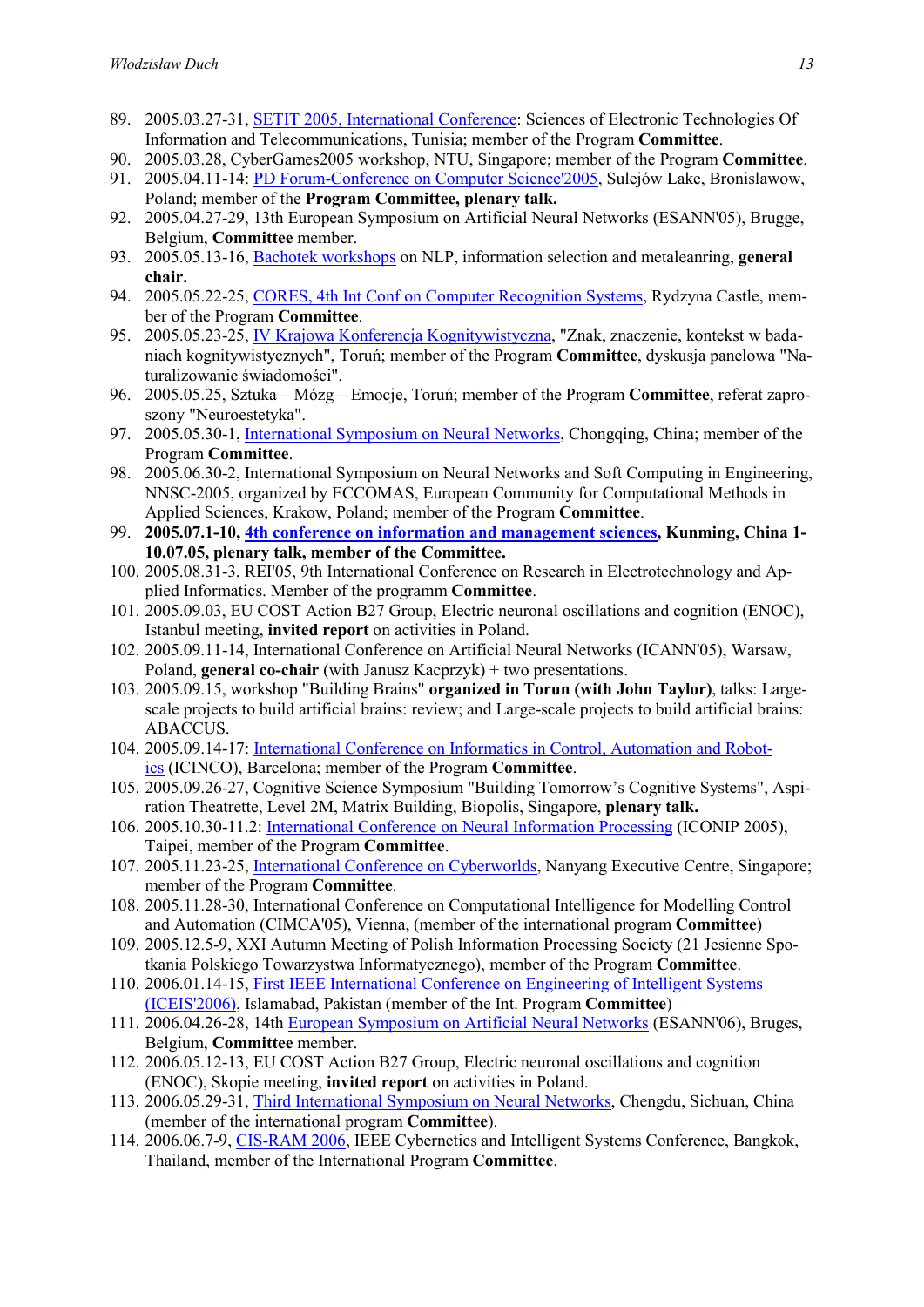- 115. 2006.06.16-18, VI Krajowa Konf. Inżynieria wiedzy i systemy ekspertowe", Wrocław. Member of the Program Committee.
- 116. 2006.06.6-8, Neurocognitive days, member of the organizing Committee, 2 plenaries (Neurocognitive science, A machine that creates).
- 117. 2006.06.19-22, 24 Konf Polioptymalizacja i Komputerowe Wspomaganie Projektowania, Sabrinowo, Poland (2 plenaries).
- 118. 2006.06.19-22, Intelligent Information Processing and Web Mining (IIPWM) 2006, Ustron, Poland (member of the scientific Committee).
- 119. 2006.06.25-29, The 8th International Conference on Artificial Intelligence and Soft Computing, Zakopane, Poland (co-chairman).
- 120. 2006.07.1-5, The Fifth International Conference on Information and Management Sciences, Chengdu, China (member of the international program Committee).
- 121. 2006.07.16-21 World Congress on Computational Intelligence (WCCI/IJCNN), Sheraton Vancouver; technical co-chair; special session and discussion panel "How to reach human level intelligence".
- 122. 2006.08.24-26, International Symposium on Artificial Brain with Emotion and Learning (ISA-BEL) - Bio-Inspired Models and Hardware for Brain-like Intelligent Functions. Seoul, Korea, invited plenary talk.
- 123. 2006.09.10-14, International Conference on Artificial Neural Networks (ICANN'06), Athens, Greece, program co-chair (with Erkki Oja).
- 124. 2006.10.03-06, International Conference on Neural Information Processing, ICONIP2006, Hong Kong, publicity co-chair, plenary talk.
- 125. 2006.10.9-11, 10th International Conference on Knowledge-Based & Intelligent Information & Engineering Systems (KES2006), Bournemouth International Conference Centre, UK (member of the international program Committee).
- 126. 2006.10.10-14, Brain Inspired Cognitive Systems Island of Lesvos, Greece (member of the scientific Committee).
- 127. 2006.11.06-10, Symposium on Artificial Intelligence and Applications (AIA'06) Wisla, Poland, Program Committee Member.
- 128. 2006.11.16-18, Embodied and situated cognition: From phenomenology to neuroscience and artificial intelligence. Nicolaus Copernicus University, Torun, Poland; organizing Committee member.
- 129. 2006.11.21-24, First International Conference on Neural Networks and Associative Memories (NNAM 2006), Mexico City, Program Committee Member.
- 130. 2006.12.11-14, The International Conference in Biomedical and Pharmaceutical Engineering 2006 (ICBPE 2006), Orchard Hotel, Singapore; PC Member.
- 131. 2006.12.14-15, Human emotions in voice and body. Approaches from the affective sciences and virtual reality (invited). Institute for Infocomm Research, Singapore.
- 132. 2007.02.24-24, Neuroestetyka, Poznan, invited talk "Neuroestetyka".
- 133. 2007.03.14-15, Brain days, KUL, Czy jesteśmy automatami? Wolna wola, podmiotowość i mózg (invited talk+dyskusja).
- 134. 2007.03.25-29, 4th Int. Conf. Sciences of Electronic, Technologies of Information and Telecommunications (SETIT2007), Hammamet, Tunisia, Committee member.
- 135. 2007.04.01-05: IEEE Symposium Series on Computational Intelligence, Honolulu, Hilton Hawaiian Village, CI in DataMining. Symposium co-chair (with Joydeep Gosh, Univ. Texas at Austin).
- 136. 2006.04.25-27: 15th European Symposium on Artificial Neural Networks (ESANN'07), Bruges, Belgium, Committee member.
- 137. 2007.06.03-07: International Symposium on Neural Networks, Nanjing; steering Committee.
- 138. 2007.06.14-15: Bioinformatics in Torun, BIT 2007, Selekcja informacji dla analizy danych z mikromacierzy (invited).
- 139. 2007.07.01-06: 6th Int Conf on Information and Management Sciences, Lhasa, Tibet, plenary talk, Committee member.
- 140. 2007.08.17-20, International Joint Conference on Neural Networks (IJCNN'07), Renaissance Orlando Resort in Orlando, Florida; International Chair.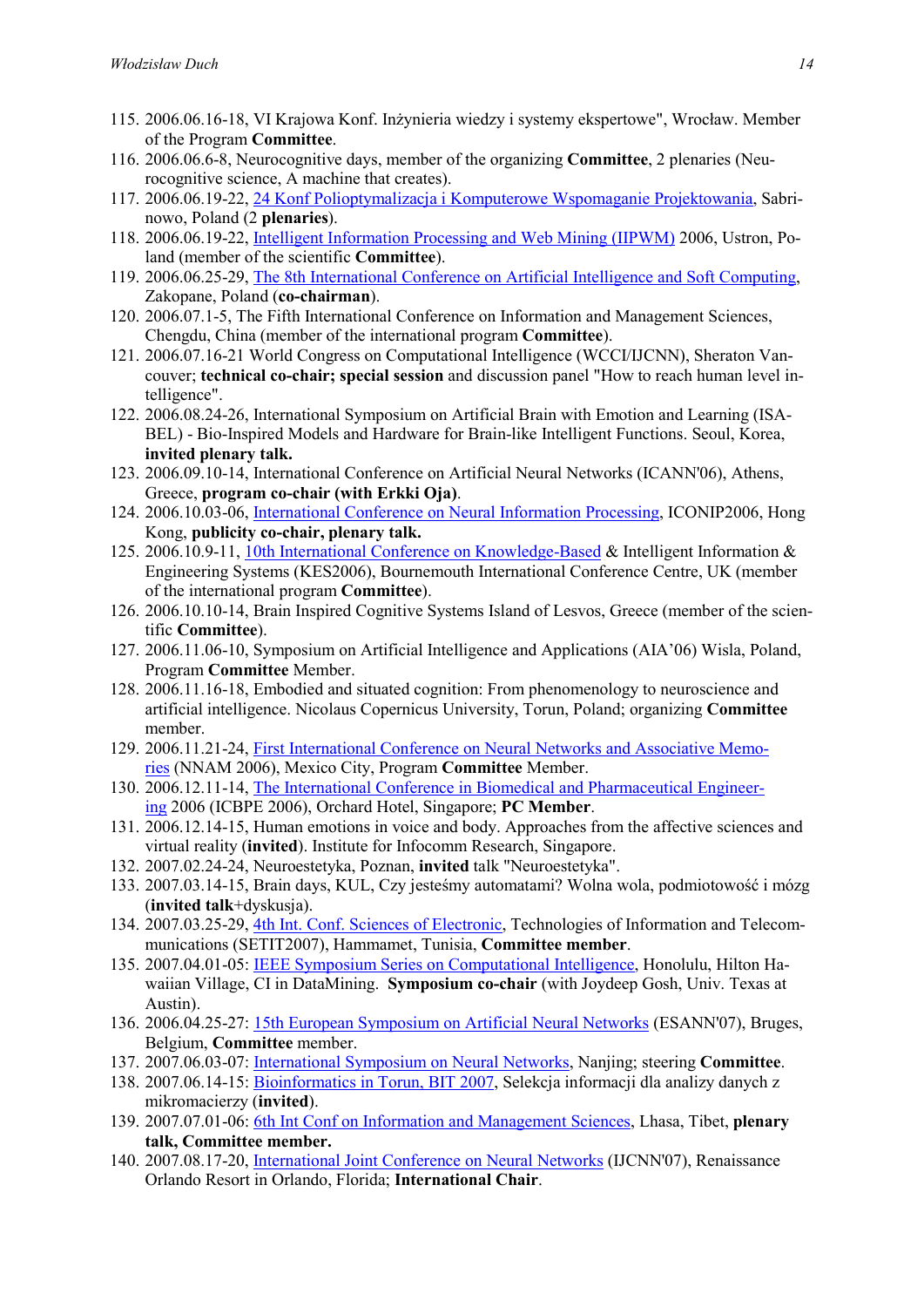- 141. 2007.09.09-13, International Conference on Artificial Neural Networks (ICANN'07), Porto, Portugal, program co-chair.
- 142. 2007.09.24-26, Self, Intersubjectivity and Social Neuroscience: From Mind and Action to Society, Torun, Poland, Committee member, invited talk "Are we automata?"
- 143. 2007.10.15-17: Symposium on Advances in Artificial Intelligence and Applications (AAIA'07, a part of International Multiconference on Computer Science and Information Technology), XXIII Fall Meeting of Polish Information Processing Society, Wisla, Poland, Program Committee Member.
- 144. 2007.10.22-25: CORES 2007, 5th Int Conf on Computer Recognition Systems, Wroclaw, Poland; member of the Program Committee.
- 145. 2007.11.23-24: Fizyka a umysł, UAM Poznań, plenary "Od neurodynamiki do geometrii umysłu".
- 146. 2007.12.11-11: Neuromarketing, interdyscyplinarne spojrzenie na klienta, Poznań. Plenary: Perspektywy neuromarketingu.
- 147. 2007.12.14-16: 6th WSEAS Int. Conf. on Computational intelligence, Man-machine Systems and Cybernetics (CIMMACS '07), Tenerife, Canary Islands, Spain, keynote talk: Learning data structures with inherent complex logic.
- 148. 2008.01.22-25: Neuropsychologia i Kognitywistyka w Medycynie, Bydgoszcz, CM UMK, plenary talk "Creativity, Neuroscience and Neurocognitive Informatics".
- 149. 2008.01.22-25: 10th Neuroinformatics conference, Moscow, Russia, plenary talk: Meta-Learning and learning in highly non-separable cases.
- 150. 2008.03.01-03: **Artificial General Intelligence**, Memphis, TN, member of the scientific Committee; invited talk "Cognitive architectures", panel discussion.
- 151. 2008.04.16-18: Wojna płci, Inst. Politologii UMK, Torun, talk: Kobiety, mężczyźni, mózgi i (nie)cała reszta (zaproszony referat).
- 152. 2008.04.18-19: Polish Cognitive Science Society, UAM, Poznań. Talk: Architektury kognitywne, czyli jak zbudować sztuczny umysł? (invited)
- 153. 2008.04.23-25: 16th European Symposium on Artificial Neural Networks (ESANN'08), Bruges, Belgium, Committee member.
- 154. 2008.05.15-17: Argumentation as a cognitive process, Torun, invited talk.
- 155. 2008.06.01-06: IEEE World Congress on Computational Intelligence (WCCI 2008), HK, cochair.
- 156. 2008.06.07-08: International Workshop on Advanced Computational Intelligence 2008 (IWACI 2008), Makao, PC Comittee Member, invited speaker.
- 157. 2008.06.11-14: Bioinformatics in Torun, BIT 2008, co-organizer.
- 158. 2008.06.16-18: New Trends in Intelligent Information Processing and Web Mining, Zakopane, Poland; member of the scientific Committee.
- 159. 2008.06.22-26: International Conference on Artificial Intelligence and Soft Computing, ICAISC 2008, Zakopane, co-chair, plenary talk "How to learn highly non-separable data".
- 160. 2008.06.24-27: Brain Inspired Cognitive Systems 2008, member of the scientific Committee.
- 161. 2008.08.12-18: 7th Int Conf on Information and Management Sciences, IMS 2008, Urumchi, Sinkiang, China, program co-chair, plenary talk: "Semantic Web: Asking the Right Questions".
- 162. 2008.09.03-06: International Conference on Artificial Neural Networks (ICANN'08), Prague, coorganizer, as ENNS President.
- 163. 2008.09.24-26: 3rd Int. Workshop on Hybrid Artificial Intelligence Systems (HAIS'08), Burgos, Spain (PC Member).
- 164. 2008.10.06-09: Enactivism: A new paradigm? From neurophenomenology and social/evolutionary robotics to distributed cognition. Torun, Poland, PC Member, plenary talk "Is embodiment necessary for natural language understanding?".
- 165. 2008.10.12-14: Ethics and Science for Environment, Societas Humboldtiana Polonorum Forum; invited talk "Free will and the brain. Are we Automata".
- 166. 2008.10.26-30: 19th Brazilian Symposium on Artificial Intelligence, Salvador, Bahia, Brazil (PC Member).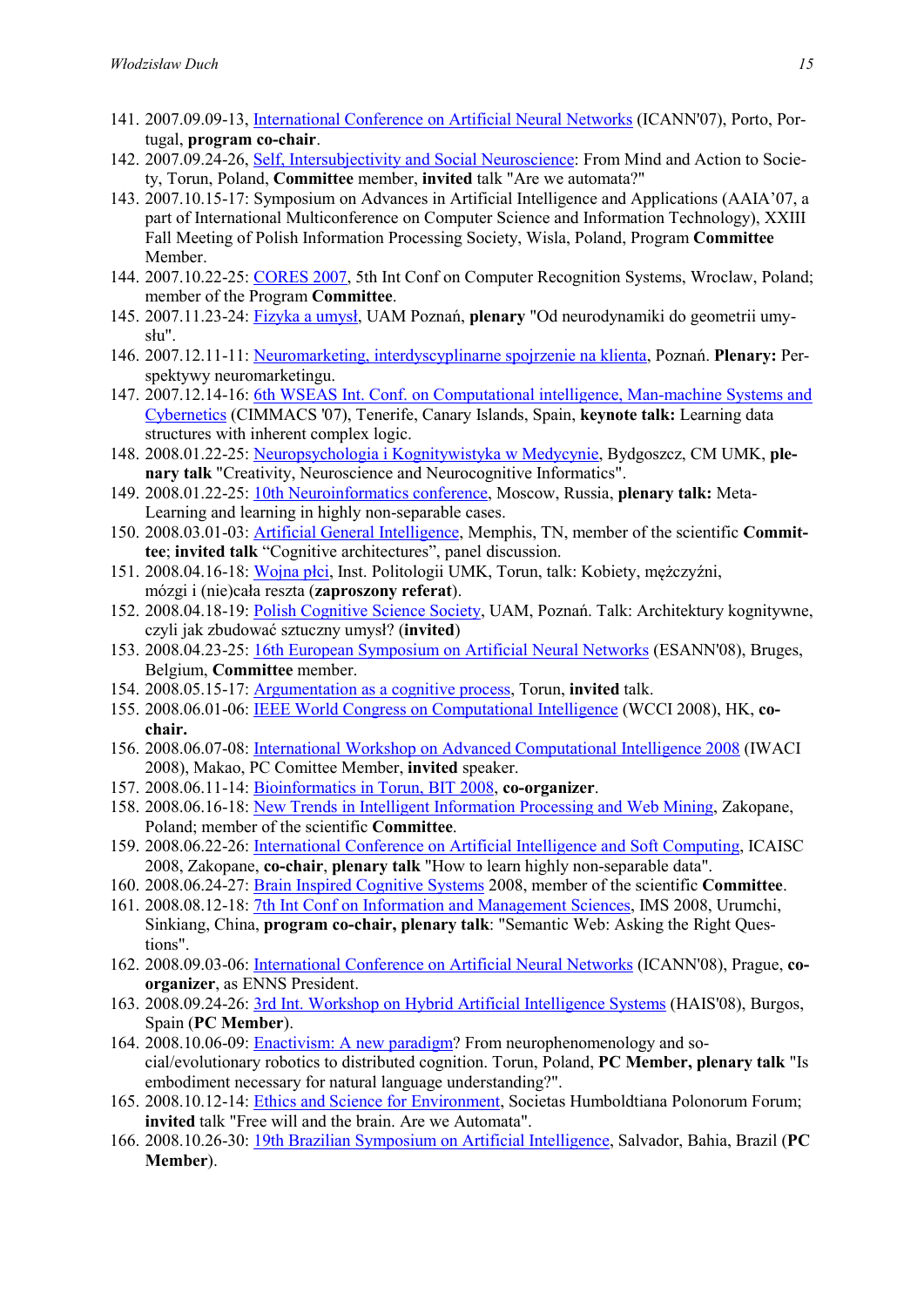- 167. 2008.11.25-28: International Conference on Neural Information Processing, ICONIP 2008, Auckland, NZ, Computational Intelligence track chair, plenary: "Neurocognitive approach to natural language understanding and creativity"  $+ 2$  discussion panels.
- 168. 2008.12.20-20: Muzyka w naszym życiu, Toruń, Pałac Dąbskich, ref. zaproszony "Mózgi i muzyka".
- 169. 2009.01.19-21: International Conference on Agents and Artificial Intelligence, (ICAART-2009), Porto, Portugal, Committee member.
- 170. 2009.03.06-09: The Second Conference on Artificial General Intelligence (AGI-09.org), Arlington, Virginia, USA, PC Member
- 171. 2009.03.12-14: Studencki Festiwal Informatyczny, Kraków, Poland, invited plenary "Informatyka Neurokognitywna".
- 172. 2009.03.13-15: III Krakowska Konferencja Kognitywistyczna: Język odnaleziony, Kraków, Poland, invited plenary "Język: jak robią to mózgi?"
- 173. 2009.04.23-25: 16th European Symposium on Artificial Neural Networks (ESANN'09), Bruges, Belgium, Committee member.
- 174. 2009.05.21-23: Bioinformatics in Torun, BIT 2009, co-organizer, invited talk "Autism, ion channels and computer simulations".
- 175. 2009.06.14-19: International Joint Conference on Neural Networks (IJCNN'09), 14-19 June 2009 in Atlanta, Georgia, PC Member.
- 176. 2009.06.23-25: International Joint Conference Intelligent Information Systems (IIS 2009), Kraków, 23-25 June 2009, PC Member.
- 177. 2009.06.23-25: Inżynieria wiedzy i systemy ekspertowe, VII Krajowa Konferencja Naukowa, Wrocław, 23-25 June 2009, PC Member.
- 178. 2009.07.20-28: 8th Int Conf on Information and Management Sciences, IMS 2009, Kunming-Banna, Yunan, China, program co-chair.
- 179. 2009.09.14-17: 19th International Conference on Artificial Neural Networks (ICANN'09), Cyprus, co-chair.
- 180. 2009.10.01-02: INEB Porto, Portugal, External Advisory Committee.
- 181. 2009.10.26-29: CRYSTAL workshop, Centre of Research for Computational Sciences & Informatics in Biology, Bioindustry, Environment, Agriculture & Healthcare (CRYSTAL), University of Malaya, keynote talk.
- 182. 2009.12.04-07: The International Conference of Soft Computing and Pattern Recognition (SoCPaR 2009), Malacca, Malaysia, PC Member.
- 183. 2010.01.22-24: 2nd International Conference on Agents and Artificial Intelligence (ICAART), Valencia, Spain, member of the scientific Committee.
- 184. 2010.02.10-15: The First International Workshop on Applications of Machine Learning Techniques in Medicine and Biology, MLMB 2010, St. Maarten, Netherlands Antilles, member of the scientific Committee.
- 185. 2010.03.05-08: Artificial General Intelligence, Lugano, member of the scientific Committee.
- 186. 2010.03.17-17: Pracownia Pytań Granicznych, Poznań, Czy jesteśmy automatami? Wolna wola, podmiotowość i mózg. Referat zaproszony.
- 187. 2010.03.19-20: Dni mózgu, Lublin. Jak podejmujemy decyzje? Świat bez wolnej woli (invited talk).
- 188. 2010.04.14-16: Mirror Neurons: From Action to Empathy, UMK Torun, organization Committee member, panel moderator, plenary talk "Deeper than Mirror Systems: Neural Mechanisms Responsible for Autism and ADHD".
- 189. 2010.04.28-30: 17th European Symposium on Artificial Neural Networks (ESANN'10), Bruges, Belgium, member of the scientific Committee.
- 190. 2010.05.12-14: The Third International Conference E- Medical, Systems ( E-medisys 2010), Fes, Marocco, member of the scientific Committee.
- 191. 2010.05.13-15: Argumentation as a cognitive process, UMK Toruń, co-organizer, pleanary talk "Neurodynamics of concepts".
- 192. 2010.05.27-28: CHIST-ERA Conference, Rome, plenary talk "Consciousness and Creativity in Brain-Inspired Cognitive Architectures".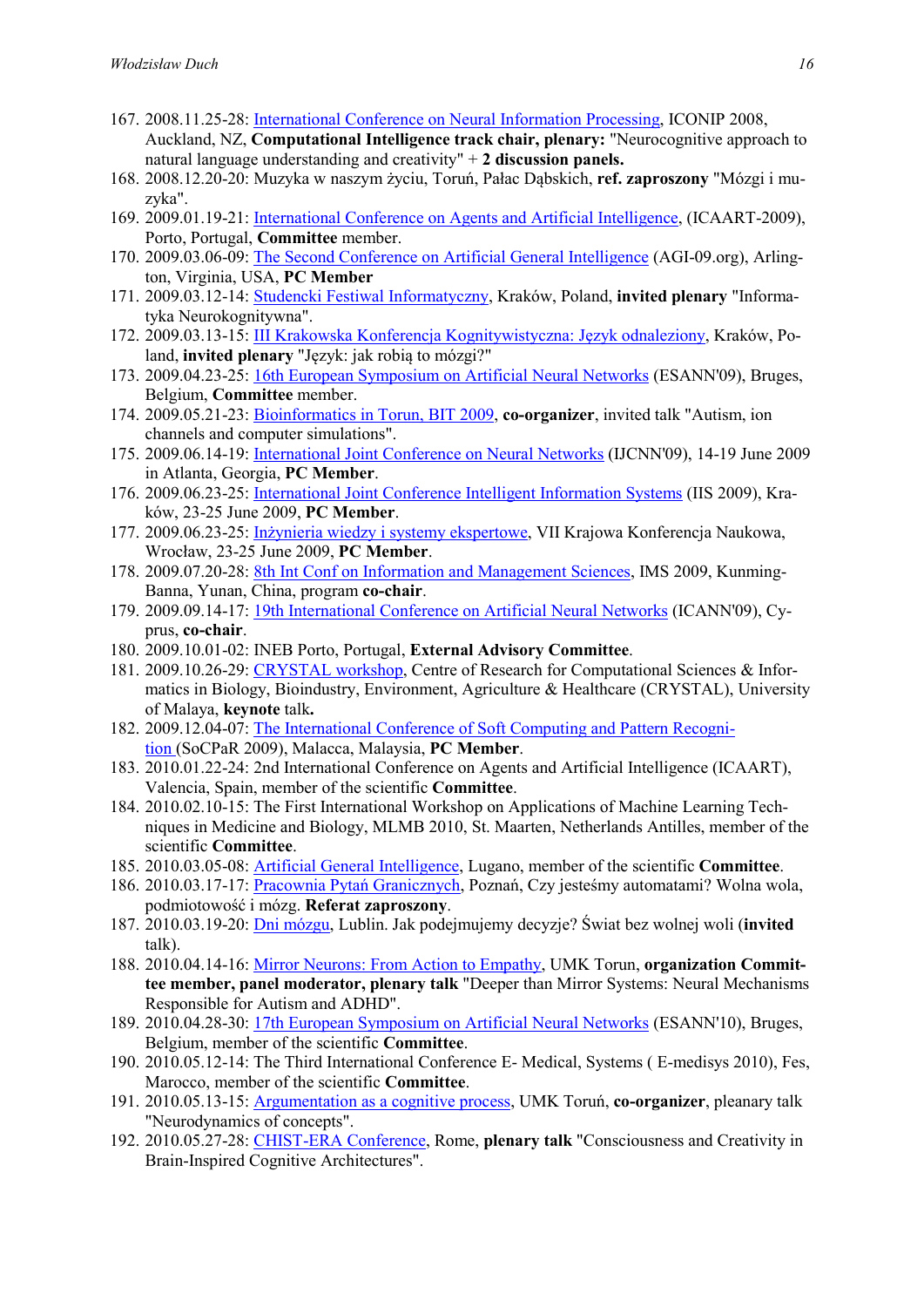- 193. 2010.06.10-12: Bioinformatics in Torun, BIT 2010, co-organizer, talk "Meta-Learning: the future of data mining".
- 194. 2010.06.08-10: Intelligent Information Systems, IIS 2010, Siedlce, Poland, member of the scientific Committee.
- 195. 2010.06.13-17: International Conference on Artificial Intelligence and Soft Computing, Zakopane, Poland, co-chair.
- 196. 2010.06.21-24: The International Symposium on INnovations in Intelligent SysTems and Applications, INISTA 2010, Kayseri, Turkey, member of the scientific Committee.
- 197. 2010.06.27-30: Welt ohne Grenzen, SHP Congress, Toruń, plenary talk "The apparent lack of free will and its social consequences", member of the organizational Committee.
- 198. 2010.07.12-15: The 2010 International Conference on Artificial Intelligence (ICAI'10), Las Vegas, Nevada, USA, member of the scientific Committee.
- 199. 2010.08.10-12: 7th International Conference on Fuzzy Systems and Knowledge Discovery (FSKD'10) Yantai, China, member of the scientific Committee.
- 200. 2010.08.12-19: 9th Int Conf on Information and Management Sciences, IMS 2010, China, general co-chair.
- 201. 2010.09.09-11: Konceptualizacja. Aspekty kognitywne, semiotyczne i metafizyczne, UJ Kraków, ref. plenarny "Jak reprezentowane są pojęcia w mózgu i co z tego wynika".
- 202. 2010.09.15-18: 20th International Conference on Artificial Neural Networks (ICANN'10), Thessaloniki, Greece, general co-chair.
- 203. 2010.09.15-18: First Consciousness Versus Attention Workshop, committee member (during ICANN 2010).
- 204. 2010.09.20-22: International Conference of Computer Graphics and Vision ICCVG, Warsaw, Poland, member of the scientific Committee.
- 205. 2010.10.18-20: International Multiconference on Computer Science and Information Technology, Wisła, Poland, member of the scientific Committee.
- 206. 2010.11.22-25: 17th International Conference on Neural Information Processing. Sydney, Australia (advisory board member).
- 207. 2010.12.24-27: ISISE 2010, Third International Symposium on Information Science and Engineering, Shanghai,China, keynote speaker.
- 208. 2010.12.25-27: IISA 2010, Second International Symposium on Intelligent Information Systems and Applications, Ganzhou, Jiangxi University of Science and Technology, China, honorary chairman, keynote speaker.
- 209. 2011.04.18-19: Innovative Methods of Neurorehabilitation, Toruń, invited talk: Attention deficits in autism and ADHD.
- 210. 2011.04.27-29: 18th European Symposium on Artificial Neural Networks (ESANN'11), Bruges, Belgium, Committee member.
- 211. 2011.05.23-25: CORES 2011, The 7 International Conference on Computer Recognition Systems, Wrocław, Poland, plenary talk.
- 212. 2011.06.02-04: Bioinformatics in Torun, BIT 2011, co-organizer.
- 213. 2011.06.14-17: 21th International Conference on Artificial Neural Networks (ICANN'11), Helsinki, Finland, program co-chair, panel "Biological inspiration versus methodological rigor in modeling cognitive systems".
- 214. 2011.06.28-30: 19th International Symposium on Methodologies for Intelligent Systems (ISMIS 2011), Warsaw, Poland (PC Member, not attending).
- 215. 2011.08.03-06: The 4th Conference on Artificial General Intelligence, Mountain View, Google Campus, CA, USA, PC Member
- 216. 2011.08.06-11: 10th Int Conf on Information and Management Sciences, IMS 2011, China (PC Member).
- 217. 2011.09.09-12: FedCSIS, Federated Conference on Computer Science and Information Systems. Wrocław, PC Member.
- 218. 2011.09.29-30: Models of Physiology and Disease Symposium, Center for Life Sciences, NUS, Singapore - From autism to ADHD: comprehensive theory based on computational simulations (invited).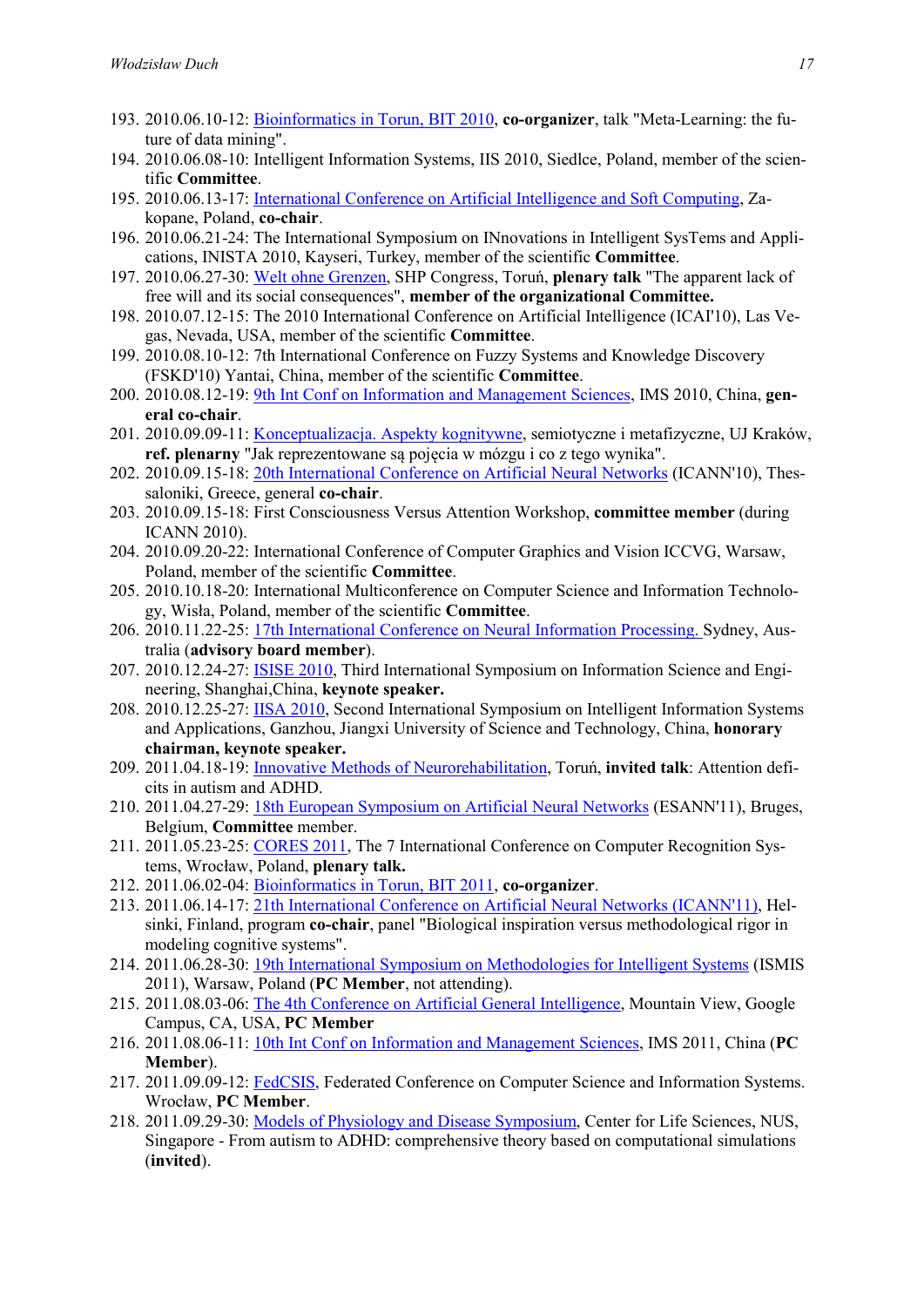- 219. 2011.11.11-11: invited panel "Confluence of humans and computers", Brussels. Preparation for FP7 programs.
- 220. 18th International Conference on Neural Information Processing (ICONIP'2011), Shanghai, China, 2011.11.14-17 (advisory board member).
- 221. 2011.12.16-16: Symposium of the Polish Chapter of the International Neuroinformatics Coordination Center (ICNF), Ins. Nenckiego, Warszawa - "Fenomika neuropsychiatryczna" (invited).
- 222. 2012.04.25-27: 20th European Symposium on Artificial Neural Networks (ESANN'12), Bruges, Belgium, Committee member.
- 223. 2012.04.29-03: 11th International Conference Artificial Intelligence and Soft Computing, Zakopane, Poland.
- 224. 2012.06.10-15: World Congress on Computational Intelligence (WCCI 2012), Brisbane, Australia | our saccade analysis competition.
- 225. 2012.07.07-13: Interdisciplinary Graduate Summer School, New York University Abu Dhabi, United Arab Emirates,
- 226. 2012.09.11-14: 22th International Conference on Artificial Neural Networks (ICANN 2012), Lausanne, Switzerland, program co-chair.
- 227. 2012:09.17-21: Emerging Technology in Factory Automation (ETFA) conference, PC Committee.
- 228. 19th International Conference on Neural Information Processing (ICONIP'2012), Doha, Qatar 2012.11.12-15 (advisory board member).
- 229. 2012:11.28: Neurodydaktyka: w poszukiwaniu efektywniejszych koncepcji i metod nauczania. Nauczanie przyjazne mózgowi w teorii i praktyce. NKJO, Toruń (invited).
- 230. 2013.04.15-19: IEEE Symposium Series on Computational Intelligence (SSCI 2013), Grand Copthorne Waterfront Hotel, Singapore; co-organizer (with Jacek Mandziuk) of the 2013 IEEE Symposium on Computational Intelligence for Human-like Intelligence. SSCI keynote speech: Computational intelligence: what can we learn from the brain? Regular talk: BrainGene: computational creativity algorithm that invents novel name.
- 231. 2013.04.24-26: 21th European Symposium on Artificial Neural Networks (ESANN'12), Bruges, Belgium, Committee member.
- 232. 2013.05.11-11: SINTELNET Beliefs, Belief Systems and Cognitive Presuppositions. The Graduate School for Social Research at the Institute of Philosophy and Sociology of the Polish Academy of Science, Warsaw.
- 233. 2013.05.25-26: Neuromania, I Konferencja Studentów Toruńskiej Kognitywistyki; referat "Memy w mózgach".
- 234. 2013.05.27-29: CORES 2013, The 8 International Conference on Computer Recognition Systems, Wrocław, Poland, plenary talk on meta-learning.
- 235. 2013.06.09-13: 12th International Conference Artificial Intelligence and Soft Computing, Zakopane, Poland (program co-chair).
- 236. 2013.06.24-25: Homo communicativus, Ogólnopolska Interdyscyplinarna Konferencja Naukowa "Homo communicativus. Współczesne oblicza komunikacji i informacji", Toruń, Collegium Humanisticum; nagranie w TV UMK. Referat zaproszony: Komunikacja jako rezonans między mózgami.
- 237. 2013.07.02-05: World Conference on Computers in Education (WCCE): learning while we are connected. Toruń, Poland. Invited Talk: Brains and Education: Towards Neurocognitive Phenomics.
- 238. 2013.08 28-31: XXVI Marian Smoluchowski Symposium on Statistical Physics, "Complexity of Brain: Critical Behaviour and Scaling", Kraków, Collegium Maius. Inivited talk: Autism Spectrum Disorders and ADHD: some conclusions from computational simulations.
- 239. 2013.09.10-13: 23th BRICS Countries Congress on Computational Intelligence and the 11th Brazilian Congress on Computational Intelligence (CBIC 2013), Recife, Brasil, IPC Member.
- 240. 2013.09.10-13: 23th International Conference on Artificial Neural Networks (ICANN 2013), Sophia, Bulgaria, program co-chair.
- 241. 2013.09.15-17: Symposium on Emergent Trends in Artificial Intelligence & Robotics, Košice, Slovakia; Advisory Board member.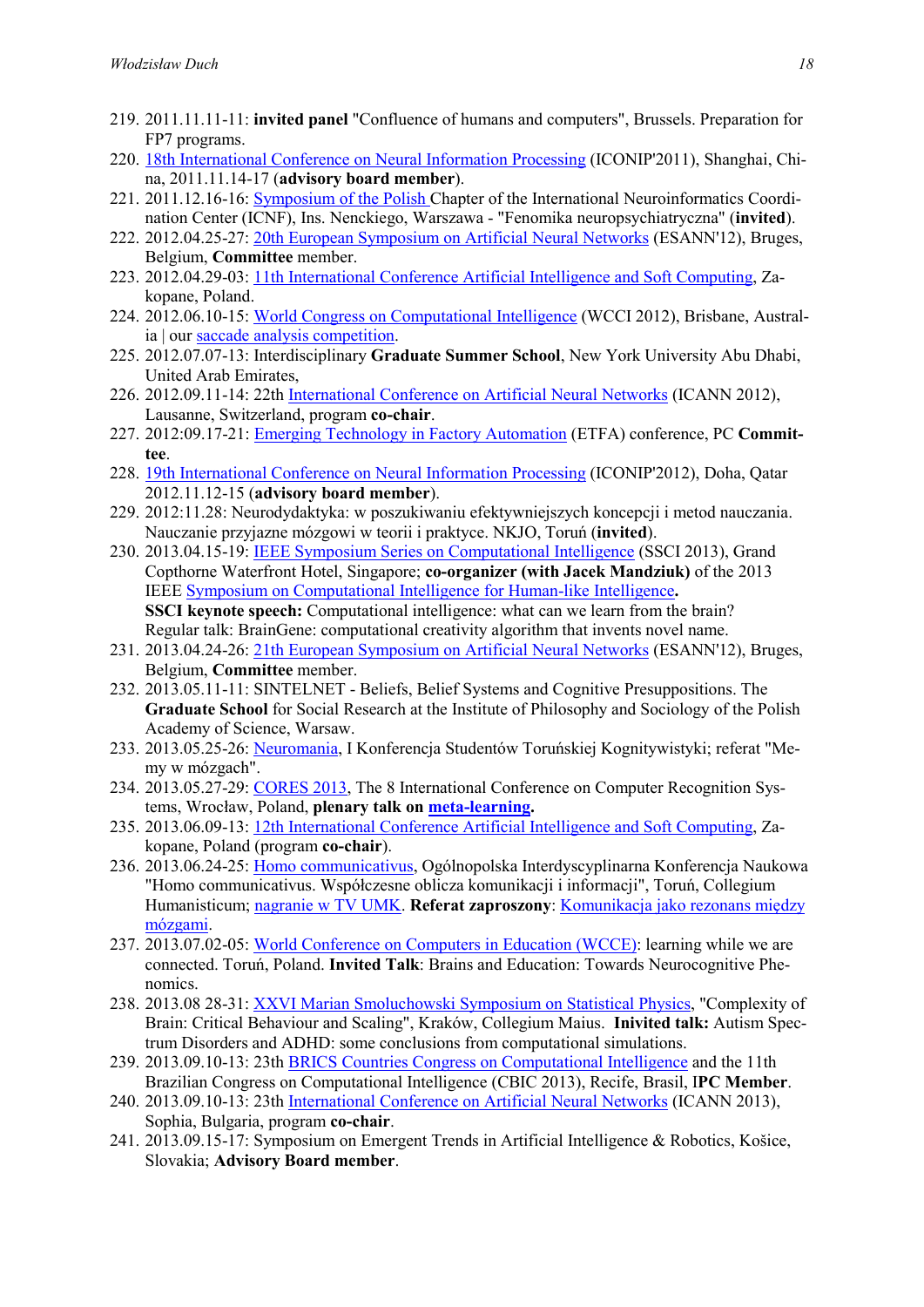- 242. 2013.10.19-21, Sixth International Conference on Advanced Computational Intelligence (ICACI2013), Hangzhou, China. Plenary talk: Meta-Learning:Towards Universal Learning Paradigms.
- 243. 2013.11.03-07, ICONIP 2013, Daegu, Korea; invited talk: Autism and ADHD two ends of the same spectrum?
- 244. 2014.03.01-02: Mózg-Umysł-Religia, Aula Collegium Novum, UJ, Kraków, referat zaproszony: Dlaczego wierzymy w teorie spiskowe?
- 245. 2014.05.15-17: 13th International Conference on Artificial Intelligence, Knowledge Engineering and Data bases (AIKED '14), Gdansk, Poland, Scientific Committee Member.
- 246. 2014.06.01-05: ICAISC, 13th International Conference Artificial Intelligence and Soft Computing, Zakopane, Poland (program co-chair).
- 247. 2014.07.06-11: World Congress on Computational Intelligence (WCCI 2014), Beijing, China; Special Session on Towards Human-Like Intelligence (THLI) – co-organizer.
- 248. 2014.08.11-14: Warsaw, Poland, Brain Informatics and Health, one paper with P. Matykiewicz and discussion panel with R. Kowasli and J. Sowa.
- 249. 2014.09.08-08: Gdańsk, Poland. Infobazy, ref. Repositories in Poland (plenary talk).
- 250. 2014.09.15-19: ICANN, Hamburg, Germany (Organizing Committee).
- 251. 2014.09.24-26: IEEE Intelligent Systems IS'14 (technical co-chair, opening address).
- 252. 2014.10.23-24: EADTU, The Open and Flexible Higher Education Conference 2014 "New Technologies and the future of Teaching and Learning", AGH Kraków, Poland. Digital Higher Education and the modernization of Polish universities (plenary talk).
- 253. 2014.10.27-29: CGW Workshop 2014, Cyfronet Kraków, Poland. Computational neurophenomics: grand challenge for understanding people (plenary talk).
- 254. 2014.11.03-06: ICONIP, Kuching, Malaysia (Scientific Committee)
- 255. 2014.11.07-09: The Fourth International Neural Network Society Symposia Series, INNS-CIS 2014, Bandar Seri Begawan, Brunei, November 2014 (Scientific Committee).
- 256. 2014.12.09-12: 2014 IEEE Symposium on Computational Intelligence for Human-Like Intelligence, Symposium Series on Computational Intelligence (SSCI 2014), Orlando, Fl, USA - coorganizer.
- 257. 2015.02.25-26, Copernicus the road to economic development, Copernicus Science Centre, Warsaw; general chair.
- 258. 2015.06.21-23: Humboldt Kolleg, Progress in Biomedicine & Neuromedicine. Workshop with participation of Prof. Erwin Neher, a Nobel Prize Winner". Kraków, Poland.
- Invited: Grand challenge: neurophenomics for understanding people, from genes to behavior. 259. 2015.07.16-16: Hearing Implants and Music (Implanty słuchowe i muzyka). Plenary: Music and Cognitive Science.
- 260. 2015.09.18-18: Wizualizacja dla nauki. Otwarte Repozytorium Nauk Historycznych "Lectorium" (Wydział Historyczny Uniwersytetu Warszawskiego) oraz MNiSW. Biblioteka Uniwersytecka w Warszawie. Invited talk: Visualization for Science Policy Makers.
- 261. 2015.09.18-18: Machine consciousness, Sekcja Filozofii Umysłu i Kognitywistyki, X Zjazd Filozofii Polskiej. UAM Poznań. Invited talk: Signs of consciousness in humans and machines.
- 262. 2015.09.18-18: Współczesne wyzwania dla naukoznawcy w świetle polityki naukowej, jak i refleksji filozoficznej . X Zjazd Filozofii Polskiej. UAM Poznań.
- 263. 2015.09.19-19: Podmiot i Świadomość, Sympozjum specjalne w ramach X Zjazdu Filozofii Polskiej. UAM Poznań. Invited talk: Podmiot, świadomość, wolna wola
- 264. 2015.09.19-19: 45th Poznań Linguistic Meeting (PLM2015), Understanding linguistic concepts, debate panel. UAM Poznań.
- 265. 2015.09.21-22: Otwieramy Polską Naukę: Horyzont 2020, Otwarta Nauka i Trzecie Polsko-Chińskie Forum Rektorów. Hotel Intercontinental, w Warszawa, referat zaproszony: Otwarta Nauka w Polsce i na Świecie.
- 266. 2015.10.17-17: Otwarta Nauka: Plany Wdrożenia, referat na spotkaniu KRASP.
- 267. 2016.04.14-16: EUNIS 2016 Rectors' conference, AGH, Krakow, Poland. Opening talk: What is digital world doing to our brains?
- 268. 2016.05.28-29: Neuromania, IV Konferencja Studentów Toruńskiej Kognitywistyki (opiekun naukowy).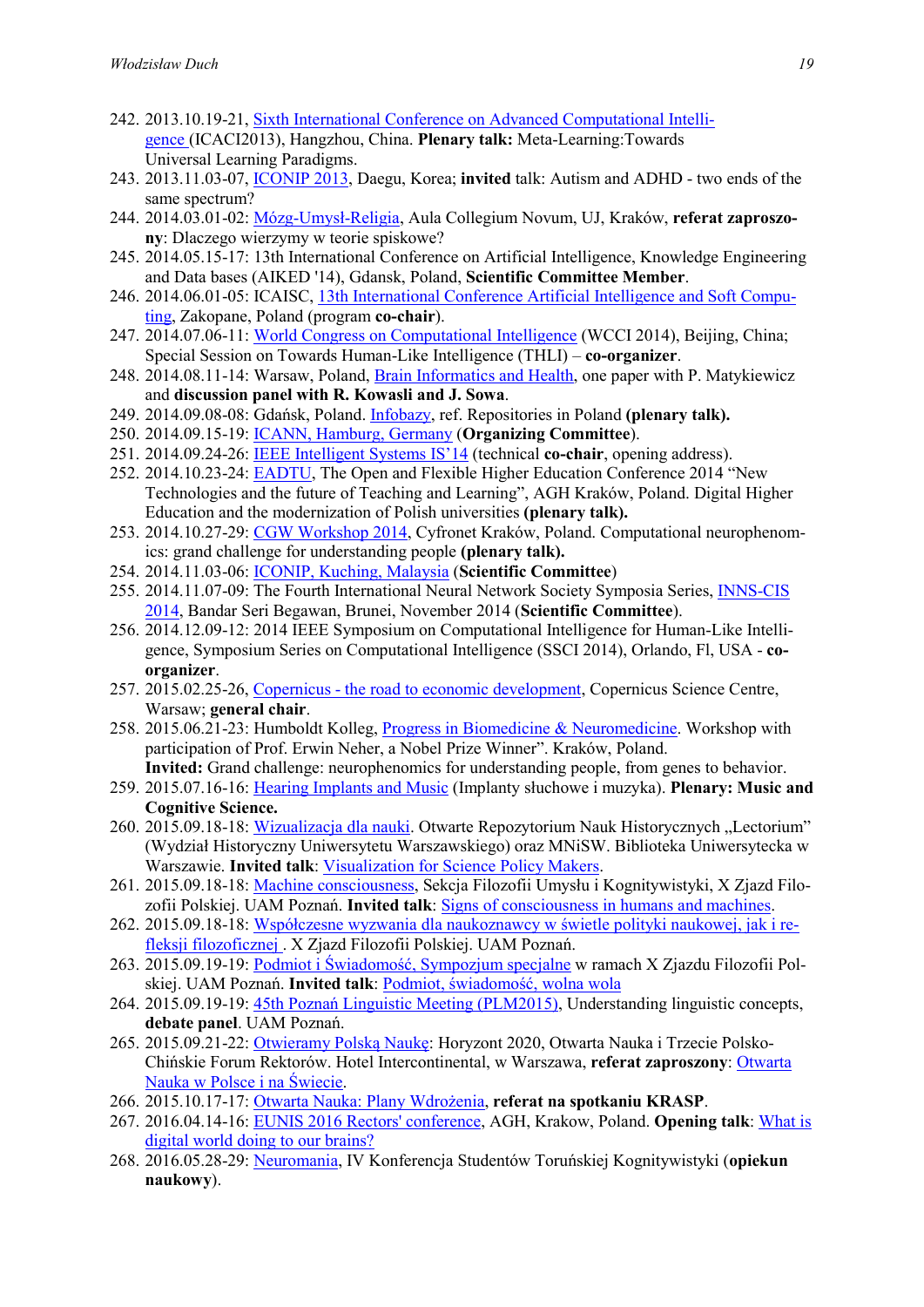- 269. 2016.06.12-16: ICAISC 2016, The 15th International Conference on Artificial Intelligence and Soft Computing, Hotel Mercure Kasprowy, Zakopane, Poland (co-chair). Plenary talk: Understanding Brains Through Experiments and Models of Neurodynamics.
- 270. 2016.06.23-23: Promocje doktorskie, habilitacyjne i nagrody. Instytut Podstawowych Problemów Techniki (IPPT), Warszawa. Wykład inauguracyjny (keynote) "Technologie neurokognitywne".
- 271. 2016.07.13-14: 2nd International Scientific Conference "Hearing Implants and Music", The World Hearing Center, Kajetany near Warsaw. Plenary: Music and Imagery.
- 272. 2016.09.06-09: ICANN 2016, The 25th International Conference on Artificial Neural Networks, Barcelona, Spain. PC member, keynote: Neurodynamics, Neuroimaging and Brains.
- 273. 2016.09.22-24: XI Zjazd Polskiego Towarzystwa Kognitywistycznego, Białystok. Perspektywy kognitywistyki - wykład inauguracyjny (opening keynote).
- 274. 2016.10.16-18: CogInfoCom, Cognitive Infocommunications, Wroclaw, Poland. Communication as a resonance between cognitive systems. - opening keynote.
- 275. 2016.10.19-21: Soul or brain: what makes us human? Interdisciplinary Workshop, Faculty of Theology, Nicolaus Copernicus University, in cooperation with the Department of Christian Philosophy, University Innsbruck. Invited talk: Self as a function of the brain.
- 276. 2016.10.27-27: Neighbourhoods of the Future. Ministry of Development, Warszawa. Discussion panel.
- 277. Biofizmat, Centrum Banacha, Warszawa, From brain to mind challenges for mathematicians (or problems where I could use help …).2016.05.19-20:
- 278. 2016.11.18-19: "NeuroPerKog: rozwój słuchu fonematycznego i pamięci roboczej u niemowląt i dzieci", I konferencja w ramach grantu Symfonia (organizator).
- 279. 2016.12.02-03: International conference "Infants, Language and Cognitive Development", organized by the Neurocognitive Laboratory, CMIT NCU. UMK Toruń, chair.
- 280. 2016.12.20-20: First International Developmental Seminar, organized by the Neurocognitive Laboratory, CMIT NCU. Prof. Kalina Michalska, University of California – Riverside. Talk: Developmental pathways to aggression and victimization: what can we learn from neuroimaging studies? Chair.
- 281. 2017.01.25-25: 2nd International Developmental Seminar, organized by the Neurocognitive Laboratory, CMIT NCU. Prof. Alejandrina Cristia, CNRS, ENS-DEC, EHESS, France. Talk: Standing on the shoulders of infant giants: How to utilize others' research to inform your theory and practice. Chair.
- 282. 2017.03.23-24: Information Visualisation in Humanities NCU Toruń, Poland Keynote: Visualization of mind inside the brain.
- 283. 2017.04.06-08: II Ogólnopolska Konferencja O edukacji inaczej edukacja oparta na dowodach, Czy neuronauki pomogą nam rozwinąć pełny potencjał? (keynote). Wrocław-Pawlowice, Poland
- 284. 2017.04.27-27: 3rd International Developmental Seminar, organized by the Neurocognitive Laboratory, CMIT NCU. Dr Natalie Boll-Avetisyan, Potsdam University, Germany. Talk: From speech input to linguistic knowledge, and Biases and cross-linguistic differences in phonological acquisition. Chair.
- 285. 2017.05.17-19: International Conference Self-Consciousness and Rationality: Interdisciplinary approaches. UMK Toruń (PC member).
- 286. 2017.05.23-23: Autyzm w perspektywie naukowej, edukacyjno-terapeutycznej i w środowisku domowym. University Library, UMK Toruń. Wykład inauguracyjny (keynote) Perspektywy zrozumienia autyzmu.
- 287. 2017.06.02-02: 4th International Developmental Seminar, organized by the Neurocognitive Laboratory, CMIT NCU. Prof. Rick Dale, University of California, Merced, talk: From Miles to Milliseconds: Connecting Cognitive Dynamics to Large Natural Data Sources. Chair.
- 288. 2017.06.03-03: 5th International Developmental Seminar, organized by the Neurocognitive Laboratory, CMIT NCU. Prof. Anne Warlaumont, University of California, Merced, talk: How do infants learn to produce syllabic speech sounds? Chair.
- 289. 2017.06.11-15: ICAISC 2017, The 17th International Conference on Artificial Intelligence and Soft Computing, Hotel Mercure Kasprowy, Zakopane, Poland (co-chair). Plenary talk: Mapping psychological concepts on higher order brain dynamics.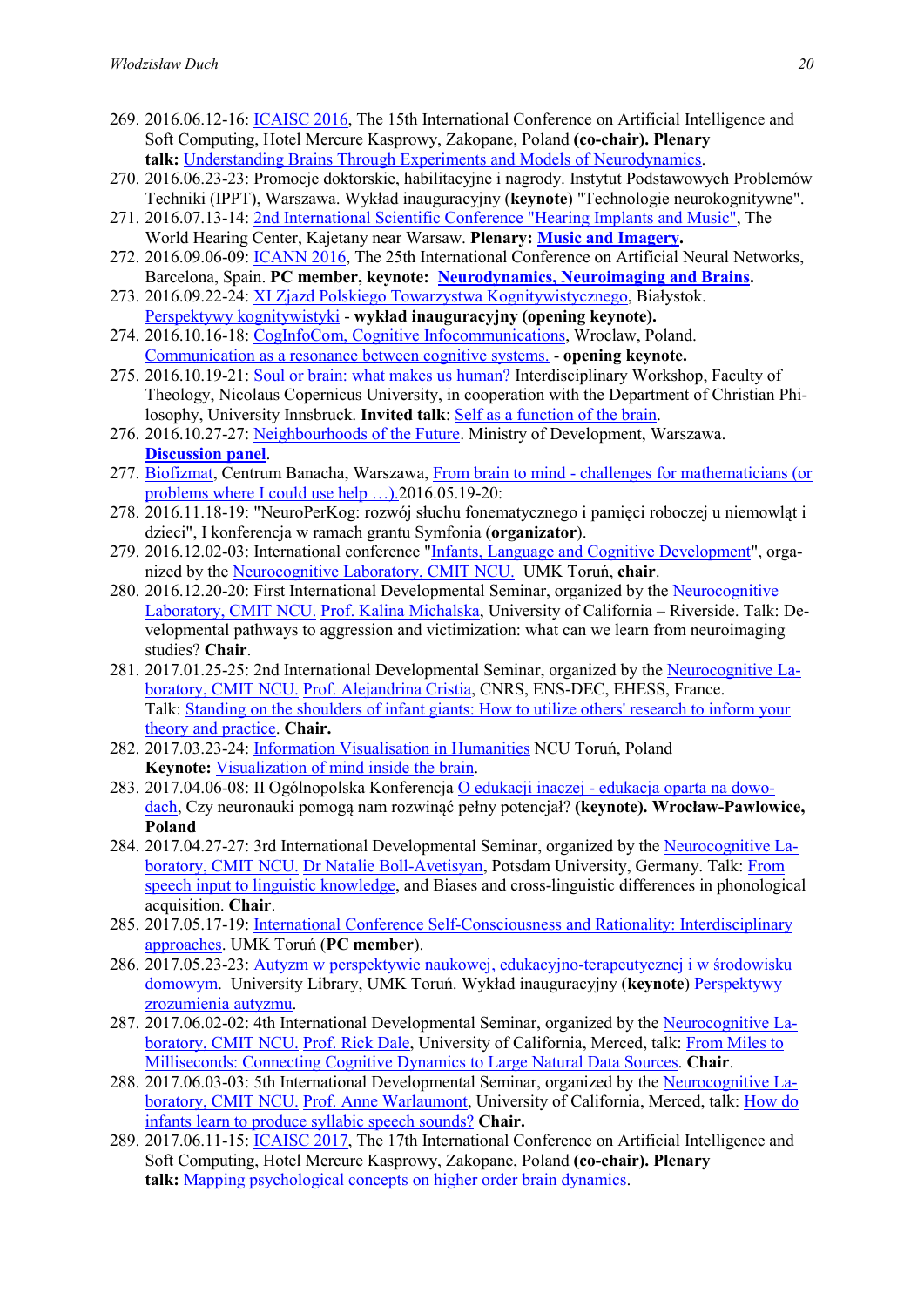- 290. 2017.06.20-21: 26 Kolokwia Psychologiczne PAN. Plenary talk: Poszukiwanie źródeł aktywności poznawczej w mózgu.
- 291. 2017.06.22-25: Limits of knowledge. International Scientific Conference Humboldt-Kolleg. Societas Humboldtiana Polonorum, Kraków. Invited talk: Brains and limits of self-knowledge.
- 292. 2017.08.25-27: 18th Engineering Applications of Neural Networks, International Neural Networks Society Conference. Athens, Greece. Keynote talk: From understanding the brain to neurocognitive technologies.
- 293. 2017.09.07-08: IV Międzynarodowa Konferencja "Ku standardom w opiece nad pacjentem w śpiączce". Komitet Naukowy, referat plenarny Perspektywy badań nad zaburzeniami świadomości.
- 294. 2017.09.28-28: 6th International Developmental Seminar, organized by the Neurocognitive Laboratory, CMIT NCU. Prof. Katarzyna Chawarska, - Yale Early Social Cognition Laboratory, talk: Attentional signatures of autism in infancy: Studies of siblings at risk for ASD. Chair.
- 295. 2017.11.21-21: Systemy inteligentne. teoria, praktyka, wyzwania. Seminarium środowiskowe, Wydział Matematyki i Nauk Informacyjnych Politechniki Warszawskiej. Invited talk: A few machine learning algorithms worth further development.
- 296. 2017.11.27-01: 2017 IEEE Symposium on Computational Intelligence for Human-like Intelligence. Honolulu, Hawaii, USA (co-chair with Jacek Mandziuk and Janusz Starzyk).
- 297. 2018.03.13-14: 3rd International Scientific Conference on Brain-Computer Interfaces, Opole, Poland. Fingerprints of brain activity: promising approaches. Plenary talk.
- 298. 2018.04.16-19: Evolang 2018 Toruń, Poland (honorary Committee member).
- 299. 2018.05.16-16: Polonium Foundation. Plenary: Optimizing brain processes. University of Surrey, UK.
- 300. 2018.05.23-26: XVI Zjazd Polskiego Towarzystwa Medycyny Nuklearnej, Szczecin, Poland. Opening plenary: Jak neurotechnologie zmienią człowieka.
- 301. 2018.05.23-26: Święto Uniwersytetu Szczecińskiego. Umysł-Mózg. Istota świadomości (referat specjalny).
- 302. 2018.06.03-07: ICAISC 2018, The 18th International Conference on Artificial Intelligence and Soft Computing, Hotel Mercure Kasprowy, Zakopane, Poland (co-chair). Plenary: Fingerprints of brain cognitive activity.
- 303. 2018.06.23-25: 27 Kolokwia Psychologiczne PAN, Panel (25.06): zastosowania nowoczesnych technologii w badaniach i praktyce psychologicznej.
- 304. 2018.06.26-28: XV Konferencja Informatyka w Edukacji, 70-lecie polskiej informatyki. Przyszłość przetwarzania informacji. Następne 30 lat coraz szybszego rozwoju. Referat plenarny.
- 305. 2018.09.07-08: Knowledge representation in many–agent systems. Nicolaus Copernicus University, Toruń. Plenary: Representation of concepts in brain networks.
- 306. 2018.09.09-12: FedCSIS 2018, Poznań. Keynote lecture: Neurocognitive informatics for understanding brain functions.
- 307. 2018.09.18-18: International Neuroinformatics Coordination (INCF PL) Meeting, Kraków, coorganizer.
- 308. 2018.09.26-28: EFNI 2018, Sopot, Poland. Europejskie Forum Nowych Idei, AI Panel (27, 9- 10:30): Sztuczna inteligencja – niekontrolowana swoboda czy sterowalny porządek rozwoju? Podcast mojego wywiadu w TokFM.
- 309. 2018.10.05-07: ICANN 2018, The 27th International Conference on Artificial Neural Networks, Rhodos, Greece. Honorary Chair.
- 310. 2018.10.07-10: 2018 IEEE International Conference on Systems, Man, and Cybernetics, Miyazaki, Japan, Meeting of Global Current and Emerging Brain Initiatives. Presentation of brain research in Poland (invited).
- 311. 2018.10.18-19: Zjazd Polskiego Porozumienia na Rzecz Rozwoju Sztucznej Inteligencji 2018, Poznań (PP-RAI), Poznań. Plenary: AI and Neurocognitive Technologies.
- 312. 2018.10.19-20: Psychological, Genetic and Neurological Aspects of ASD Diagnosis. X International Scientific Symposium, Gdańsk, Poland. Introductory opening lecture: Critical review of current Autism Spectrum Disorders theories.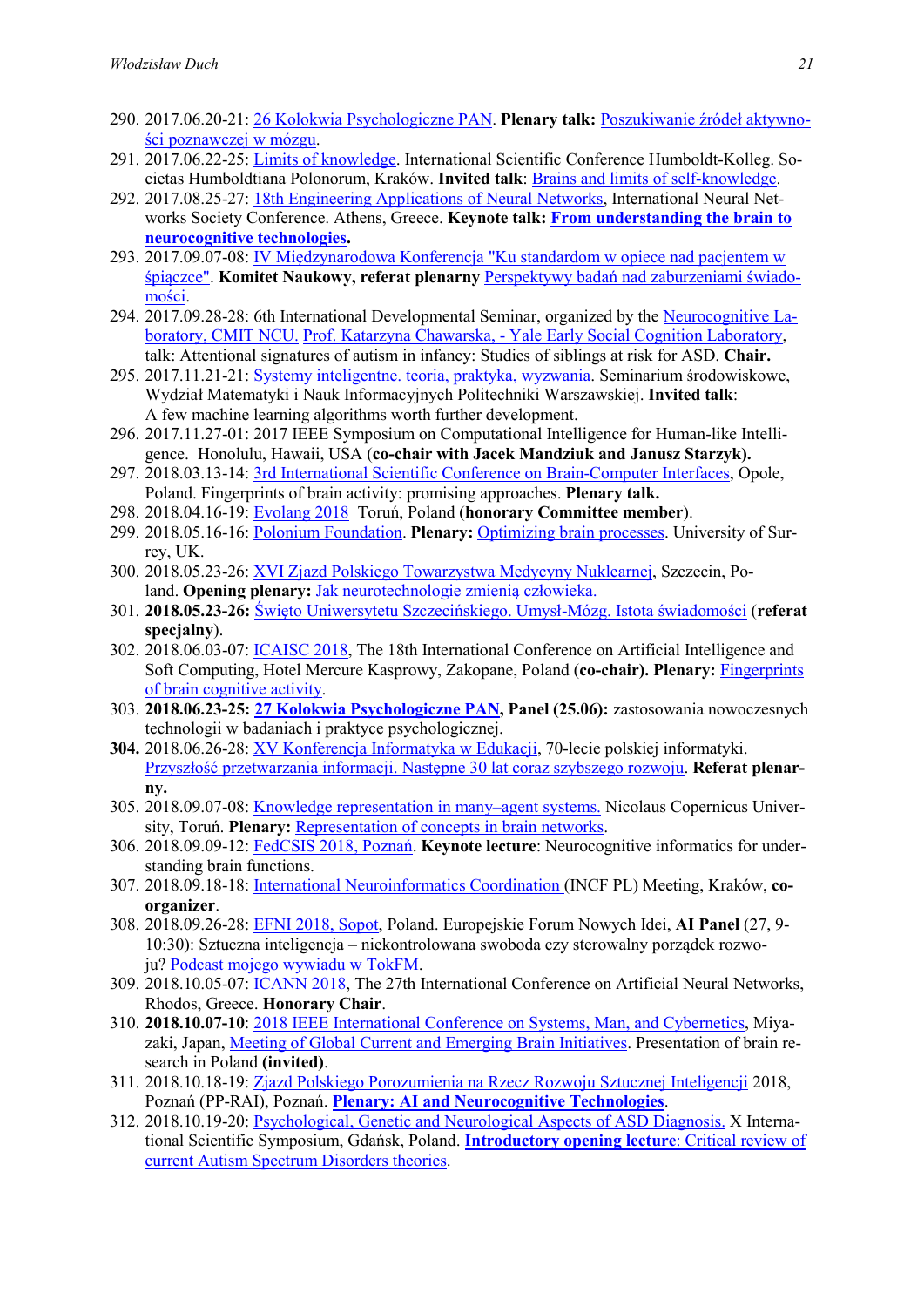- 313. 2018.11.04-06: 161st Seminar of International Centre of Biocybernetics, "Computer-aided diagnosis support by digital pathology", Nalecz Institute of Biocybernetics and Biomedical Engineering Polish Academy of Sciences, Warsaw, Poland. Plenary: Diagnosis based on nonlinear analysis of brain neurodynamics.
- 314. 2018.11.18-21: The 6th IEEE Symposium on Computational Intelligence for Human-like Intelligence, Bengaluru, INDIA. Symposium Co-chair, with Jacek Mańdziuk and Janusz Starzyk.
- 315. 2018.12.03-03: , Konstrukcjonizm nauczanie przez budowanie. Jak uczą się mózgi?. Kujawsko-Pomorskie Centrum Edukacji nauczycieli w Toruniu.
- 316. 2018.12.07-09: ACMLC, Asia Conference on Machine Learning and Computing , Ho Chi Minh City, Vietnam. Keynote lecture: Neurocognitive informatics and machine learning (could not attend due to health reasons).
- 317. 2019.03.14-14: Polsko-Niemieckie Spotkania Naukowe: Warszawski Oddział Societas Humboldtiana Polonorum, Ambasada Niemiec, DAAD i Niemiecki Instytut Historyczny (DHI). Invited talk: Artificial Intelligence and Neurocognitive Technologies.

#### Planowane w 2019 roku:

- 318. 2019.05.10-11: Komisja Układów Złożonych PAU, piątek, 16:30 w gmachu PAU, Kraków. Sztuczna inteligencja i technologie neurokognitywne (ref. zaproszny).
- 319. 2019.05.16-16: czwartek 17:15, WFAiIS, Fizyka Wokół Nas. Fizyka badanie i naprawa mózgów (ref. popularny).
- 320. 2019.05.18-19: 14 Poznańskie Forum Kognitywistyczne, Jak możemy zrozumieć aktywność mózgu? Plenary.
- 321. 2019.05.28-28: H2020 Call on European Network of Artificial Intelligence Excellence Centres: Information and Brokerage day (representing Poland).
- 322. 2019.05.29-31: X-lecie Kognitywistyki w Toruniu How can we understand brain activity? (invited plenary)
- 323. 2019.06.16-20: ICAISC 2019, The 19th International Conference on Artificial Intelligence and Soft Computing, Hotel Mercure Kasprowy, Zakopane, Poland (co-chair). Keynote: Analysis of neurodynamics for diagnosis of mental states.
- 324. 2019.06.23-28: 1st Summer School of Interdisciplinary Research on Brain Network Dynamics, Val di Sole Monastery, Dolomite mountains, Italy. Lectures.
- 325. 2019.07.14-19: International Joint Conference on Neural Networks (IJCNN2019), Budapest, Hungary. Panel 1: Funding Opportunities in Neural Networks and Biologically Inspired AI Research.
- 326. 2019.08.31–02: 12th INCF Congress on Neuroinformatics and INCF Assembly, Warsaw, Poland. Program Committee member.
- 327. 2019.09.12-15: Science in the age of globalization. International Scientific Conference Humboldt-Kolleg, Societas Humboldtiana Polonorum, Szczecin.
- 328. 2019.09.13-18 45. Zjazd Fizyków Polskich w Krakowie otwierający Rok Stulecia PTF. Panel "Granice Fizyki" 14.09, wykład zaproszony 16.09, Neurodynamika: klucz do zrozumienia mózgu.
- 329. 2019.09.17-19 ICANN 2019, Steering Committee Member.
- 330. 2019.12.06-09: The 7th IEEE Symposium on Computational Intelligence for Human-like Intelligence, Xiamen, China. Symposium Co-chair, with Jacek Mańdziuk, Janusz Starzyk and Marcin Woźniak.

## Referaty na zaproszenie poza konferencjami:

- 331. Bochum University, 28.08.1984. Jahn-Teller Effect and MCD spectra of cyclopropane (Prof. V. Staemler).
- 332. Pisa University, 3.10.1985. Graphical visualisation of model spaces with some applications (Prof. R. McWeeny)
- 333. Stockholm University, 5.03.1986. On the graphical representation of model spaces (Prof. P.E.M. Siegbahn)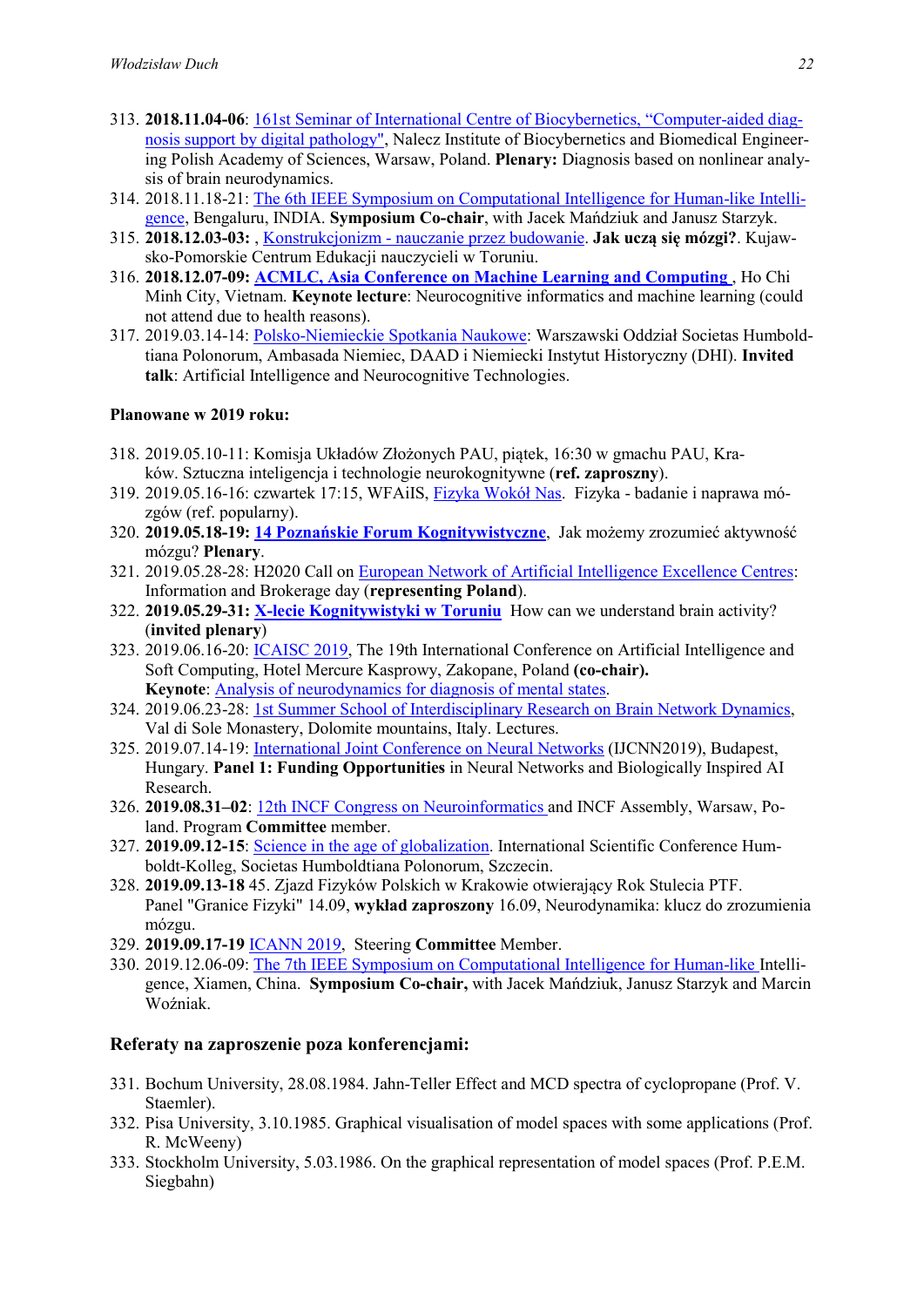- 334. Max Planck Institute for Astrophysics, Munich, 08.1986. Living and dying with graphs (Prof. G. Diercksen)
- 335. Max Planck Institute for Astrophysics, Munich, 20.08.1987. How deeply can we understand Quantum Mechanics? (Prof. G. Diercksen)
- 336. Bolognia University, 15.06.1988. Applications of GRMS (Prof. P. Palmieri)
- 337. Toulouse P. Sabatier University, 24.07.1988. Applications of GRMS (Prof. Durand)
- 338. Odense University, 2.07.1989. On the superluminal telegraph (Prof. Oddershedde)
- 339. Copenhagen H.C. Oersted Institute, 3.07.1989. Applications of GRMS (Dr. S. Rettrup)
- 340. Quantum Theory Project, Univ. of Florida, 24.04.1990. Variational methods and perturbative corrections (Prof. M. Zerner)
- 341. Max Planck Institute for Astrophysics, Munich, 24.05.1991. Towards flexible configuration interaction method (Prof. G. Diercksen)
- 342. Max Planck Institute for Astrophysics, Munich, 14.07.1993. Floating Gaussian Mapping (Prof. G. Diercksen)
- 343. Max Planck Institute for Astrophysics, Munich, 24.08.1993. What can you teach neural networks (Prof. G. Diercksen)
- 344. University of Arizona, Physical Chemistry Seminar, Tucson, Az, 14.02.1994. Neural networks in physics and chemistry (Prof. L. Adamowicz)
- 345. Max Planck Institute for Astrophysics, Munich, 5.08.1994 (part I), 8.08.1994 (Part II). Mindbody problem (Prof. G. Diercksen)
- 346. Max Planck Institute for Astrophysics, Munich, 9.08.1994. Neurofuzzy systems (Prof. G. Diercksen)
- 347. Department of Engineering, University of Tokyo, 24.10.1994. State of the art and the future of CI methods (Prof. Hirao)
- 348. Department of Engineering, University of Tokyo, 15-18.11.1994. An intensive course in Symmetric Group Methods (24 hours in 3 days) (Prof. Hirao)
- 349. Department of Artificial Intelligence and Cognitive Science, Chukyo University, Nagoya, Japan, 26.11.1994 From mind models to neurofuzzy systems (profs. Miyake and Miyata)
- 350. Kyoto University, Kyoto, Japan, 28.11.1994 Superdirect configuration interaction (prof. Nakastsuii)
- 351. Kyushu University, Fukuoka, Japan, 19.12.1994 State of the art and the future of CI methods (Prof. Miyoshi)
- 352. Kyushu University of Technology, Iizuka, Japan, 20.12.1994 From mind models to neurofuzzy systems (profs. Yasui and Ishikawa)
- 353. Kyushu University, Fukuoka, Japan, 21.12.1994 On applications of neural networks in physics and chemistry (prof. E. Miyoshi)
- 354. Institute of Physics, Nicolaus Copernicus University, Torun, 22.3.1995 Towards a plausible theory of mind (prof. J. Karwowski).
- 355. Birmingham University, UK, 30.3.1995 Dynamical system approach to models of mind (prof. Aaron Sloman).
- 356. Inst. of Biology, Neurophysiology and Biophysics Dept, NCU, 19.05.1995 Neural models of consciousness (prof. Janiszewski).
- 357. Kyushu Institute of Technology, Kitakyushu, Japan, 11.10.1996 Neurophysiology and a Platonic model of mind (Prof. T. Yanaru)
- 358. Kyushu University, Fukuoka, Japan, 22.11.1996 Extraction of logical rules and selection of features using neural networks (Prof. E. Miyoshi)
- 359. Department of Artificial Intelligence and Cognitive Science, Chukyo University, Nagoya, Japan 5.12.1996 Models of memory and learning (Prof. Y. Miyata)
- 360. Biological and Physiological Engineering Laboratory, Toyohashi University, Toyohashi, Japan, 7.12.1996 Extraction of logical rules and selection of features using neural networks (Prof. S. Usui)
- 361. Department of Engeneering, University of Tokyo, 12.12.1996. Extraction of logical rules and selection of features using neural networks (Prof. K. Hirao)
- 362. The University of Electrocommunications, Chofu, 13.12.1996. Neurophysiology and a Platonic model of mind (Profs. K. Tanaka, T. Kambara)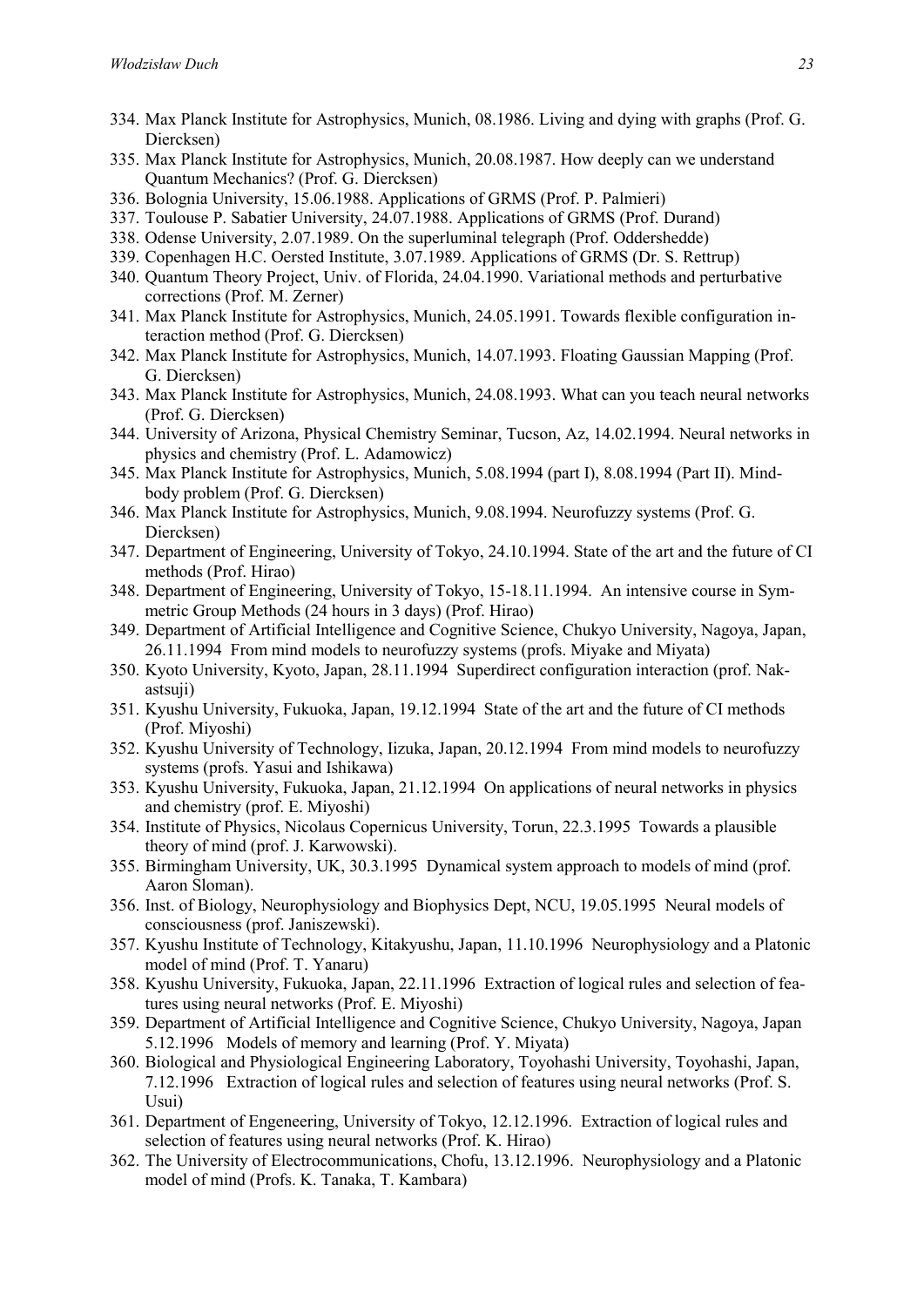- 363. Kyushu University of Technology, Iizuka, Japan, 17.12.1996 Extraction of logical rules and selection of features using neural networks (Prof. M. Ishikawa)
- 364. Department of Artificial Intelligence, Louis Pasteur Universite, Strasbourg, France, 1.07.1997 Extraction of logical rules using neural networks (prof. J. Korczak)
- 365. Department of Artificial Intelligence, Louis Pasteur Universite, Strasbourg, France, 3.07.1997
- 366. Initialization of adaptive parameters in density networks and multilayered perceptrons (prof. J. Korczak)
- 367. Max Planck Institute for Astrophysics, Munich, 12.08.1997 Nearest neighbor methods and casebased reasoning (Prof. G. Diercksen)
- 368. Max Planck Institute for Astrophysics, Munich, 13.08.1997 General minimal-distance methods of classification (Prof. G. Diercksen)
- 369. Max Planck Institute for Astrophysics, Munich, 18 & 19.08.1997 Extraction of logical rules I: theory, II: Results (Prof. G. Diercksen)
- 370. Psychiatrische Klinik Rechts der Isar, Technische Universitat Munchen, 10.08.1997 Computational models in psychiatry (prof. P. Fostrl)
- 371. Max Planck Institut for Psychological Research, Munich, 22.08.1997 Neuroscience and the Platonic model of mind (dr Harold Bekkering)
- 372. Brain Science Institute, RIKEN, Wako-shi, Saitama, Japan, 4.11.1998 Hybrid neural/global minimization methods of feature selection and rule extraction from training data. (Prof. S-i. Amari/A. Cichocki)
- 373. Tokyo University of Technology, Ookayama Tokyo, Japan, 5.11.1998 A framework for similarity based methods (Prof. T.Ogawa/Y.Kosugi)
- 374. Department of Computer Science, Meiji University, Ikuta Tokyo, Japan, 6.11.1998 Hybrid neural/global minimization methods of feature selection and rule extraction from training data. (Prof. Hayashi)
- 375. Biological and Physiological Engineering Laboratory, Toyohashi University, Toyohashi, Japan, 11.11.1998 Extraction of logical rules and selection of features using neural networks (Prof. S. Usui)
- 376. Department of Information Electronics, Nagoya University, Nagoya, Japan, 13.11.1998 Psychological spaces and neuroscience (Prof. T. Furuhashi)
- 377. Department of Computer Science, University of North Carolina at Charlotte, USA, 19.07.1999 Neural methods of knowledge discovery (Prof. J. Zytkow)
- 378. Swinburn University of Technology, Melbourne, Australia 17.11.1999 Neural methods in knowledge discovery (prof. T. Hendtlass)
- 379. La Trobe University, Melbourne, Australia 19.11.1999 Neural methods in knowledge discovery (prof. J. Zeleznikov)
- 380. Tokyo University, Tokyo, Japan, 14.04.2000 How does the brain work (Prof. K. Yamanouchi)
- 381. Brain Science Institute, RIKEN, Wako-shi, Saitama, Japan, 28.04.2000 Understanding the data: extraction, optimization and interpretation of logical rules. (Prof. Amari/Cichocki)
- 382. University of Konstanz, Germany, 20.07.2000 Neurophilosophical solution to the hard problem of consciousness.
- 383. Starlab, Brussels, 8.05.2001 Mind from brain: psychological spaces and neuroscience.
- 384. Max Planck Institute for Astrophysics, Munich, 28.08.2001 Some new ideas in computational intelligence (Prof. G. Diercksen)
- 385. Chinese University of Hong Kong, HK, 12.11.2001 Hybrid neural/global minimization methods of feature selection and logical rule extraction from the training data (Prof. I. King)
- 386. Wykład "Towards a better understanding of genomic data: computational approaches", Childrens Hospital Medical Center, Cincinnati, Ohio, 23.07.2001, nagrany na wideo.
- 387. ORT radio interview, Vienna, Austria, 21.08.2001
- 388. Bayer Diagnostics, Terrytown, NY, 3.05.2002 Neural networks as an aid in medical diagnostics.
- 389. Children's Hospital Research Foundation, Cincinnati, 9.05.2002 GhostMiner approach to data mining.
- 390. School of Computer Engineering, Nanyang Technological University, 1.07.2002 Understanding of data using Computational Intelligence methods.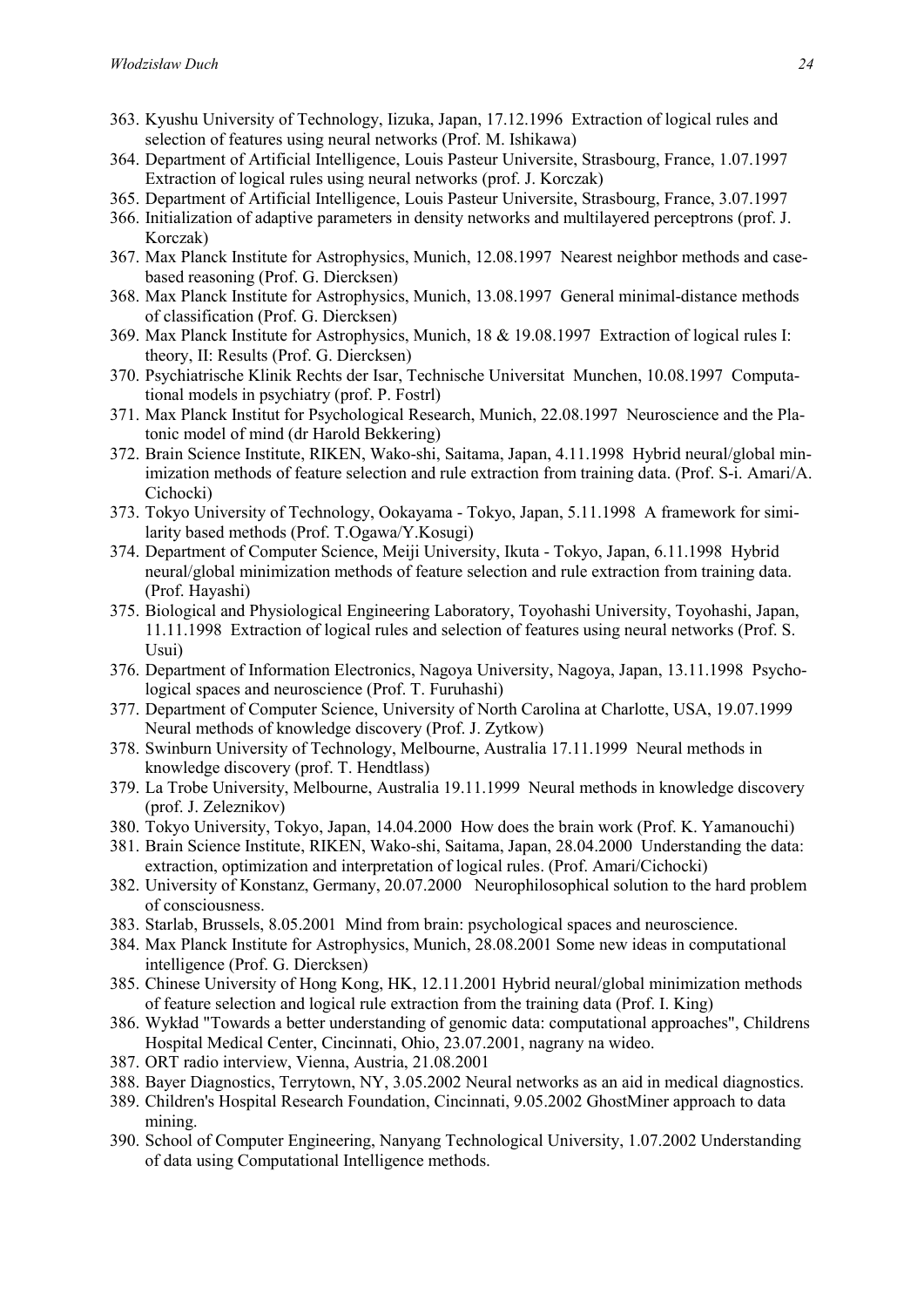- 391. Interview for "Computer Times", Singapore, articles "Artificial Intelligence: Still a man's world", and "When AI runs your life", appeared in the Nov 26, 2003 issue.
- 392. Department of Computer Science, University of Pretoria, South Africa, 16.09.2003 Computational Intelligence Methods for Data Understanding.
- 393. School of Computer Engineering, Nanyang Technological University, 3.11.2003 Avatars, lingubots and machine consciousness.
- 394. Center for Computational Intelligence, Nanyang Technological University, 1.11.2004 Humanized InTerfaces (also short presentations on Oct 6).
- 395. Children's Hospital Research Foundation, Cincinnati, 5.02.2005 The Semantic Retrieval System: Real-time System for Classifying and Retrieving Unstructured Pediatric Clinical Annotations.
- 396. Children's Hospital Research Foundation, Cincinnati, 24.06.2005 Total cognitive care for development of perfect baby brains
- 397. School of Humanities and Social Sciences, Nanyang Technological University, 17.11.2005 Creativity, Intuition, Emotions and Perceptual Learning.
- 398. Ann Thompson interviews me for public radio WVXU Cincinnati, Sunday, July 23, 2006, "Focus on technology" program.
- 399. Brain Science Institute, RIKEN, Wako-shi, Saitama, Japan, 4.01.2006 Creativity, Intuition and Perceptual Learning.
- 400. Mayo Clinic, Rochester, Minnesota, USA, Feb. 2006 Neurocognitve NLP. Towards human-level competence.
- 401. National Institute of Education (NIE), 29.11.2006 Infant Development. Summary of relevant science. Total cognitive care for development of perfect brains ...
- 402. Brain Science Institute, RIKEN, Wako-shi, Saitama, Japan, 10.01.2007 Automatic Discovery of Shared Interest Minimum Spanning Trees Displaying Semantic Similarity.
- 403. Brain Science Institute, RIKEN, Wako-shi, Saitama, Japan, 11.01.2007 I-Do-Care Project: Developing Perfect Babies.
- 404. Ohio State's Department of Biomedical Informatics and Department of Linguistics, Columbus, Ohio, 9.02.2007 Neurocognitive inspirations in Natural Language Processing
- 405. Polish Art Society, Cincinnati, Ohio, 13.07.2006 Brain, Mind, Consciousness and the Ghost in the Machine.
- 406. Polish Art Society, Cincinnati, Ohio, 15.02.2007 I-Do-Care Project: Developing Perfect Babies.
- 407. Laboratory of Artificial Intelligence and Computer Science, University of Porto, Porto, Portugal, 12.09.2007
- 408. Meta-Learning and learning in highly non-separable cases. Brain Science Institute, RIKEN, Wako-shi, Saitama, Japan, 12.11.2007
- 409. Meta-Learning and Learning in Highly Non-separable Cases. Brain Science Institute, RIKEN, Wako-shi, Saitama, Japan, 5.07.2010
- 410. From autism to ADHD: computational simulations. Brain Science Institute, Tamagawa University, Machida, Japan, 6.07.2010
- 411. From autism to ADHD: computational simulations. Hirose Lab, University of Tokyo, Japan, 7.07.2010
- 412. Advances in meta learning and other exciting subjects. Nakagawa Lab, Tokyo Institute of Technology, Japan, 13.07.2010
- 413. Neurolinguistics and theory of metaphores (discussion). Hitachi Advanced Research Laboratory, Saitama, Japan, 14.07.2010
- 414. Imagery, Creativity, Brains and Talent. Research Center for Brain Science, Fudan University, Shanghai, Chiny, 29.12.2010
- 415. From autism to ADHD: computational simulations. Jiao Tong University, Shanghai, Chiny, 30.12.2010
- 416. Meta-Learning: the future of data mining. NTU SPMS, Singapore, 5.09.2011 Brains: the ultimate challenge for complex systems.
- 417. Rice-NTU Institute of Sustainable and Applied Infodynamics, 21.09.2011 A few notes on auditory processing.
- 418. Univ. of Lausanne, Switzerland, 2012.04.09-11: Meta-learning.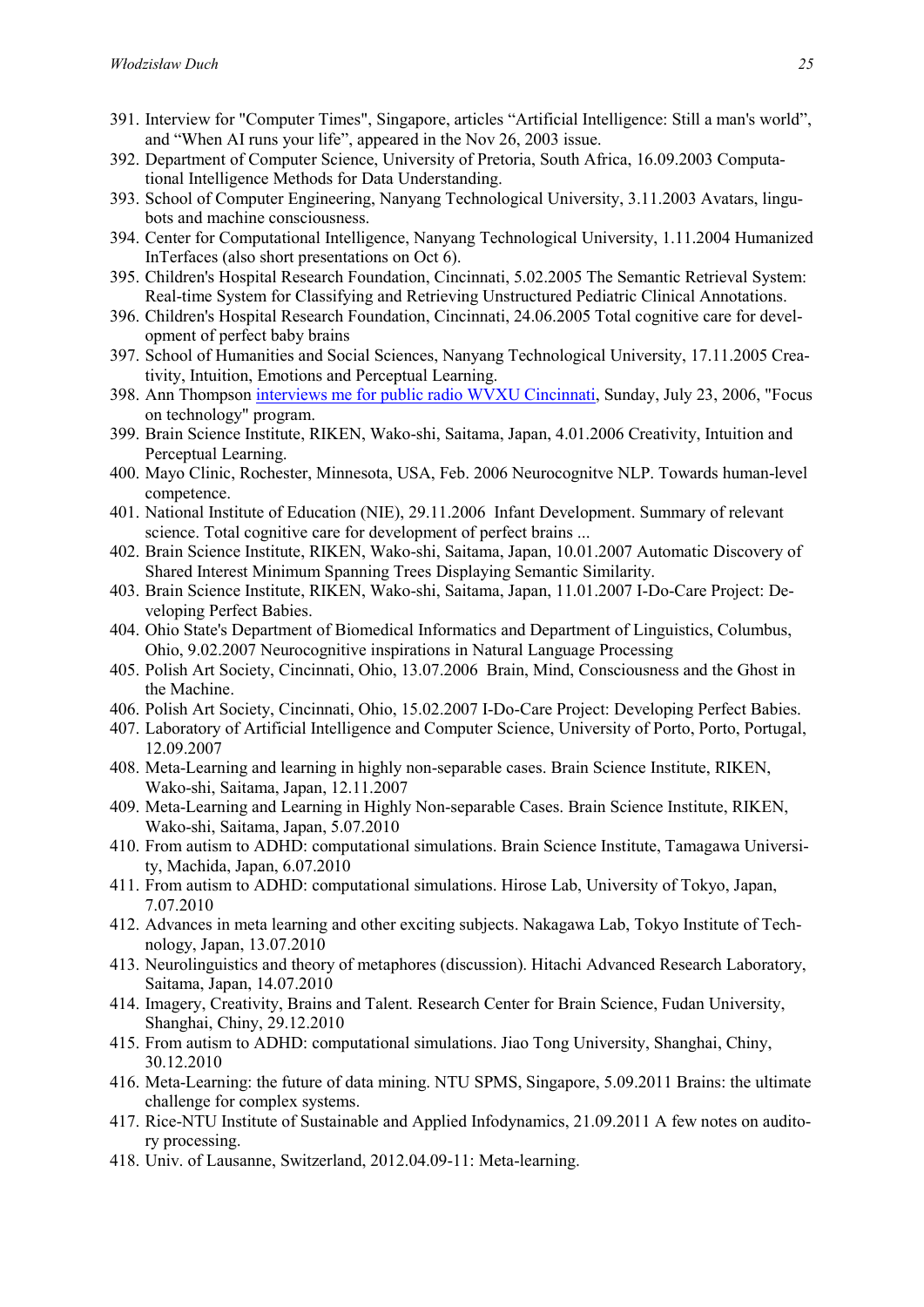- 419. NTU EEE, EXQUISITUS Centre for E-City. Singapore, 16.08.2012 Meta-Learning: Towards Universal Learning Paradigms.
- 420. Dalian University of Technology, Dept. of EEE, China, 23.10.2013. Human-Level Computational Intelligence: Learning from the Brain.
- 421. Artificial Intelligence and Computer Science Laboratory, Porto, 24.06.2014. Meta-Learning: Towards Universal Learning Paradigms.
- 422. 2015.03.26-26: Autyzm. Interdiscyplinarne Centrum Modelowania Matematycnzego i Komputerowego, Warsaw.
- 423. Perceptual Dynamics Laboratory, Catholic University of Leuven, 25.11.2016 Imagery agnosia.

#### Ważniejsze referaty popularne, wywiady w Polsce:

http://www.is.umk.pl/~duch/cv/cv-talks.html

- 1. Wykład Otwarty, Polish Academy of Science series, 29.03.1985. Sztuczna Inteligencja
- 2. Seminarium Polskiego Towarzystwa Fizycznego, Inst. Fizyki UMK, Toruń, Dni Otwarte, 29,1,2,.03.1988. Nagrody Nobla z fizyki w latach 1980.
- 3. Wykłady otwarte Polskiego Towarzystwa Fizycznego, Toruń, 1.03.1988. Superkomputery
- 4. Seminarium Polskiego Towarzystwa Fizycznego, Inst. Fizyki UMK, Toruń, 19.10.1989. Neurokomputery
- 5. Seminarium Polskiego Towarzystwa Fizycznego, Inst. Fizyki UMK, Toruń, 13.12.1990. Komputery w nauce, nauka w komputerach
- 6. IF UMK 20.01.94 Sieć komputerowa Instytutu Fizyki i jej możliwości (z J. Kobusem)
- 7. IM UMK, Otwarcie sieci TORMAN, Sieci globalne w nauce i kulturze.
- 8. Program ,,Szara strefa", Radio Toruń, 26.10.1995, g. 20-21 (prof. M. Filar, rozmowa o komputerach). Wywiad dla programu I Polskiego Radia, Redakcja Popularyzacji Wiedzy, 3.11, g.18:25 (o Towarzystwie Sieci Neuronowych) M. Filar, rozmowa o komputerach)
- 9. Wywiad dla TV Bydgoszcz, program ,,Sapere Aude", nakręcony 2.11.95, pokazany 10.11.95, prog. 2, g. 18:30-19.00, o książce R. Penrose ,,Nowy umysł cesarza".
- 10. NOT Bydgoszcz, 23.11.1995 Sieci neuronowe droga do sztucznego mózgu.
- 11. Inst. Biologii i Ochrony Środowiska, UMK Toruń, 14.02.1996 Sieć Internet w pracy naukowej biologa.
- 12. Uniwersytet 3 wieku, Torun, 6.03.1996 Perspektywy badań nad mózgiem i umysłem (Perspectives of research on mind and brain) [prof. W. Wincławski].
- 13. Wydział Fizyki UW, Zakończenie tygodnia mózgu, 21.03.1999 Sztuczny mózg, sztuczna inteligencja.
- 14. Dyskusja w związku z debatą o sztucznym mózgu, program z cyklu "Szok przyszłości", Program I PR, 15.04.1999, g. 20.20 - 21.00.
- 15. Zebranie Polskiego Towarzystwa Psychiatrycznego, Oddział Kujawsko-Pomorski, 26.10.1999 Komputerowe modele chorób psychicznych.
- 16. Koło Naukowe Studentów Fizyki UMK, Toruń, 2.03.2000 Czy można zrobić świadomy komputer?
- 17. Koncert Orkiestry Kameralnej, Toruń 20.05.2000 Czy umysł może zrozumieć sam siebie? Uwagi o percepcji muzyki.
- 18. Trzeci Festiwal Nauki, Wrocław, 23.09.2000 Sztuczny mózg? Sztuczna inteligencja? Dyskusja o postępach na drodze do sztucznej inteligencji,
- 19. Zahcon 2000, Konwent Miłośników Fantastyki, Toruń, 7.10.2000 Cyberprzyszłość naprawdę fantastyczna. Rozważania futurologiczne.
- 20. Festiwal Nauki i Sztuki, Toruń, 16.09.2000 Sztuczny mózg? Sztuczna inteligencja? Dyskusja o postępach na drodze do sztucznej inteligencji (prowadzący).
- 21. Festiwal Nauki i Sztuki, Toruń, 17.09.2000 Koniec nauki? (uczestnik).
- 22. Wykłady dla kognitywistów "Jak działa mózg", Poznań, marzec 2001, nagrane na taśmę wideo  $(10 \text{ godzin}).$
- 23. Czwarty Festiwal Nauki, Wrocław, 22.09.2001 Jak działa mózg i skąd bierze się umysł? Wykład+dyskusja, 2 godz.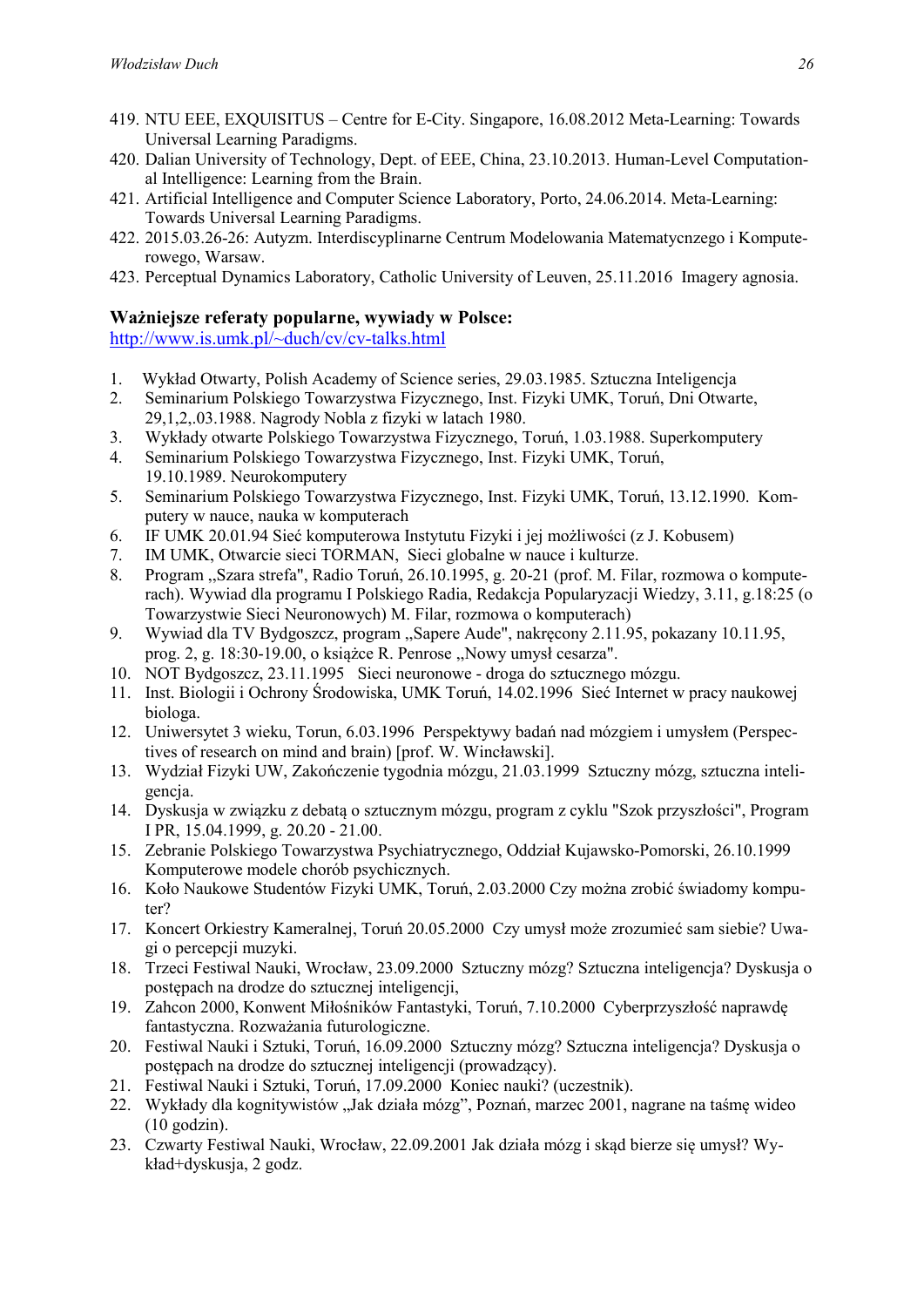- 24. Wywiad dla TVB z okazji Festiwalu nauki, 17.02.2001. Dyskusja o sztucznej inteligencji, Program IV PR (Radio Bis), 22.02.2001, g. 23.00 - 23.40.
- 25. Dyskusja o sztucznej inteligencji, Radio PiK, 8.03.2001 nagranie, wystawione w Internecie.
- 26. "Lato z Internetem", program Marka Hołyńskiego, nagrany 14.07.2001, Program I TVP.
- 27. Focus, August 2001 artykuły spisane z moich stron WWW.
- 28. Wykład "Przyszłość technologii informacyjnych i przyszłość książki" 19-20.11.2001, na wideo.
- 29. Wywiad o sztucznej inteligencji dla "Przekroju" 29.01.2002.
- 30. Klub Małych Ojczyzn, Kwidzyn, 16.02.2005 Referat dla młodzieży i drugi dla mieszkańców miasta: Trzy projekty, które zmienią świat.
- 31. Krajowy Fundusz na rzecz Dzieci, Świder 2.05.2005 Kognitywistyka zrozumienie umysłu. Referat dla stypendystów funduszu.
- 32. Festiwal Nauki i Sztuki, Toruń, 20.04.2006 Umysł i sztuka w świecie rzeczywistym i wirtualnym. Kreatywny sztuczny mózg. Wirtualny świat fikcji, sztuki i fantazji (współorganizator, z prof. U. Żegleń, Inst. Filozofii UMK). Narodziny i ewolucja Wszechświata - od wielkiego wybuchu przez gwiazdy i planety do cywilizacji (panel dyskusyjny, Dwór Artusa).
- 33. Wywiad na temat komputerów kwantowych, program TV 3 "Bez kompleksów", 26.04.2007
- 34. Komentarz w sprawie praw robotów, program TV 2 "Panorama", 10 maj 2007 (pokazany 17.06.2007, g. 22:00)
- 35. TVP 3 "Bez kompleksów", "Komputer uczy się mówić", wywiad pokazany 25.02.2008, g. 18:45.
- 36. Komentarz "Komputer a myśli" w Newsweeku z 3.02.2008, skrót "Czy komputery będą kiedyś świadome"?
- 37. Wywiad "Prawa robotów", PR 3, wywiad 29.08.2008.
- 38. "Mózg, mój właściciel", wywiad w świątecznej Gazecie Wyborczej (23.02.2009).
- 39. 2010.01.14-15: Open Access conference, Toruń, Poland; program Committee, invited talk "Otwarta nauka".
- 40. 2010.11.11-14: IX Ogólnopolska Sesja Kół Naukowych Fizyków, OSKNF, Toruń, invited talk (in Polish): Fizyka umysłu.
- 41. 2010.11.16-17: Nauki przyrodnicze a nowy ateizm. KUL, Lublin, Poland, invited talk "Neuronauki i natura ludzka".
- 42. Klub Małych Ojczyzn, Kwidzyn, 21.04.2010 Referat dla młodzieży i drugi dla mieszkańców miasta: Czy jesteśmy automatami? Wolna wola, podmiotowość i mózg.
- 43. Wypowiedź w Newsweeku 2/2010, "Prognozy na 2010".
- 44. Wypowiedź w TVN24, "Polska i Świat", 6.01.2010
- 45. Wywiad dla Gazety Wyborczej, 1.04.2010
- 46. Wszyscy żyjemy złudzeniami, wywiad GW 3.06.2010
- 47. 2011.03.15-15: Tydzień mózgu, Poznań. Gdzie ta wolna wola, czyli jak mózgi podejmują decyzie (invited talk).
- 48. 2011.03.17-17: Debata Umysł w mózgu, mózg w umyśle, Centrum Nauki Kopernik, Warszawa;
- 49. 2011.03.18-19: Dni mózgu V, Lublin. Neuronauki i natura ludzka (invited talk).
- 50. 2011.03.19-20: Tydzień mózgu w Krakowie. Neuronauki i natura ludzka (invited talk).
- 51. 2011.06.01-01: Akademia Dzieci, Dzień Młodego Naukowca, Gdańsk, Poland, ref. zaproszony "Robotyka kognitywna"
- 52. Seminarium "Etyka w Nauce", Wydział Teologii UMK, 23.02.2011 Świadomość tworów sztucznych.
- 53. "O tym jak nie zgłupieć", Gazeta Wyborcza (wywiad), str 16-17, 8.09.2011
- 54. 25 Wykład im. Aleksandra Jabłońskiego, Instytut Fizyki UMK, 2012.02.23-23
- 55. Spotkanie Klubu Societas Humboldtiarum, 19.12.2012 Wizje natury ludzkiej.
- 56. O duszy i duchach, RMF Classic (wywiad radiowy), 2.11.2012
- 57. Panel "Dokąd zmierza świat? Technologia człowiek społeczeństwo, nadzieje i zagrożenia", Festiwal Nauki i Sztuki, Toruń. 2012.04.22-22:
- 58. "Przyszłość cyberfantastyczna", Festiwal Nauki i Sztuki, Toruń. 2012.04.23-23
- 59. How to reach full human potential (Youtube video), TEDx, Poznań, Poland. 2012.02.18-18
- 60. Granice Nauki, Wrocław (plakat PDF); ref: Granice poznania: co i skąd możemy o sobie wiedzieć? 2012.04.26-27: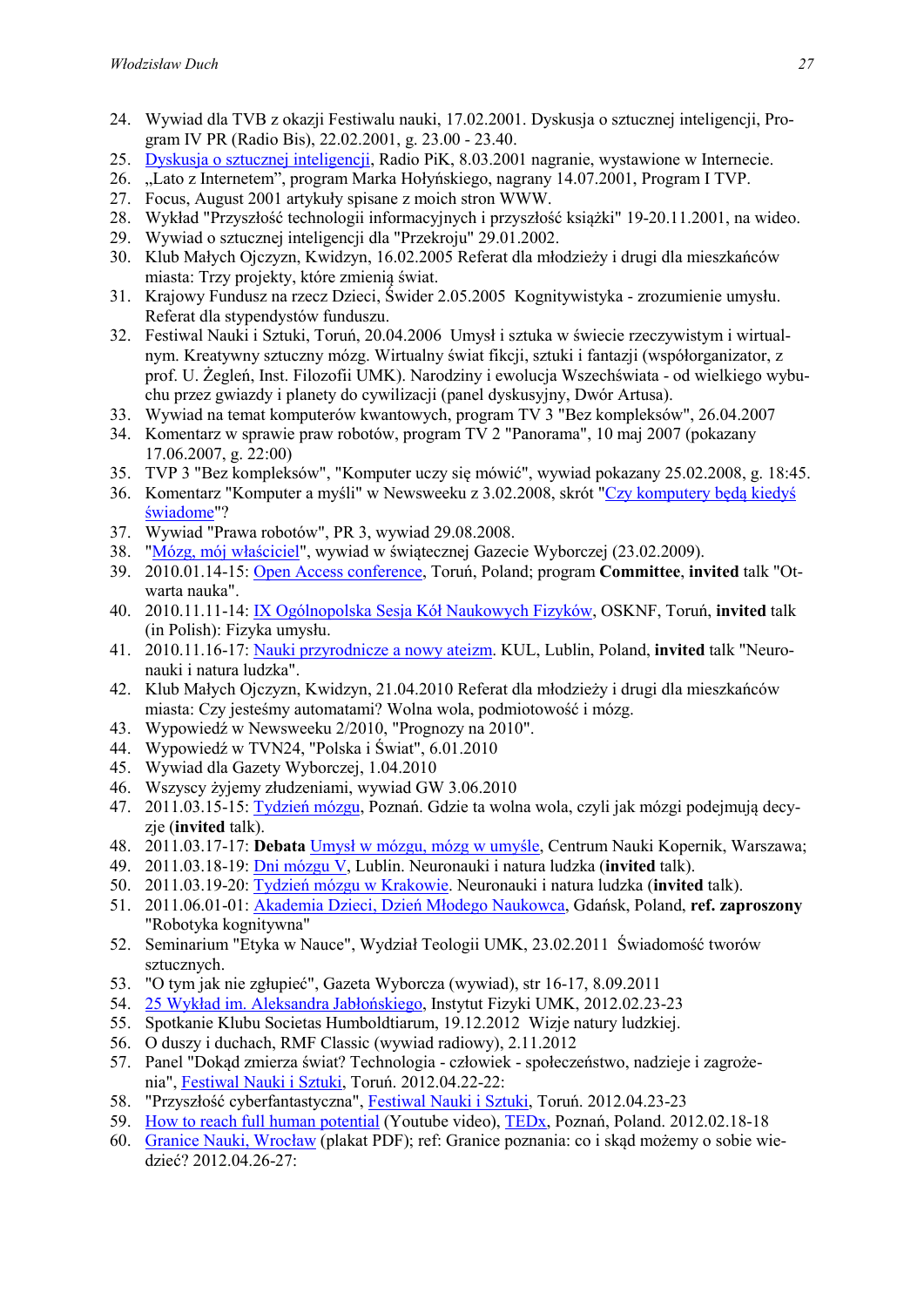- 61. 2013.05.09-09: Debata "Neuron i dusza. Od fizyki mózgu do metafizyki umysłu". Centrum Myśli Jana Pawła II, Warszawa.
- 62. Wywiad dla "Wysokie Obcasy Extra", kwiecień 2013
- 63. Homo Communicativus, Wywiad dla UMK TV, 24-25.06.2013
- 64. 2013.06.20-21: Neurohistoria sztuki, Center for Contemporary Art, Toruń. Panel dyskusyjny.
- 65. "Nadmiar i brak", referat: Nadmiar magii, brak rozumu. Wrocławska Akademia Młodych Uczonych i Artystów, naukowo-artystyczna konferencja w Centrum Innowacyjności – Centrum Sztuk Użytkowych Akademii Sztuk Pięknych im. Eugeniusza Gepperta, Wrocław. 2013.30.11-11:
- 66. Nadmiar magii, brak rozumu, wykład otwarty w Szkole Wyższej Psychologii Społecznej w Warszawie w ramach projektu "Horyzonty Poznania". 2014.02.28-28:
- 67. Toruński Festiwal Nauki i Sztuki, Dwór Artusa 2014.04.26, g.18:00. O mózgu najważniejszym narzędziu człowieka. Z prof. Aleksandrem Araszkiewiczem i prof Agatą Szulc.
- 68. Nauki Humanistyczne i Społeczne w Polsce 2014: Analiza Diagnoza Prognoza. Seminarium, Uniwersytet Warszawski. Prezentacja: Analiza przypadku A+. 2014.04.14
- 69. Wszystko dąży w stronę Otwartej Nauki wywiad (wideo), wrzesień 2014.
- 70. "Interakcja-Integracja", Siódma konferencja centrów nauki, Toruń, 2015.03.11-13, Za dużo magii, za mało rozumu
- 71. Grand challenge: Computational Neurophenomics for understanding people's behavior. Nicolaus Copernicus Astronomical Center of Polish Academy od Science. 2015.07.01-01:
- 72. Tydzień Mózgu. Instytut Biologii Doświadczalnej PAN 2015.03.17, Centrum Neurobiologii, Perspektywy nauk neurokognitywnych
- 73. Wszystkie grzechy ludzkiej pamięci, GW 14.03.2015
- 74. Radio dla Ciebie Światowy Dzień Mózgu 18.03.2015
- 75. Centrum Neurobiologii w Instytucie Biologii Doświadczalnej PAN, Perspektywy nauk neurokognitywnych. 2015.03.17-17
- 76. Kongres Uniwersytetów Dziecięcych. Neuronauka w dydaktyce. Senat RP. 2015.03.25-25
- 77. Ethics in Science and Life, Standards and Dilemmas, Humboldt-Kolleg, Toruń. 2015.05.10-13:
- 78. Umysł-Decyzje-Zachowania, Międzywydziałowe Koło Nauk Humanistycznych (MKNH) i Toruńskie Koło Kognitywistyczne (TKK), Toruń. 2015.05.15-16:
- 79. How to reach full human potential (Youtube video), TEDx, Toruń, 2015.12.12-12:
- 80. KALEJDOSKOP, Spotkanie Akademickich Festiwali Nauki, Bydgoszcz, 2015.11.05, Jak w pełni rozwinąć potencjał człowieka.
- 81. Interfejsy, kody, symbole. Przyszłość komunikowania. Konferencja w Art Center, połączona z wystawą "Eco Expanded City", Wrocław, Poland. Gdzie nas zaprowadzą neuronauki? 2016.05.15-16.
- 82. Badania nad mózgiem charakter, znaczenie i perspektywy rozwoju. Centrum Transferu Wiedzy, Katolicki Uniwersytet Lubelski. 2016.05.23-23
- 83. Rozmowy Dnia, Światowy Tydzień Mózgu 14.03.2016, Wywiad dla TVP Toruń.
- 84. Wykład im. Anny Zofii Krygowskiej, IM UP, Kraków. Matematyka w mózgach. 2016.10.27-27
- 85. Tydzień Mózgu , Centrum Nowoczesności Młyn Wiedzy 14.03.2016, Referat otwierający " Zajrzyjmy im do wnętrza..."
- 86. Instytut Wspomagania Rozwoju Dziecka, Gdańsk, 2017.06.26: Perspektywy zrozumienia autyzmu.
- 87. 2017.03.15-15: Tydzień Mózgu 2017, Biblioteka Pedagogiczna, Toruń. Wizualizacja umysłu w procesach zachodzących w mózgu.
- 88. 2017.03.18-18: Tydzień Mózgu 2017, Wydział Fizyki, Astronomii i Informatyki Stosowanej UMK, Toruń. Czy neuronauki pomogą nam rozwinąć pełny potencjał?
- 89. 2017.03.22-22: Prymus Pomorza i Kujaw 2017, Wydział Fizyki, Astronomii i Informatyki Stosowanej UMK, Toruń. Czy technologia pomoże nam usprawnić nasze mózgi?
- 90. 2017.03.29-31: Tydzień Mózgu, Uniwersytet w Białymstoku. Czy neuronauki pomogą nam rozwinąć pełny potencjał?
- 91. 2017.03.30-30: KRON, czyli Kreatywne Rozmowy o Nauce pt. "Mózg i sztuczna inteligencja". Kreatywne Komputery.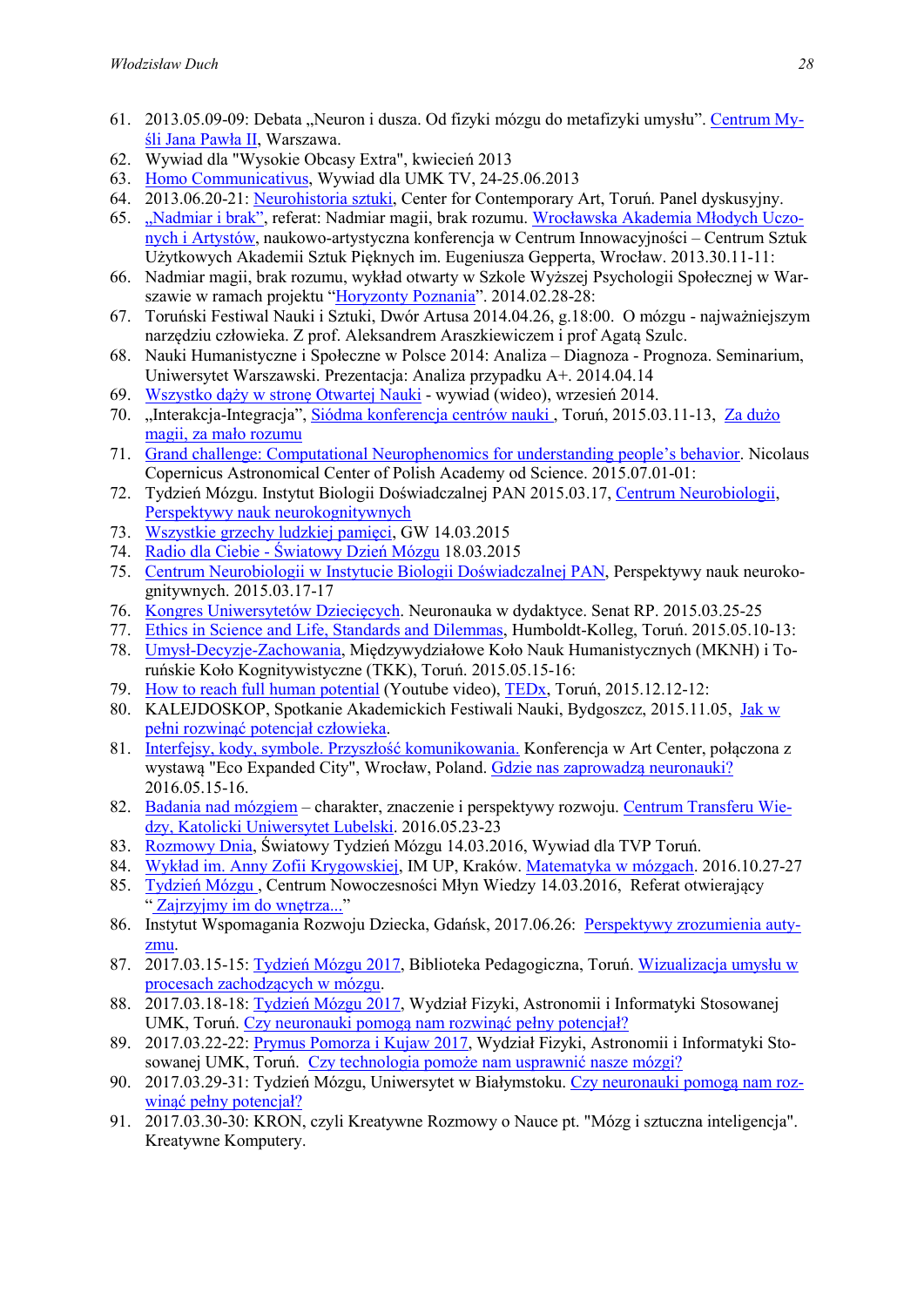- 92. 2017.04.05-05: Konferencja regionalna WFAiIS UMK dla biznesu. Rewolucja przemysłowa a wsparcie naukowców, Informatyka stosowana: profile studentów i możliwości komercjalizacji prowadzonych projektów. COK WFAiIS UMK.
- 93. 2017.09.23-23: XXI Festiwal Nauki w Warszawie, Debata "Istota świadomości" Aula Starej Biblioteki UW, Warszawa; nagranie wideo na tej stronie, moja prezentacja jest tu.
- 94. 2017.10.06-06: Czy neuronauki pomogą nam rozwinąć pełny potencjał człowieka? Wykład dla studentów i uczniów polskich szkół w Wilnie.
- 95. 2017.10.06-06: Czy technologia pomoże nam usprawnić nasze mózgi? Inauguracja roku akademickiego, oddział UwB w Wilnie.
- 96. Copernicon: Karnawał Fantastyki, Toruń. Transhumanizm i dogłębna przemiana człowieka. 2018.09.14-16
- 97. Czy dogadamy się z AI? Debata w ramach Festiwalu Przemiany w Centrum Nauki Kopernik, Warszawa. 2018.09.16-16.
- 98. 2018.03.15-15: Tydzień Mózgu 2018, A3.16, ICNT UMK, Toruń. Człowiek-cyborg, kolejny etap ewolucji?.
- 99. 2018.04.07-07: Międzyuczelniana Konferencja i VI Dzień Mózgu: "Mózg pod presją współczesności - technologie - pomoc czy zagrożenie", Aula Wydziału Humanistycznego Uniwersytetu Szczecińskiego. Wykład: Czy technologie mogą pomóc mózgowi?, g: 9:45-10:30
- 100. 2018.12.05-05: Union Investment, Warszawa. Polska na cyfrowej mapie świata: gdzie jesteśmy i dokąd zmierzamy?
- 101. 2019.03.02-02: I Interdyscyplinarne Sympozjum Naukowe "Interdyscyplinarność dla Społeczeństwa", Aula I Liceum Ogólnokształcącego w Toruniu. Sztuczna inteligencja: gdzie jesteśmy i dokąd zmierzamy?
- 102. 2019.03.12-12: Tydzień Mózgu 2019, Centrum Nowoczesności Młyn Wiedzy, Toruń, g: 18-20. Sztuczna inteligencja i przyszłość ludzkości.
- 103. 2019.04.26-26: Festiwal Nauki i Sztuki, Toruń. Oblicza komunikacji. Autyzm sposoby komunikacji. Centrum Kultury Dwór Artusa, Impreza główna Festiwalu, prowadzący+Iwona Ruta-Sominka, Instytut Wspomagania Rozwoju Dziecka w Gdańsku, Izabella Wyborska, Centrum Terapii i Edukacji "Mały Książę" i Jacek Matulewski, Instytut Fizyki UMK.

## Referaty poza zaproszonymi są na stronie:

http://www.is.umk.pl/~duch/cv/cv-conf.html

120 prezentacji do referatów po angielsku: http://www.is.umk.pl/~duch/ref.html

#### 102 prezentacje do referatów po polsku: http://www.is.umk.pl/~duch/refpl.html

Publikacje według tematów badawczych, publikacje popularne – w osobnym pliku PDF (42 str) lub na stronie WWW: http://www.is.umk.pl/~duch/cv/WD-topics.html

Publikacje chronologicznie na stronie WWW: http://www.is.umk.pl/~duch/cv/papall.html